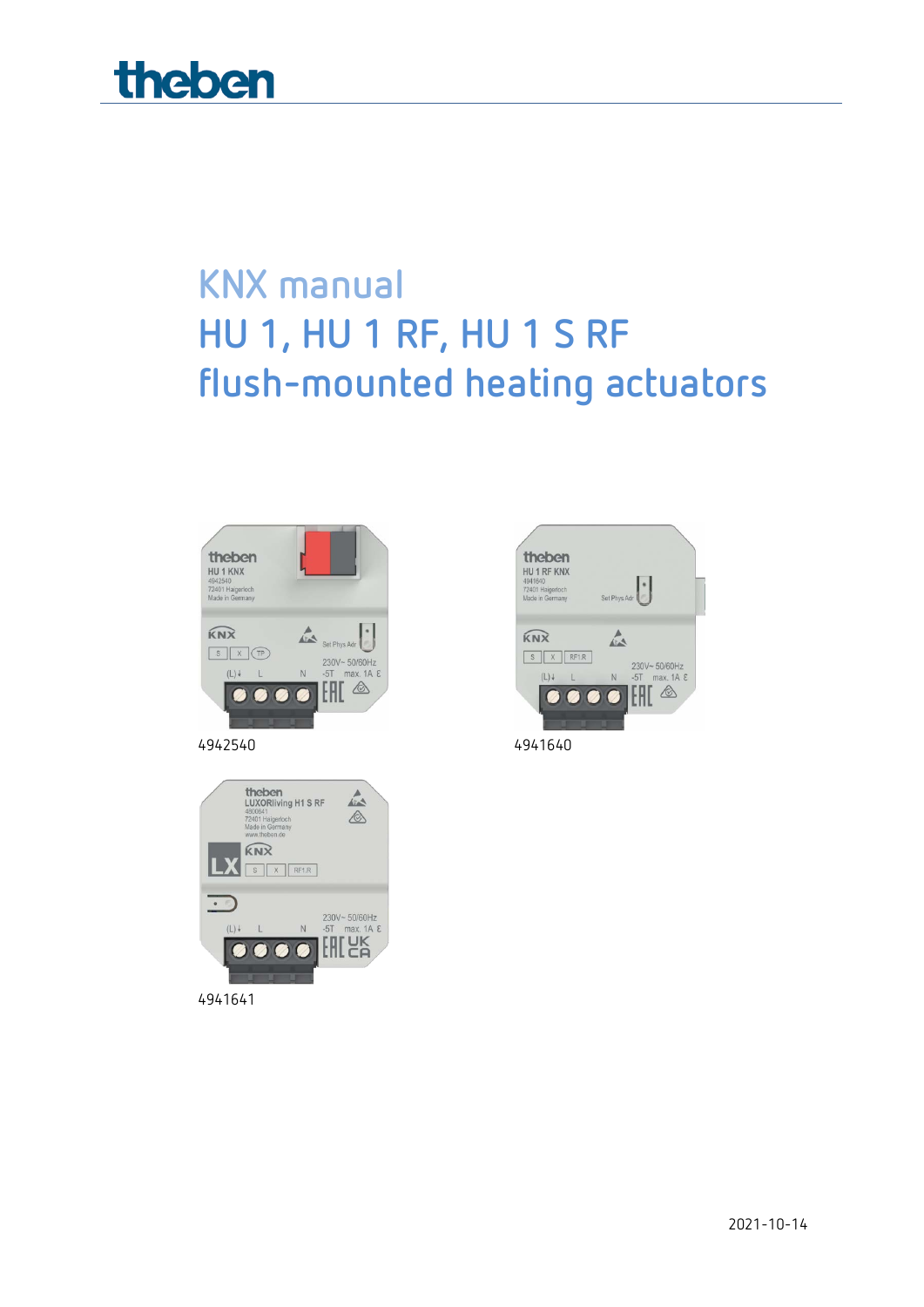# theben

## **Contents**

| 1 |           | $\overline{\mathscr{N}}$ IMPORTANT WARNINGS!             | 3              |
|---|-----------|----------------------------------------------------------|----------------|
| 2 |           | Function description                                     | 4              |
| 3 | Operation |                                                          | 5              |
| 4 |           | Technical data                                           | 6              |
| 5 |           | General information about KNX Secure                     | $\overline{7}$ |
|   | 5.1       | Start-up with "KNX Data Secure"                          | 8              |
|   | 5.2       | Start-up without "KNX Data Secure"                       | 8              |
| 6 |           | The HU 1, HU 1 RF, HU 1 (S) RF application programmes    | 9              |
|   | 6.1       | Selection in the product database                        | 9              |
|   | 6.2       | Overview of communication objects                        | 10             |
|   | 6.3       | Description of communication objects                     | 14             |
|   | 6.4       | Parameter pages overview                                 | 23             |
|   | 6.5       | General parameters                                       | 24             |
|   | 6.6       | Parameters for the heating actuator                      | 25             |
|   | 6.7       | Parameters for the heating controller                    | 30             |
|   | 6.8       | Common parameter for the heating actuator and controller | 44             |
|   | 6.9       | Parameters for external inputs 11, 12                    | 46             |
| 7 |           | Typical applications                                     | 64             |
|   | 7.1       | Simple control with one channel as heating actuator      | 65             |
|   | 7.2       | Simple control with one channel as heating controller    | 68             |
| 8 | Appendix  |                                                          | 72             |
|   | 8.1       | Determining the current operation mode                   | 72             |
|   | 8.2       | Priorities for operating mode selection                  | 73             |
|   | 8.3       | Base setpoint and current setpoint                       | 74             |
|   | 8.4       | Determination of the setpoint                            | 75             |
|   | 8.5       | Setpoint offset                                          | 77             |
|   | 8.6       | Dead zone                                                | 77             |
|   | 8.7       | Valve protection                                         | 78             |
|   | 8.8       | Short-circuit and overcurrent shutdown                   | 78             |
|   | 8.9       | Determining the maximum actuating value                  | 79             |
|   | 8.10      | PWM cycle                                                | 80             |
|   | 8.11      | Setpoint calculation                                     | 82             |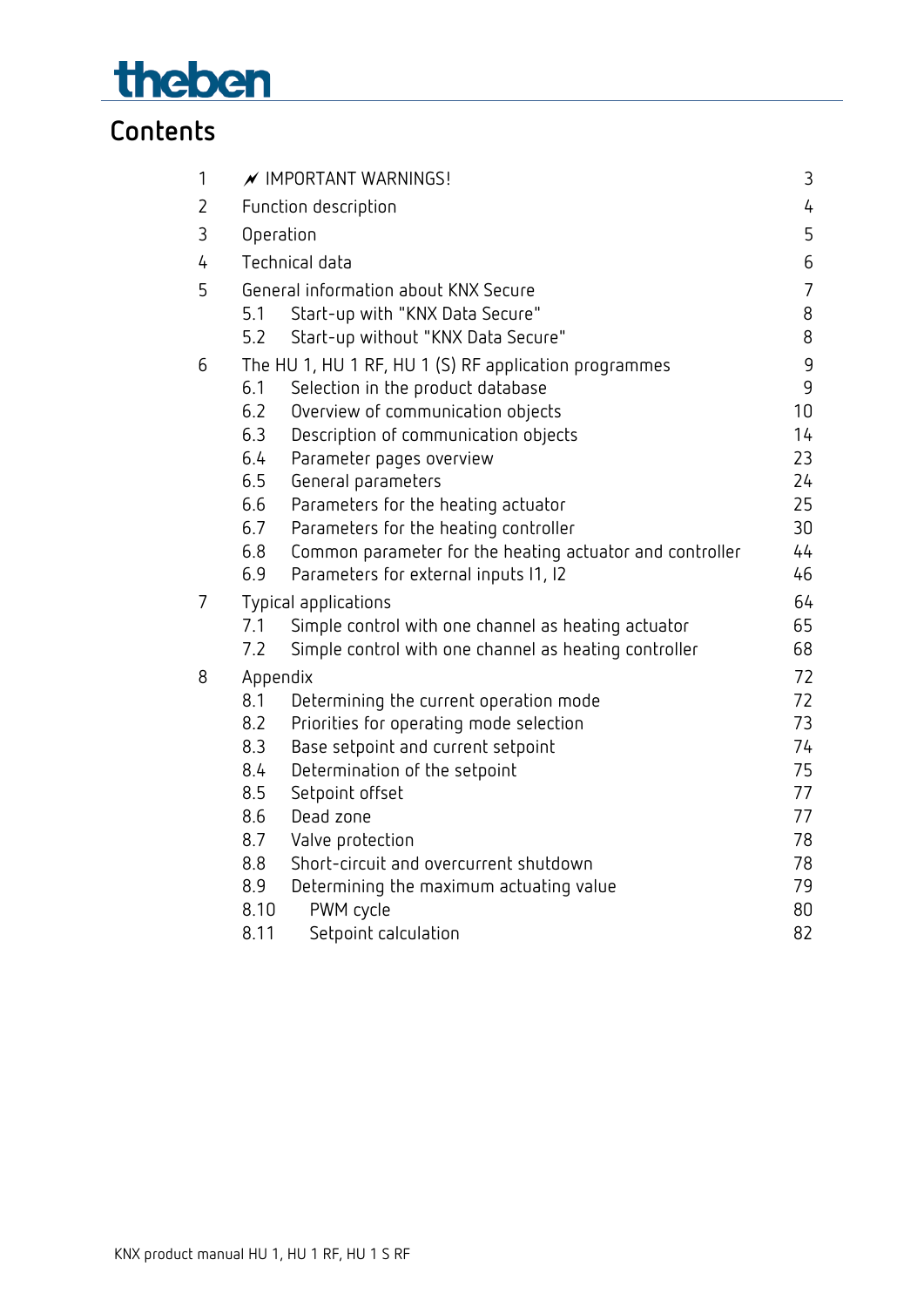

## <span id="page-2-0"></span>**1 IMPORTANT WARNINGS!**



## **Risk of electric shock!**

- **The HU 1 RF, HU 1 S RF device does not have basic insulation around the terminals and plug connection!**
- **The inputs carry mains voltage!**
- **When connecting the inputs or before any intervention at one of the inputs, interrupt the 230 V supply of the device.**
- **Protect against accidental contact during installation.**
- **Maintain a minimum distance of 3 mm from live parts or use additional insulation, e.g. separating strips/walls.**
- **Do not remove the insulation from the unused inputs.**
- **Do not cut off the conductors of the unused inputs.**
- **Do not connect mains voltage (230 V) or other external voltages to the inputs!**
- **During installation, ensure there is adequate insulation between mains voltage (230 V) and bus or inputs (min. 5.5 mm).**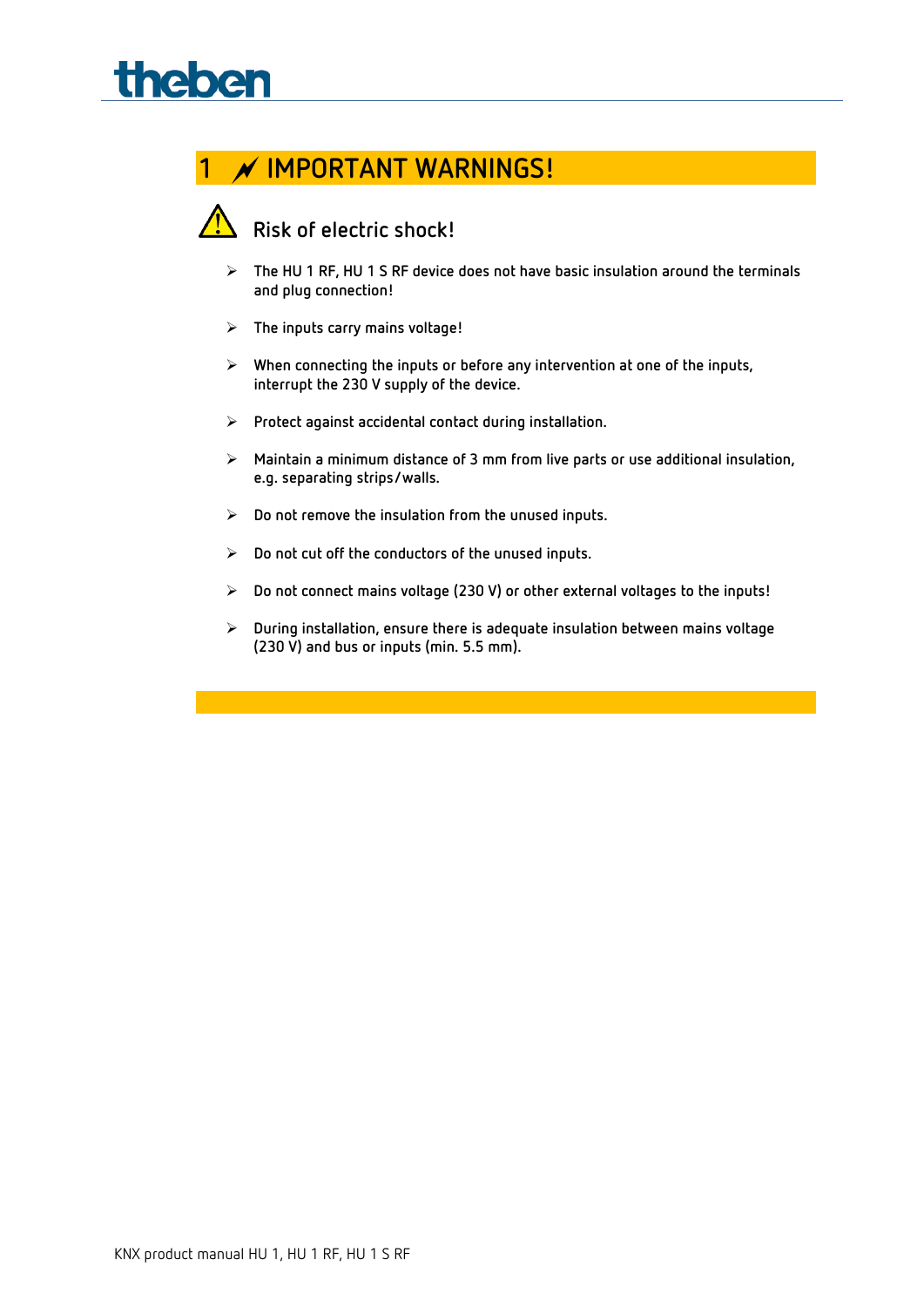# theben

## <span id="page-3-0"></span>**2 Function description**

- Heating actuator for controlling thermal actuators, switching 230 V AC
- Flow temperature adjustment to meet requirements: Automatic calculation of the maximum actuating value for adjustment of the flow temperature to actual requirements
- No KNX room thermostat needed: Flexible use as a heating actuator or heating controller
- Flush-mounted installation
- Silent semiconductor switch
- Continuous or switching actuating value selectable

**S RF version:** optimised send/receive performance through the use of a new radio chip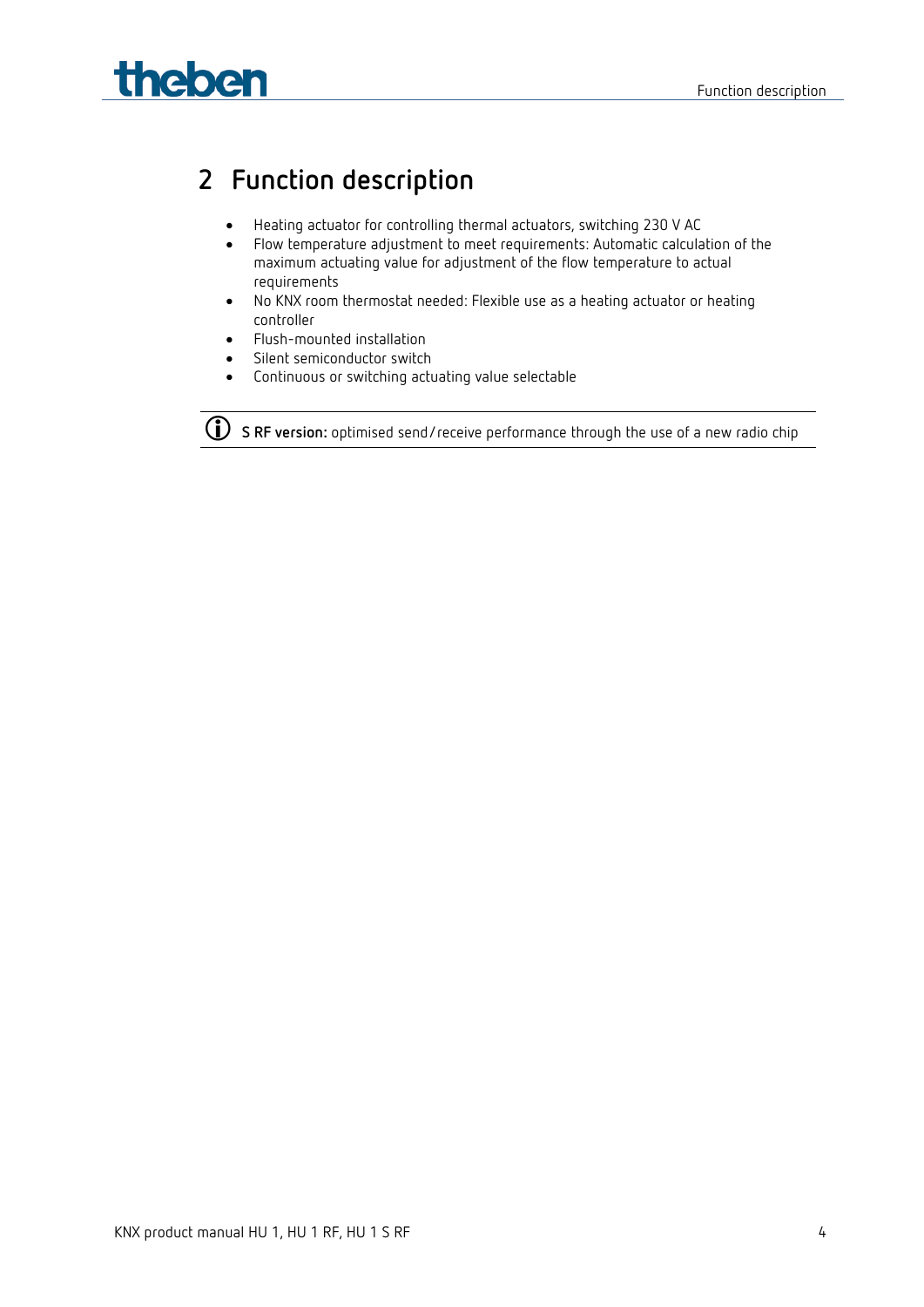## <span id="page-4-0"></span>**3 Operation**

**Theben** 

Channel H1 can be configured as a heating actuator or as a heating controller.

The device has 2 external inputs for buttons, switches, etc. Input I2 can also be used as a temperature input.

The inputs can either be used as independent binary inputs or for direct control.

**Direct control**

 $\bigoplus$  If channel H1 is used as a heating controller, the inputs can be used for the window contact and room temperature detection if required.

In this case, the inputs are internally connected directly to the heating controller. This requires the following settings:

Channel H1: Channel function = heating controller

Input I[1](#page-4-1): Function = window contact + connect window contact internally with controller =  $yes<sup>1</sup>$ Input I2: Function = temperature input + connect temperature input internally with controller  $=$  yes.<sup>[2](#page-4-2)</sup>

 $\bf{(i)}$  The communication objects for I1 and I2 are still available even with direct control.

See chapter *Typical applications*.

#### **Site function**

 $\bf (i)$  Thermal actuators often have a so-called construction site function ex works and do not close the valve completely in the delivered condition.

The heating actuator automatically deactivates this function after switching on the supply voltage and/or after programming, and switches the output on for 10 minutes.

<span id="page-4-1"></span><sup>&</sup>lt;sup>1</sup> The window setting object is hidden for the heating controller.

<span id="page-4-2"></span><sup>2</sup> The actual value object is hidden for the heating controller.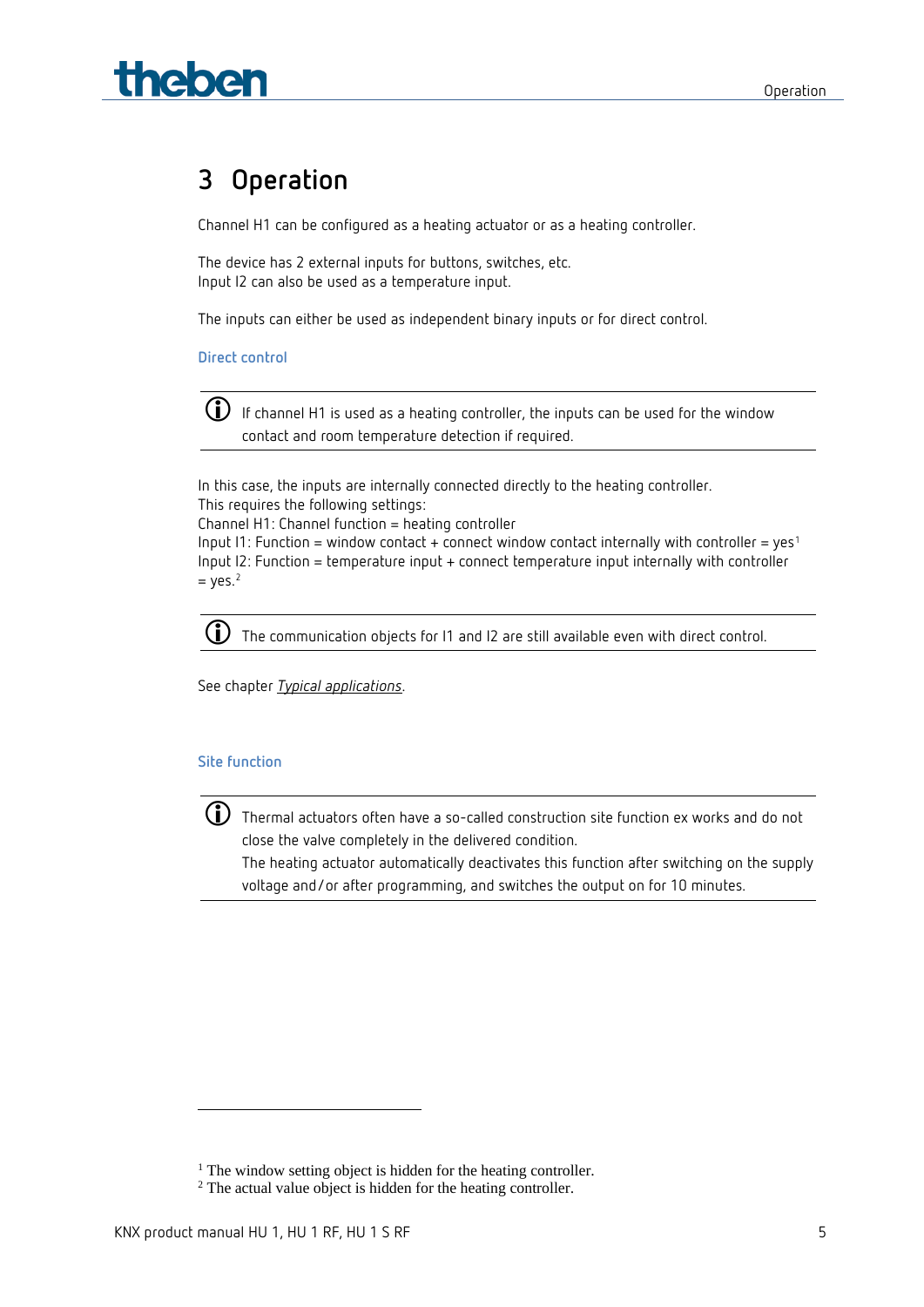

## <span id="page-5-0"></span>**4 Technical data**

| Operating voltage             | HU 1: KNX bus voltage<br>HU 1 RF, HU 1 S RF: 230-240 V AC, 50-60 Hz                                                                  |
|-------------------------------|--------------------------------------------------------------------------------------------------------------------------------------|
| KNX bus current <sup>3</sup>  | 5 <sub>mA</sub>                                                                                                                      |
| Valve output                  | 230 V AC max. 1 A                                                                                                                    |
| Standby output                | HU 1 RF, HU 1 S RF < 0.4 W                                                                                                           |
| L x W x D                     | HU 1: 44,4 x 48,6 x 31,3 mm<br>HU 1 RF: 48,6 x 46,8 x 22 mm<br>HU 1 S RF: 48,6 x 44,4 x 25 mm                                        |
| Type of installation          | Flush-mounted                                                                                                                        |
| Connection type               | HU 1: Screw terminals   bus connection: KNX bus terminal<br>HU 1 RF, HU 1 S RF: Screw terminals                                      |
| Max. cable cross-section      | Solid: 0.5 mm <sup>2</sup> (Ø 0.8 mm) to 4 mm <sup>2</sup><br>strand with crimp terminal: 0.5 mm <sup>2</sup> to 2.5 mm <sup>2</sup> |
| Number of channels            | 1-channel                                                                                                                            |
| <b>Drives</b>                 | 1.4                                                                                                                                  |
| Ambient temperature           | $-5$ °C  +45 °C                                                                                                                      |
| Protection rating             | IP 20 in accordance with EN 60529                                                                                                    |
| <b>Protection class</b>       | II in accordance with EN 60730-1 subject to designated<br>installation                                                               |
| Radio standard <sup>4</sup>   | RF <sub>1</sub> .R                                                                                                                   |
| <b>Transmission frequency</b> | 868.3 MHz                                                                                                                            |
| Transmission power            | < 10 mW                                                                                                                              |
| Range in open space           | Up to 100 m                                                                                                                          |
| Coding                        | FSK (Frequency Shift Keying)                                                                                                         |
| Transceiver type              | bidirectional                                                                                                                        |

<sup>3</sup> HU 1 only

<span id="page-5-2"></span><span id="page-5-1"></span><sup>4</sup> Radio characteristics: HU 1 RF, HU 1 S RF only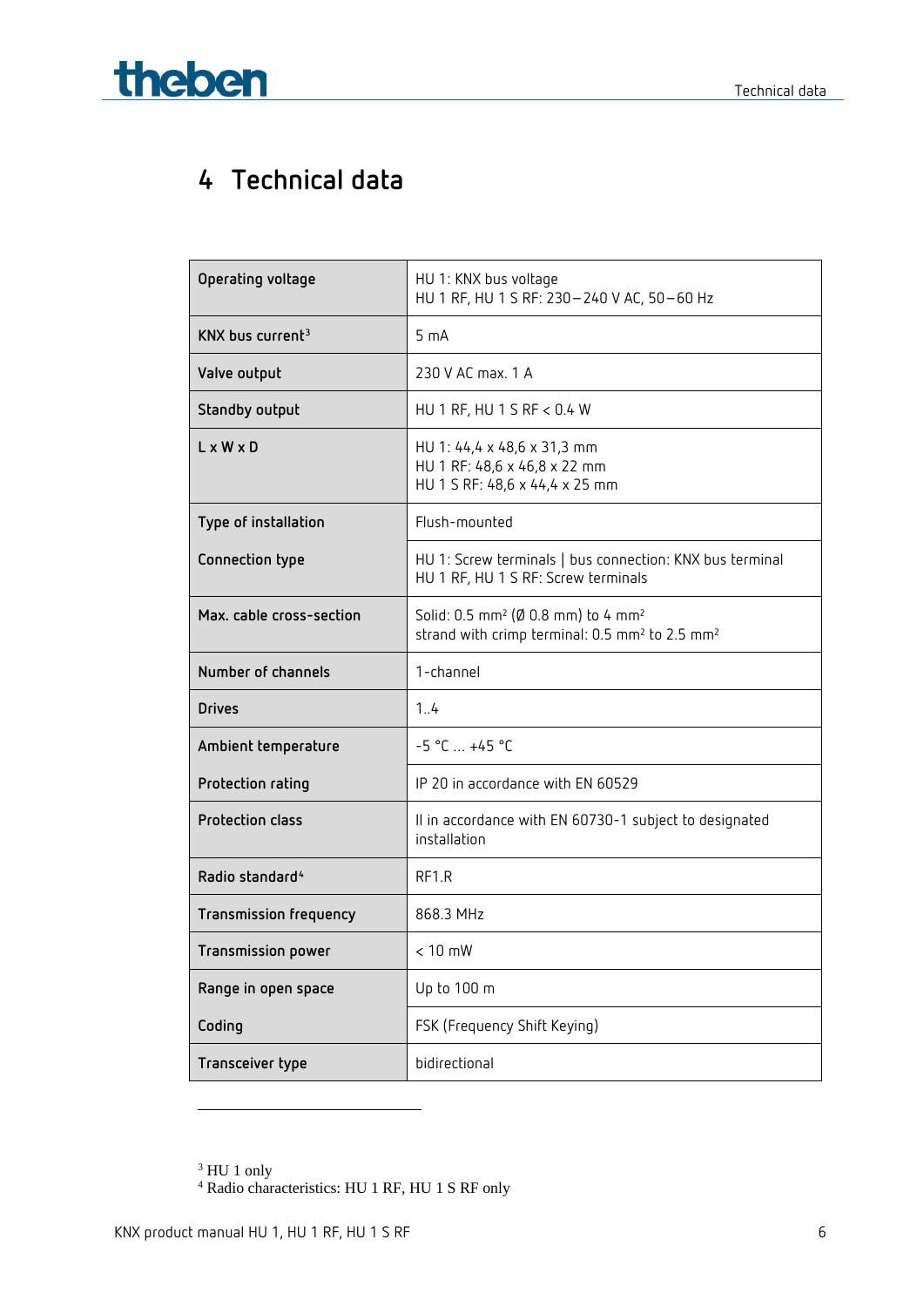

## <span id="page-6-0"></span>**5 General information about KNX Secure**

ETS5 Version 5.5 and higher support secure communication in KNX systems. A distinction is made between secure communication via the IP medium using KNX IP Secure and secure communication via the TP and RF media using KNX Data Secure. The following information refers to KNX Data Secure.

In the ETS catalogue, KNX products supporting "KNX-Secure" are clearly identified.

As soon as a "KNX-Secure" device is included in the project, the ETS requests a project password. If no password is entered, the device is included with Secure Mode deactivated. However, the password can also be entered or changed later in the project overview.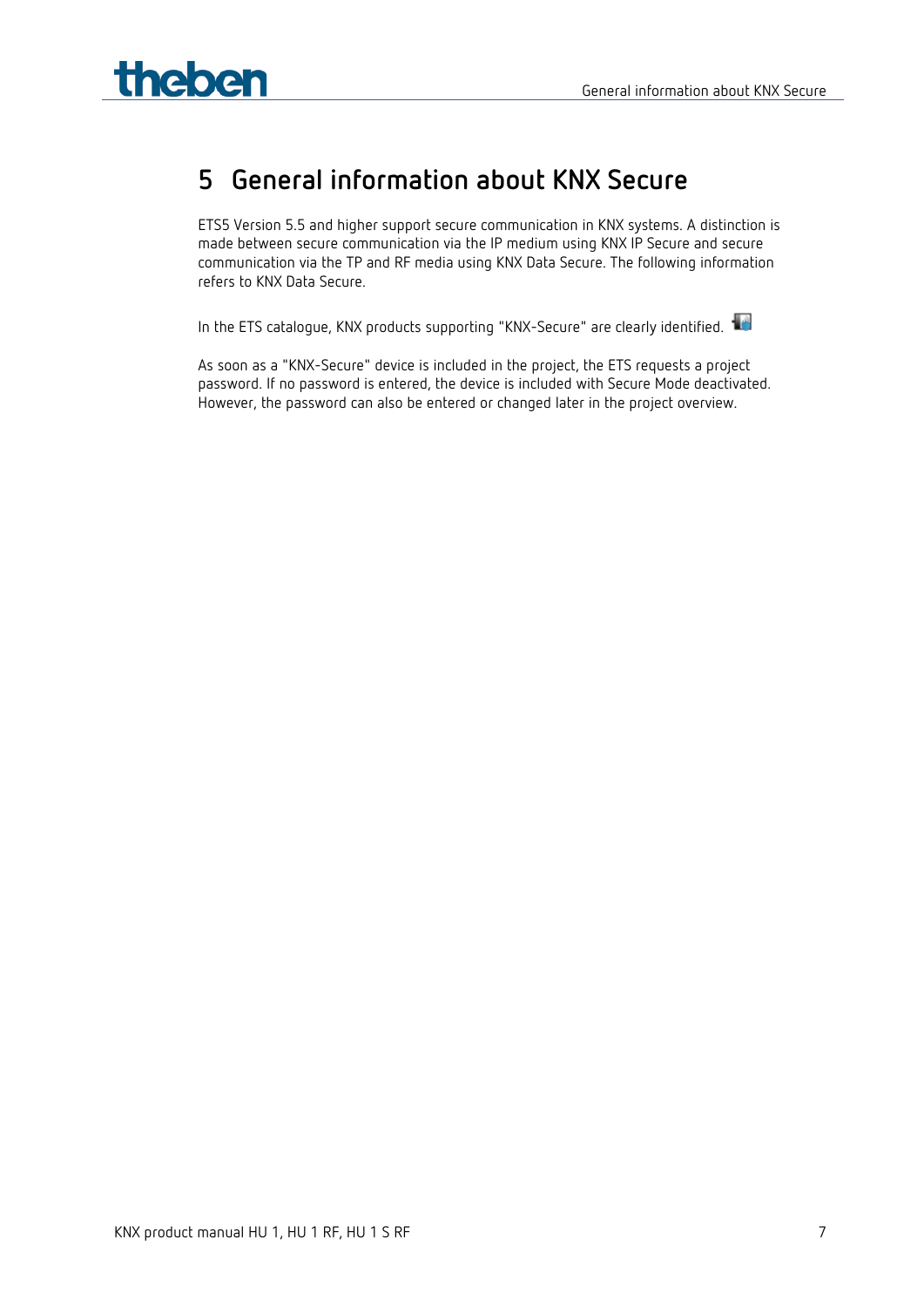

## <span id="page-7-0"></span>**5.1 Start-up with "KNX Data Secure"**

For secure communication, the FDSK (Factory Device Setup Key) is required. If a KNX product supporting "KNX Data Secure" is included in a line, the ETS requires the input of the FDSK. This device-specific key is printed on the device label and can either be entered by keyboard or read by using a code scanner or notebook camera.

Example of FDSK on device label:

| theben                                                                                           | 0048FF000000 |
|--------------------------------------------------------------------------------------------------|--------------|
| Device Certificate (FDSK)<br>AABL57-P7KAAA-<br>CAODAO-COMBYI-<br><b>BEFAWD-ANBYHT</b><br>4941670 |              |

After entering the FDSK, the ETS generates a device-specific tool key. The ETS sends the tool key to the device to be configured via the bus. The transmission is encrypted and authenticated with the original and previously entered FDSK key. Neither the tool key nor the FDSK key are sent in plain text via the bus.

After the previous action, the device only accepts the tool key for further communication with the ETS.

The FDSK key is no longer used for further communication, unless the device is reset to the factory setting: In this case, all set safety-related data will be deleted.

The ETS generates as many runtime keys as needed for the group communication you want to protect. The ETS sends the runtime keys to the device to be configured via the bus.

Transmission takes place by encrypting and authenticating them via the tool key. The runtime keys are never sent in plain text via the bus.

The FDSK is saved in the project and can be viewed in the project overview. All keys for this project can also be exported (backup).

During project planning, it can be defined subsequently which functions/objects are to communicate securely. All objects with encrypted communication are identified by the "Secure" icon in the ETS.



### <span id="page-7-1"></span>**5.2 Start-up without "KNX Data Secure"**

Alternatively, the device can also be put into operation without KNX Data Secure. In this case, the device is unsecured and behaves like any other KNX device without KNX Data Secure function.

To start up the device without KNX Data Secure, select the device in the 'Topology' or 'Devices' section and set the 'Secure start up' option in the 'Properties' area of the 'Settings' tab to 'Disabled'.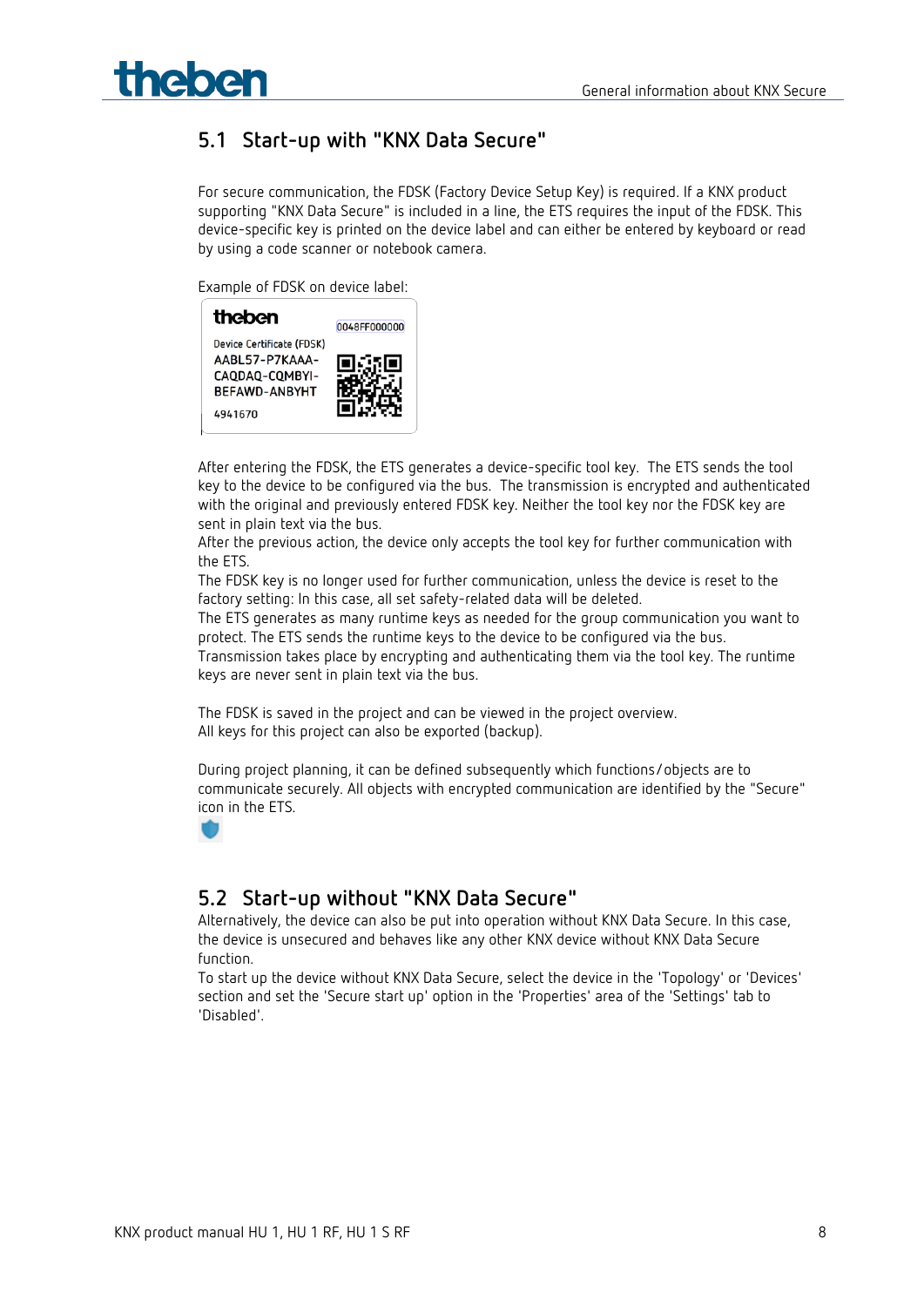

## <span id="page-8-0"></span>**6 The HU 1, HU 1 RF, HU 1 (S) RF application programmes**

## <span id="page-8-1"></span>**6.1 Selection in the product database**

| Manufacturer          | Theben AG                              |
|-----------------------|----------------------------------------|
| <b>Product family</b> | Heating, ventilation, air conditioning |
| Product type          | Heating actuators                      |
| Programme name        | HU 1                                   |
|                       | HU 1 RF                                |
|                       | <b>HU 1 (S) RF</b>                     |

| Number of communication objects 30 |     |
|------------------------------------|-----|
| Number of group addresses          | 254 |
| Number of associations             | 255 |

The ETS database can be found on our website: [www.theben.de/downloads](http://www.theben.de/downloads)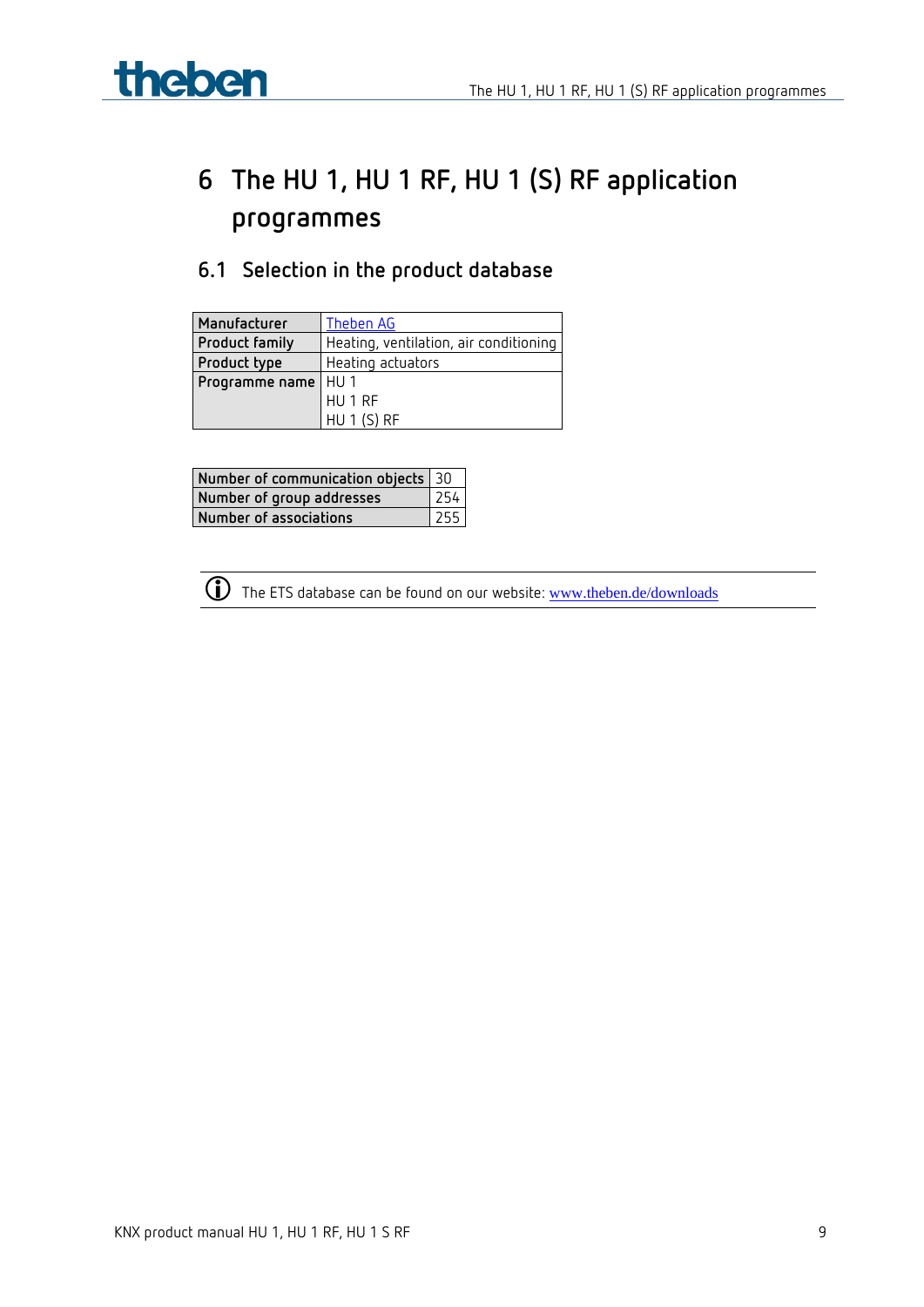

## <span id="page-9-0"></span>**6.2 Overview of communication objects**

## **6.2.1 Objects for the heating actuator/controller**

| No.            | Object name | Function                               | Length  | ${\sf R}$      | W              | $\mathsf C$    | T                 | <b>DPT</b> |
|----------------|-------------|----------------------------------------|---------|----------------|----------------|----------------|-------------------|------------|
|                | Channel H1  | Switching actuating value              | 1 bit   | $\mathsf{R}$   | W              | $\overline{C}$ | $\overline{a}$    | 1.001      |
| 1              | Channel H1  | Continuous actuating value             | 1 byte  | $\mathsf R$    | W              | $\overline{C}$ | $\overline{a}$    | 5.001      |
|                | Channel H1  | Base setpoint                          | 2 bytes | $\mathsf{R}$   | W              | $\overline{C}$ | $\overline{a}$    | 9.001      |
| $\overline{2}$ | Channel H1  | Manual setpoint offset                 | 2 bytes | $\mathsf R$    | W              | C              | $\frac{1}{2}$     | 9.002      |
| 3              | Channel H1  | Actual value                           | 2 bytes | $\mathsf R$    | W              | $\overline{C}$ | $\overline{a}$    | 9.001      |
| 4              | Channel H1  | Current actuating value                | 1 byte  | $\mathsf{R}$   | $\overline{a}$ | C              | T                 | 5.001      |
|                | Channel H1  | Operating mode preset                  | 1 byte  | $\mathsf R$    | W              | $\mathsf{C}$   | $\frac{1}{2}$     | 20.102     |
| 5              | Channel H1  | Presence                               | 1 bit   | $\mathsf R$    | W              | $\overline{C}$ | $\Box$            | 1.018      |
| 6              | Channel H1  | Window setting                         | 1 bit   | $\mathsf R$    | W              | $\overline{C}$ | $\Box$            | 1.019      |
| $\overline{7}$ | Channel H1  | Current operating mode                 | 1 byte  | $\mathsf R$    | $\overline{a}$ | $\overline{C}$ | T                 | 20.102     |
|                | Channel H1  | Heating actuating value                | 1 byte  | $\mathsf R$    |                | $\overline{C}$ | T                 | 5.001      |
| 8              | Channel H1  | Heating and cooling<br>actuating value | 1 byte  | $\mathsf{R}$   |                | C              | T                 | 5.001      |
| 9              | Channel H1  | Cooling actuating value                | 1 byte  | $\mathsf R$    |                | $\mathsf C$    | T                 | 5.001      |
|                | Channel H1  | Heating = $0$ , cooling = $1$          | 1 bit   | $\mathsf R$    |                | $\overline{C}$ | T                 | 1.001      |
| 10             | Channel H1  | Heating = $0$ , cooling = $1$          | 1 bit   | ÷              | W              | C              | $\qquad \qquad -$ | 1.001      |
|                | Channel H1  | Heating = 1, cooling = $0$             | 1 bit   | $\mathsf R$    |                | $\overline{C}$ | T                 | 1.100      |
|                | Channel H1  | Heating = 1, cooling = $0$             | 1 bit   | $\overline{a}$ | W              | C              | $\overline{a}$    | 1.100      |
| 11             | Channel H1  | current setpoint                       | 2 bytes | $\mathsf{R}$   | W              | C              | T                 | 9.001      |
| 12             | Channel H1  | Report actual value failure            | 1 bit   | $\mathsf{R}$   |                | C              | T                 | 1.005      |
|                | Channel H1  | Report actuating value loss            | 1 bit   | $\mathsf{R}$   |                | $\overline{C}$ | T                 | 1.005      |
| 13             | Channel H1  | Forced operation                       | 1 bit   | $\mathsf{R}$   | W              | $\overline{C}$ | $\overline{a}$    | 1.003      |
| 14             | Channel H1  | Overcurrent/short circuit              | 1 bit   | $\mathsf{R}$   |                | C              | T                 | 1.005      |
| 31             | Channel H1  | Summer mode ON/OFF                     | 1 bit   | $\mathsf{R}$   | W              | $\mathsf C$    | $\Box$            | 1.003      |
| 32             | Channel H1  | Highest actuating value                | 1 byte  | $\mathsf{R}$   | W              | $\overline{C}$ | $\top$            | 5.001      |
| 34             | Channel H1  | Pump ON/OFF                            | 1 bit   | $\mathsf R$    |                | $\overline{C}$ | T                 | 1.001      |
| 36             | Channel H1  | Outdoor temperature                    | 2 bytes | $\mathsf R$    | W              | $\mathsf{C}$   | $\blacksquare$    | 9.001      |
| 37             | Channel H1  | Outside temperature<br>failure         | 1 bit   | $\mathsf{R}$   |                | $\mathsf{C}$   | Τ                 | 1.005      |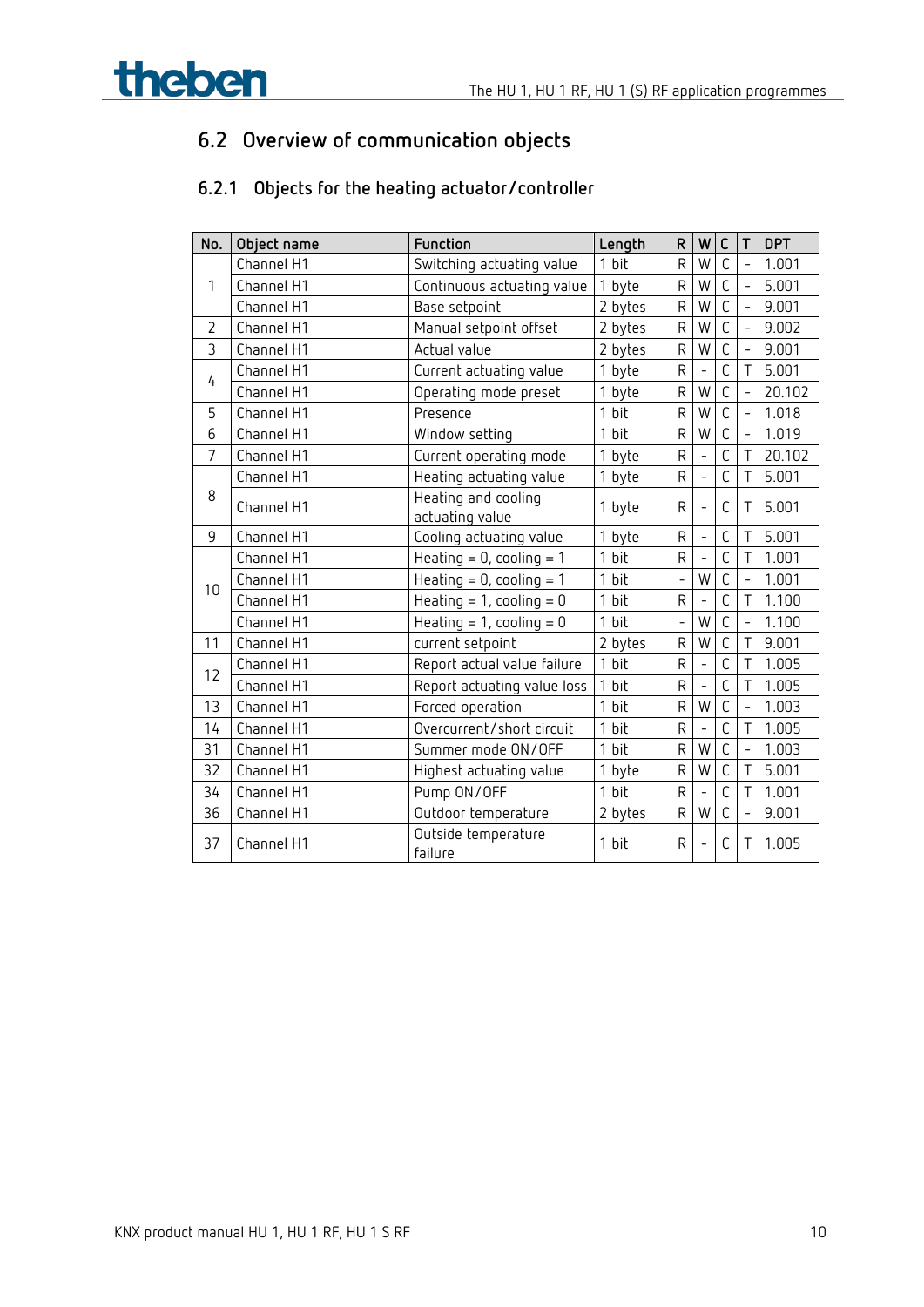| No.       | Object name                          | <b>Function</b>       | Length | R                        | W                        | C |                          | <b>DPT</b> |
|-----------|--------------------------------------|-----------------------|--------|--------------------------|--------------------------|---|--------------------------|------------|
|           | Channel 11.1                         | Switching             | 1 bit  | R                        | W                        | C |                          | 1.001      |
|           |                                      | Priority              | 2 bit  | R                        | $\overline{\phantom{a}}$ | C |                          | 2.001      |
| 41        |                                      | Send percentage value | 1 byte | R                        | $\overline{\phantom{0}}$ | C |                          | 5.001      |
|           |                                      | Send value            | 1 byte | R                        | ۰                        | C |                          | 5.010      |
|           |                                      | Switching             | 1 bit  | R                        | W                        | C |                          | 1.001      |
|           |                                      | Priority              | 2 bit  | R                        |                          | C |                          | 2.001      |
| 42        | Channel 11.2                         | Send percentage value | 1 byte | R                        | ۰                        | C |                          | 5.001      |
|           |                                      | Send value            | 1 byte | R                        | -                        | C |                          | 5.010      |
|           |                                      | $Block = 1$           | 1 bit  | $\qquad \qquad -$        | W                        | C | $\overline{\phantom{0}}$ | 1.001      |
| 45        | Channel 11                           | $Block = 0$           | 1 bit  | $\overline{\phantom{0}}$ | W                        | C | $\overline{\phantom{0}}$ | 1.003      |
| $51 - 55$ | Channel I2 (details: see channel I1) |                       |        |                          |                          |   |                          |            |

## **6.2.2 External inputs: Switch/button function**

## **6.2.3 External inputs: Dimming function**

| No.                   | Object name                          | Function              | Length | R                        | W  | C |                          | <b>DPT</b> |
|-----------------------|--------------------------------------|-----------------------|--------|--------------------------|----|---|--------------------------|------------|
| 41                    | Channel 11                           | Switching             | 1 bit  | R                        | W  | С |                          | 1.001      |
|                       | Channel 11                           | Brighter/darker       | 4 bit  | R                        | ۳  | C |                          | 3.007      |
| 42                    |                                      | <b>Brighter</b>       | 4 bit  | R                        | -  | C |                          | 3.007      |
|                       |                                      | Darker                | 4 bit  | R                        | ۰  | C |                          | 3.007      |
|                       |                                      | Switching             | 1 bit  | R                        | W  | С |                          | 1.001      |
| 43<br>45<br>$51 - 55$ |                                      | Priority              | 2 bit  | R                        | L. | C |                          | 2.001      |
|                       | Channel 11.1                         | Send percentage value | 1 byte | R                        |    | C |                          | 5.001      |
|                       |                                      | Send value            | 1 byte | R                        | ۳  | C |                          | 5.010      |
|                       | Channel 11                           | $Block = 1$           | 1 bit  | $\overline{\phantom{0}}$ | W  | C | $\overline{\phantom{0}}$ | 1.001      |
|                       |                                      | $Block = 0$           | 1 bit  | $\overline{\phantom{0}}$ | W  | C |                          | 1.003      |
|                       | Channel I2 (details: see channel I1) |                       |        |                          |    |   |                          |            |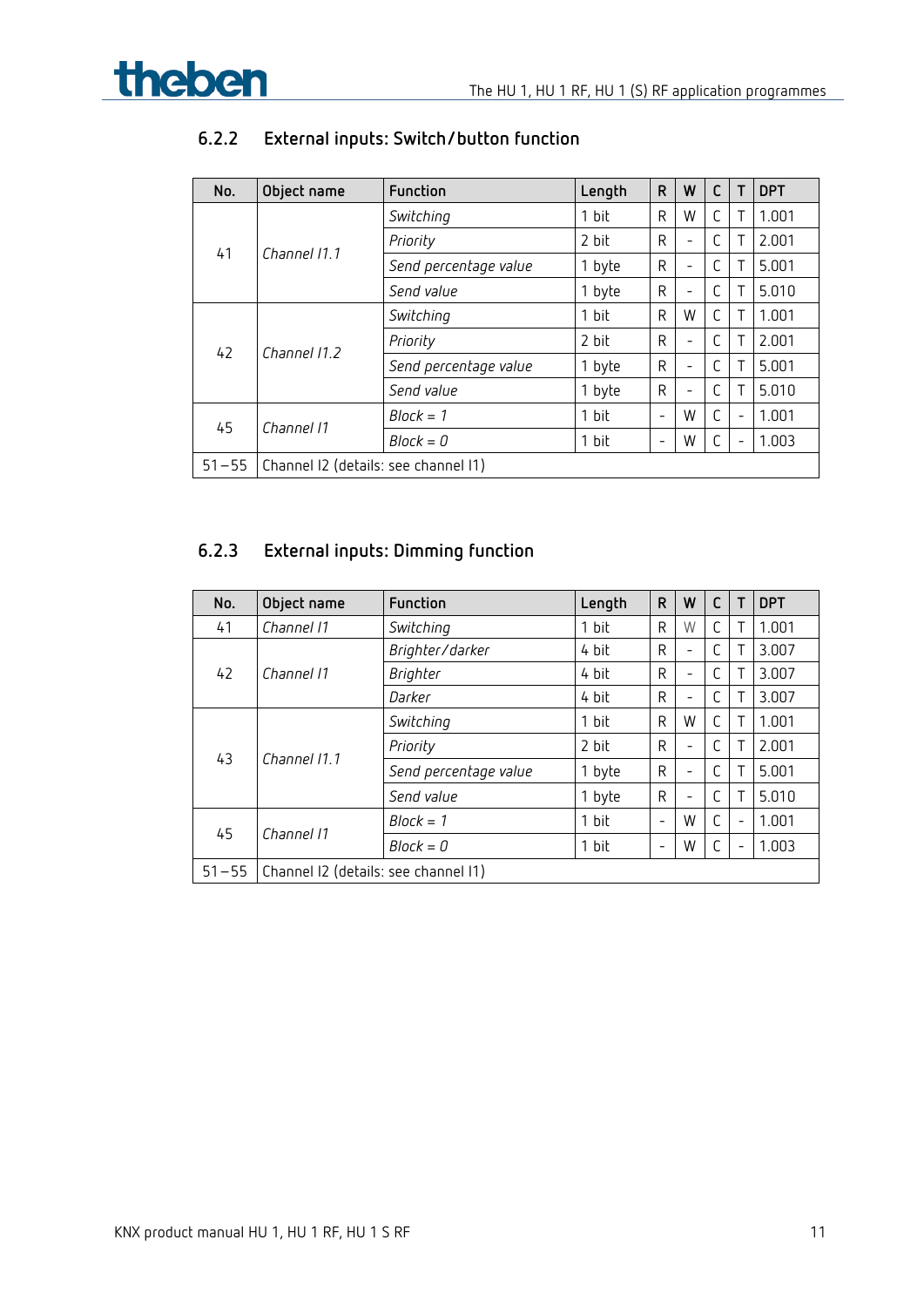

| No.                               | Object name  | Function                             | Length  | $\mathsf{R}$             | W                        | C | T                        | <b>DPT</b> |
|-----------------------------------|--------------|--------------------------------------|---------|--------------------------|--------------------------|---|--------------------------|------------|
| 41                                | Channel 11   | Step/stop                            | 1 bit   | R                        | -                        | С |                          | 1.010      |
| 42<br>43<br>44<br>45<br>$51 - 55$ |              | UP/DOWN                              | 1 bit   | R                        | W                        | C | Τ                        | 1.008      |
|                                   | Channel 11   | UP                                   | 1 bit   | R                        | -                        | C | Τ                        | 1.008      |
|                                   |              | DOWN                                 | 1 bit   | R                        | -                        | С | Τ                        | 1.008      |
|                                   |              | Switching                            | 1 bit   | R                        | W                        | C | Τ                        | 1.001      |
|                                   | Channel 11.1 | Priority                             | 2 bit   | R                        | -                        | С | Т                        | 2.001      |
|                                   |              | Send percentage value                | 1 byte  | R                        | $\qquad \qquad -$        | С | Т                        | 5.001      |
|                                   |              | Height % 5                           | 1 byte  | R                        | $\overline{\phantom{0}}$ | C | Τ                        | 5.001      |
|                                   |              | Send value                           | 1 byte  | R                        | -                        | С | Τ                        | 5.010      |
|                                   |              | $2$ -byte $9.x$                      | 2 bytes | R                        | $\overline{\phantom{0}}$ | С | Т                        | 9.xxx      |
|                                   |              | $4$ -byte $14.x$                     | 4 bytes | R                        | $\overline{\phantom{0}}$ | C | Τ                        | $14.$ xxx  |
|                                   | Channel 11.2 | Slat % $6$                           | 1 byte  | R                        | -                        | С | Τ                        | 5.001      |
|                                   |              | $Block = 1$                          | 1 bit   | $\overline{\phantom{a}}$ | W                        | C | $\overline{\phantom{a}}$ | 1.001      |
|                                   | Channel 11   | $Block = 0$                          | 1 bit   | $\overline{\phantom{a}}$ | W                        | С | $\overline{\phantom{a}}$ | 1.003      |
|                                   |              | Channel I2 (details: see channel I1) |         |                          |                          |   |                          |            |

## **6.2.4 External inputs: Blinds function**

## **6.2.5 External inputs: Temperature input function (I2 only)**

| No. | Obiect name | Function                        | Lenath |   | W |  | <b>DPT</b> |
|-----|-------------|---------------------------------|--------|---|---|--|------------|
|     | Channel 12  | Actual value for<br>temperature | 2 byte | R | - |  | 9.001      |

## **6.2.6 External inputs: Window contact function**

| No. | Object name | Function         | Length | R                        | W                        | C | <b>DPT</b> |
|-----|-------------|------------------|--------|--------------------------|--------------------------|---|------------|
| 41  | Channel 11  | Window contact 1 | bit    | R                        | -                        |   | 1.001      |
|     |             | $Block = 1$      | bit    | $\overline{\phantom{a}}$ | W                        | C | 1.001      |
| 45  | Channel 11  | $Block = 0$      | bit    | $\overline{\phantom{a}}$ | W                        | C | 1.003      |
| 41  | Channel 12  | Window contact 2 | bit    | R                        | $\overline{\phantom{0}}$ |   | 1.001      |
|     |             | $Block = 1$      | bit    | $\overline{\phantom{a}}$ | W                        | C | 1.001      |
| 45  | Channel 12  | $Block = 0$      | bit    |                          | W                        |   | 1.003      |

<sup>5</sup> Upon double-click with object type = *height % + slat %*

<span id="page-11-1"></span><span id="page-11-0"></span><sup>6</sup> Upon double-click with object type = *height % + slat %*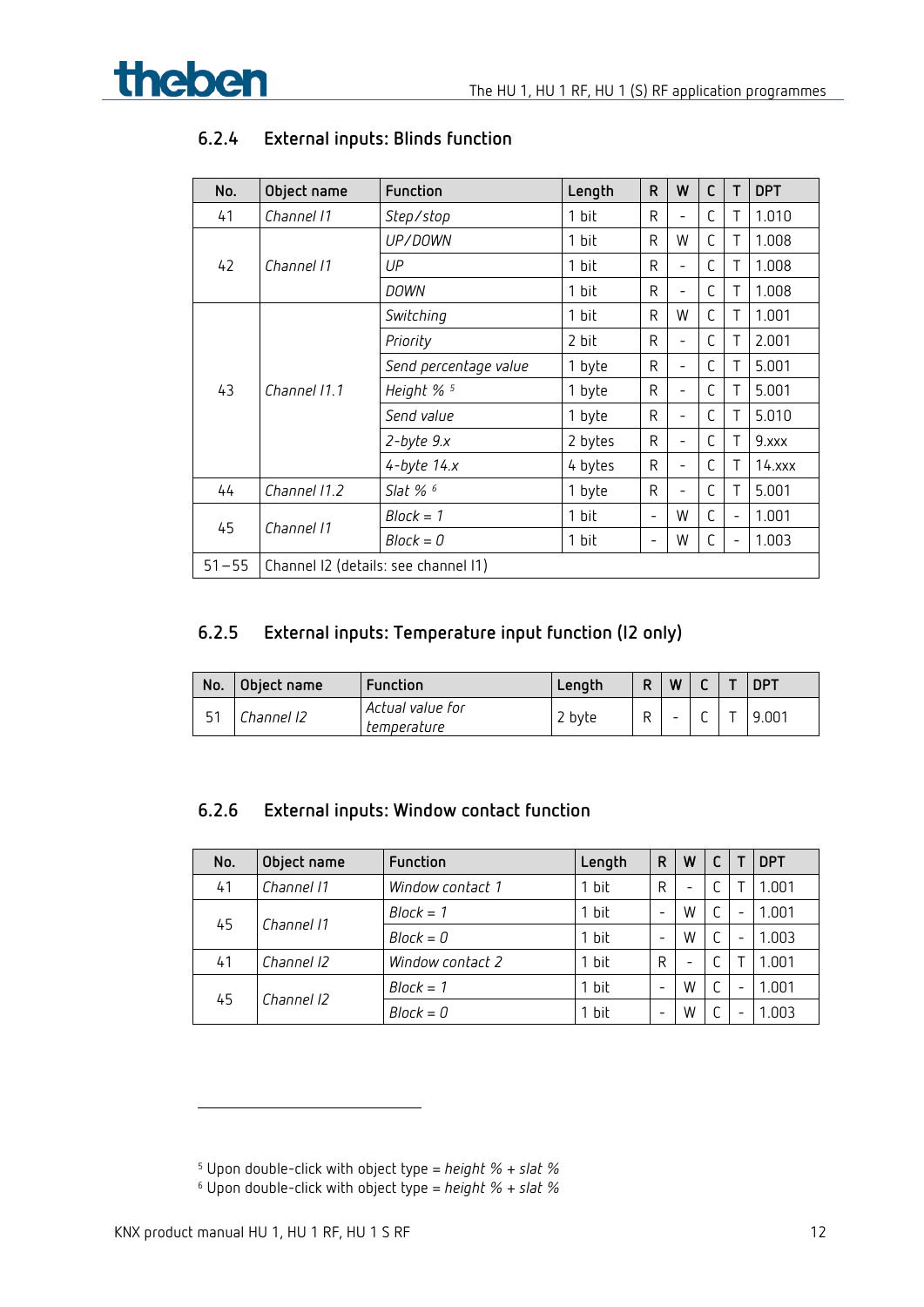

## **6.2.7 Common object**

| No. | Object name                   | ∙unction | Lenath       |                               | W I    |   | DP <sub>1</sub> |
|-----|-------------------------------|----------|--------------|-------------------------------|--------|---|-----------------|
| 74  | $- \cdot$<br>Firmware version | Send     | bytes<br>l 4 | $\overline{\phantom{0}}$<br>к | $\sim$ | ◡ | $16.00^{\circ}$ |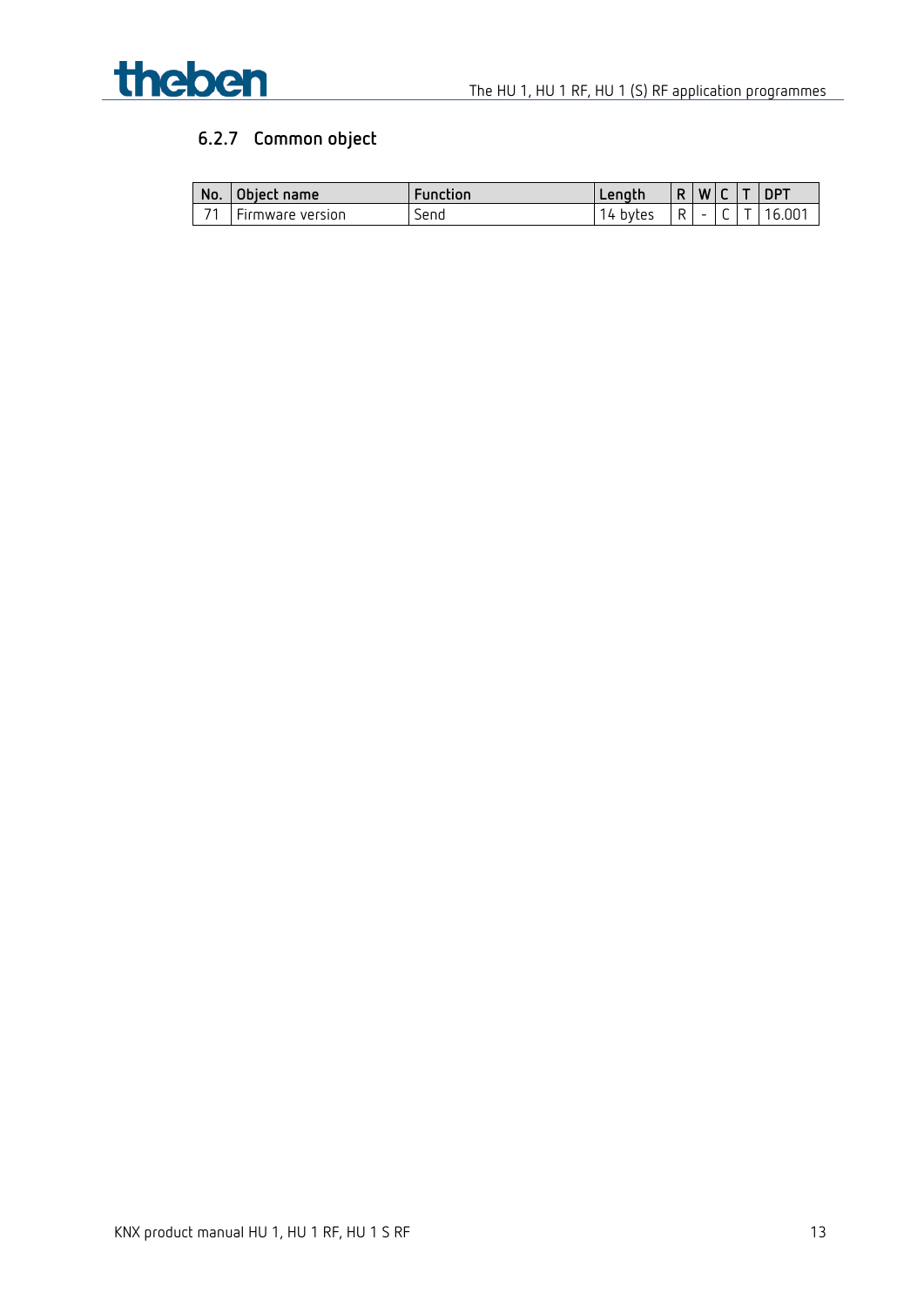

## <span id="page-13-0"></span>**6.3 Description of communication objects**

### **6.3.1 Objects for the heating actuator function**

#### *Object 1 "Continuous actuating value, switching actuating value"*

The actuating value receives data from the room thermostat for the corresponding valve. It can either be continuous (0–100%) or switching (ON/OFF) depending on the configuration.

*Objects 2–3*  Not used.

#### *Object 4 "Current actuating value"*

Reports the actual value of the actuating value generated for the channel. In case of restoration of the mains, 100% will be sent. In case of restoration of the bus supply, 0% will be sent In case of simultaneous restoration of the mains and bus supply, 100% will be sent.

*Objects 5–11* Not used.

#### *Object 12 "Report actuating value loss"*

Present only if, on the Configuration options parameter page, the parameter Monitor the actuating value  $=$  yes.

If monitoring is selected, the room thermostat must receive an actuating value telegram regularly.

Recommendation: To ensure trouble-free operation, the cyclical transmission time to the room thermostat should be no longer than half the monitoring time.

Example: Monitoring time 30 min, cyclical transmission time to thermostat less than or equal to 15 min.

If no new actuating value is received within the configured monitoring time, failure of the room thermostat is assumed and an emergency program is started. See *emergency program* parameter page.

This function can be selected or deactivated individually for each channel. The monitoring time is set on the *monitoring* page.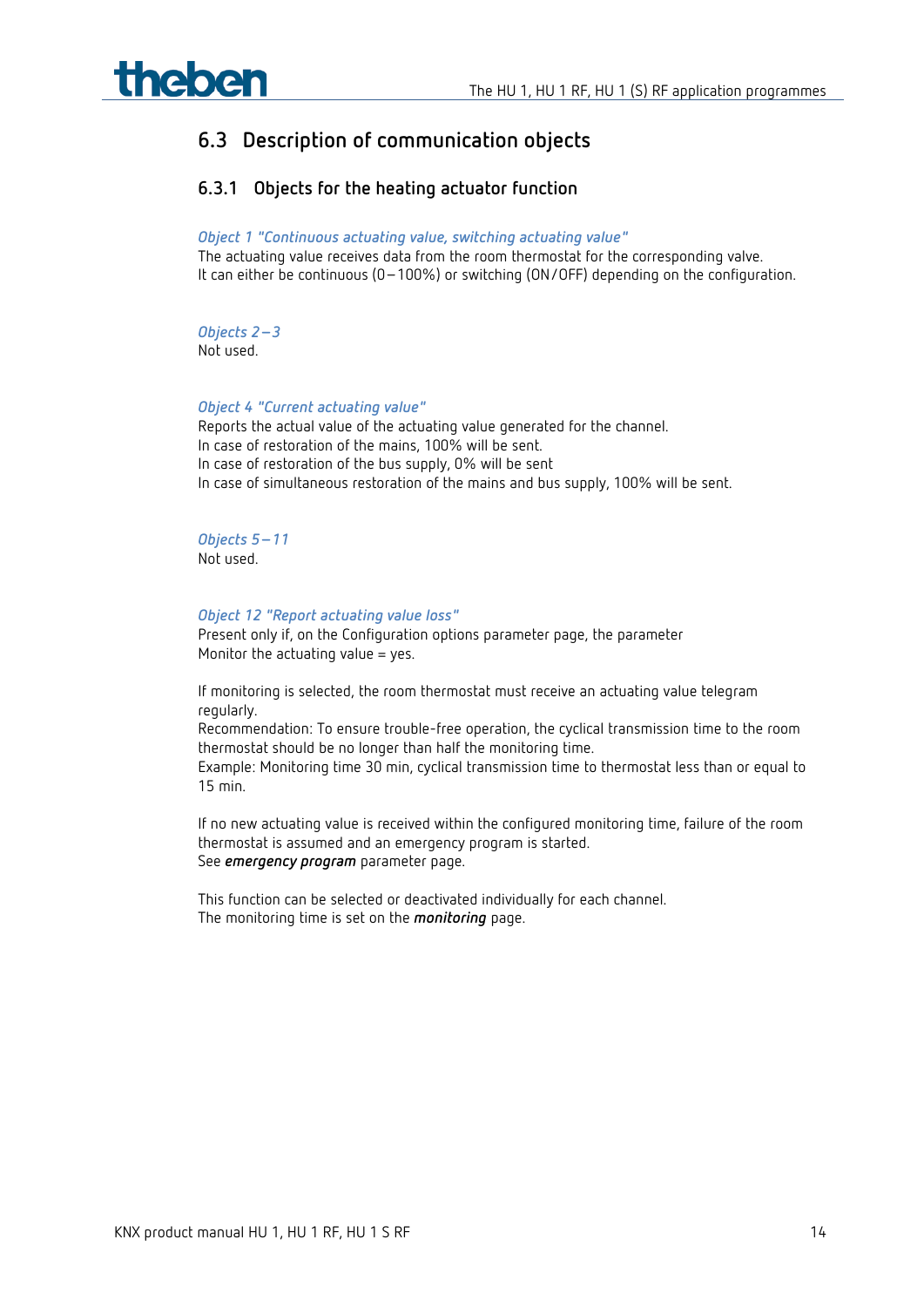

### **6.3.2 Objects for the heating controller function**

#### *Object 1 "Base setpoint"*

The base setpoint is first specified via the application at start-up and stored in the *Base setpoint* object.

It can be reset at any time using *base setpoint* object (limited by minimum or maximum valid setpoint).

The object can be written to without restriction.

#### *Object 2 "Manual setpoint offset"*

Offsetting set temperature:

The object receives a temperature difference as DPT 9.002. The desired room temperature (current setpoint) can be adjusted against the base setpoint by this difference. The following applies in comfort mode (heating): Current setpoint = base setpoint + manual setpoint offset

Values beyond the configured range (maximum or minimum valid setpoint on the *setpoints* parameter page) are limited to the highest or lowest value.

#### Comment:

The offset always refers to the set base setpoint and not to the current setpoint. See also: *Determination of the setpoint*

#### *Object 3 "Actual value"*

Receives the current room temperature for the control.

#### *Object 4 "Operating mode preset"*

1 byte object. Can be used to directly activate one of 4 operating modes.  $1 =$  Comfort,  $2 =$  Standby,  $3 =$  Night, 4 = Frost protection (heat protection) If another value is received (0 or >4), comfort operating mode is activated. The details in brackets refer to cooling mode.

#### *Object 5 "Presence"*

The status of a presence detector (e.g. push button, motion detector) can be received via this object.

1 on this object activates comfort operating mode.

#### *Object 6 "Window setting"*

The status of a window contact can be received via this object. 1 on this object activates frost/heat protection operating mode.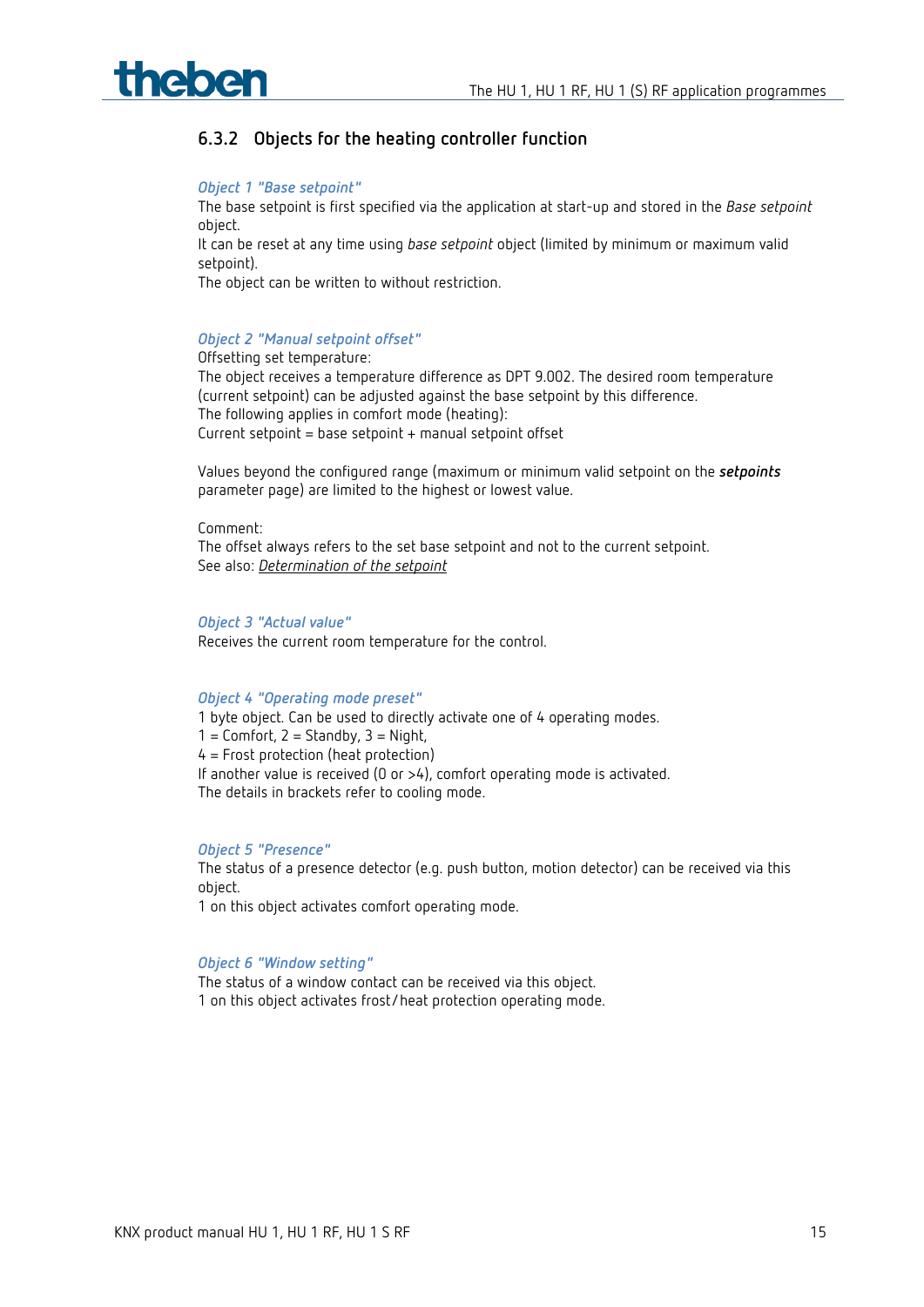

#### *Object 7: "Current operating mode"*

Transmits the current operating mode as a 1 byte value (see table). The transmission behaviour can be set on the *operating mode* parameter page.

| Value   Operating mode           |
|----------------------------------|
| Comfort                          |
| Standby                          |
| Night                            |
| Frost protection/heat protection |

#### *Object 8 "Heating actuating value, heating and cooling actuating value"*

Sends the current heating actuating value (0...100%), or heating or cooling if the *Output of cooling actuating value* parameter has been set to *Together with heating actuating value*. In case of restoration of the mains or bus supply, 0% will be sent.

In case of simultaneous restoration of the mains and bus supply, 100% will be sent.

#### *Object 9 "Cooling actuating value"*

Sends the cooling actuating value or switch command to control a cooling surface, fan coil unit etc.

The send format DPT 5.001 or DPT 1.001 depends on the selected *Type of control* (continuous or switching) on the *cooling control* page.

In case of restoration of the mains or bus supply, 0% will be sent.

In case of simultaneous restoration of the mains and bus supply, 100% will be sent.



 $\bigcirc$  The object is not available:

- With the setting Heating control only (*settings* parameter page), as cooling function is not available.

- If *Changeover between heating and cooling* = *via object* is selected and *Output of cooling actuating value* is set to *Together with heating actuating value* (*cooling control* parameter page).

#### *Object 10 "Heating/cooling"*

This object is used in 2-pipe heating/cooling systems or if automatic changeover between heating and cooling is not desired.

The telegram format can be set on the *Cooling control* parameter page:

| Parameter: Format of Heating/cooling object   Telegram format |                                          |
|---------------------------------------------------------------|------------------------------------------|
| DPT1.100                                                      | $\vert$ Heating = 1, cooling = 0 $\vert$ |
| Inverted                                                      | $\vert$ Heating = 0, cooling = 1 $\vert$ |

#### *Object 11 "Current setpoint"*

Sends the current temperature setpoint as DPT 9.001.

#### *Object 12 "Actual value failure"*

Sends a 1 if no valid actual value was received during the monitoring time.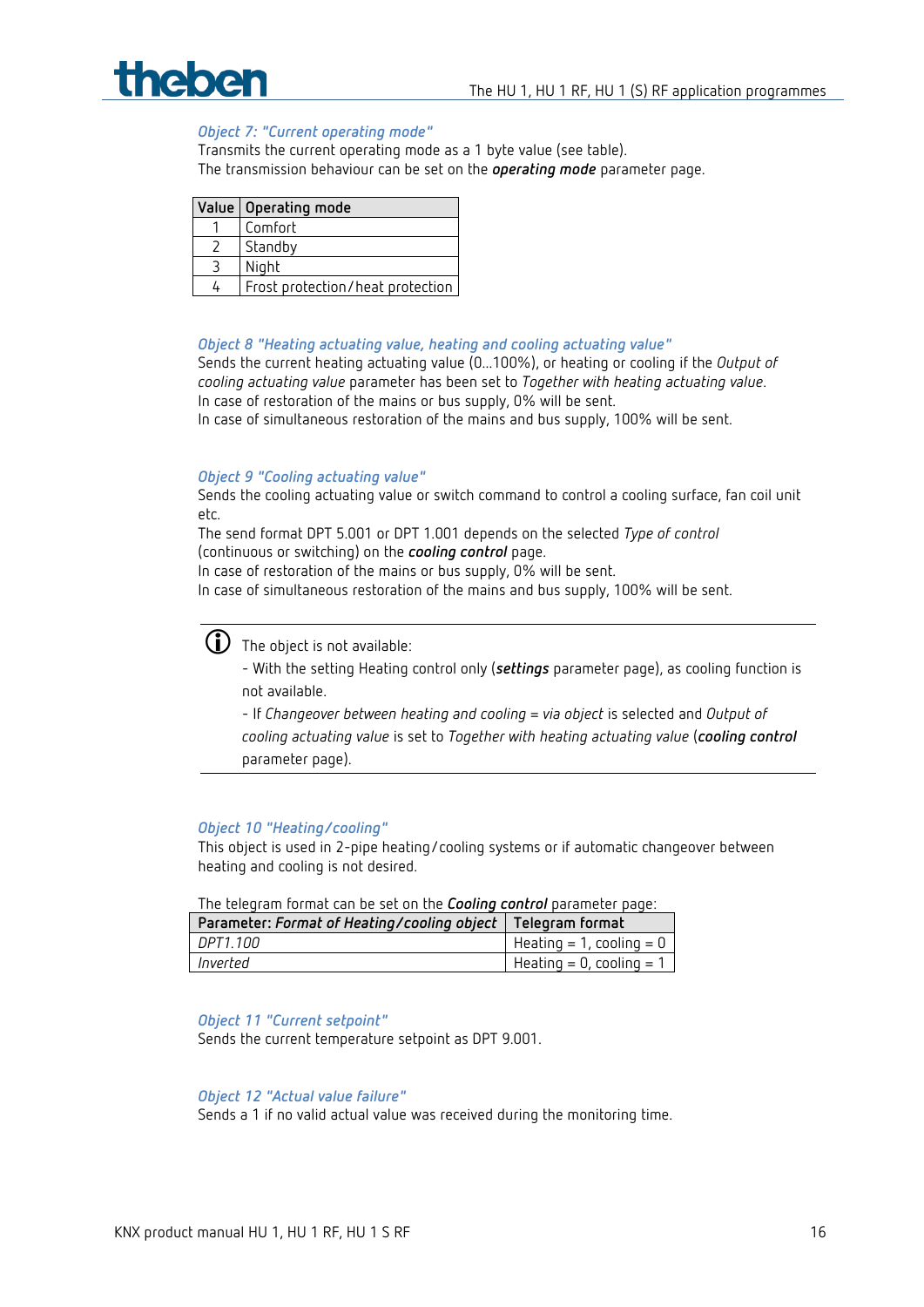

#### *Object 13 "Forced operation"*

The direction of action of the force telegram is adjustable.

Standard:

 $1 =$ activate force

 $0 = end$  force.



 $\bf{(i)}$  After reset, the last status of forced operation will be restored.

After download, forced operation is always deactivated.

#### *Object 14 "Overcurrent/short circuit"*

Reports overload, short circuit, or defect at output.  $1 =$  Frror  $0 = No$  error

#### *Object 31 "Summer mode ON/OFF"*

When 1 is set for the object, the channel (if participation = yes) is switched over to summer mode, and heating no longer takes place. During summer mode, a valve protection program can also be executed optionally.

#### *Object 32 "Highest actuating value"*

Enables the device to participate in determining the largest actuating value<sup>7</sup>. The current heat requirement of the system is thus constantly reported to the heating boiler, which then adapts its output to the actual requirement.

*Object 33* Not used.

*Object 34 "Pump ON/OFF"* Control of the supply pump.

*Object 35 "Pump relay status"* Reports the current switching status of the pump.

*Object 36 "Outside temperature"* Receives the outside temperature.

#### *Object 37 "Outside temperature failure"*

 $0 = No$  error

1 = Error: Outside temperature can no longer be received.

<span id="page-16-0"></span> $7$  See appendix: Determining the maximum actuating value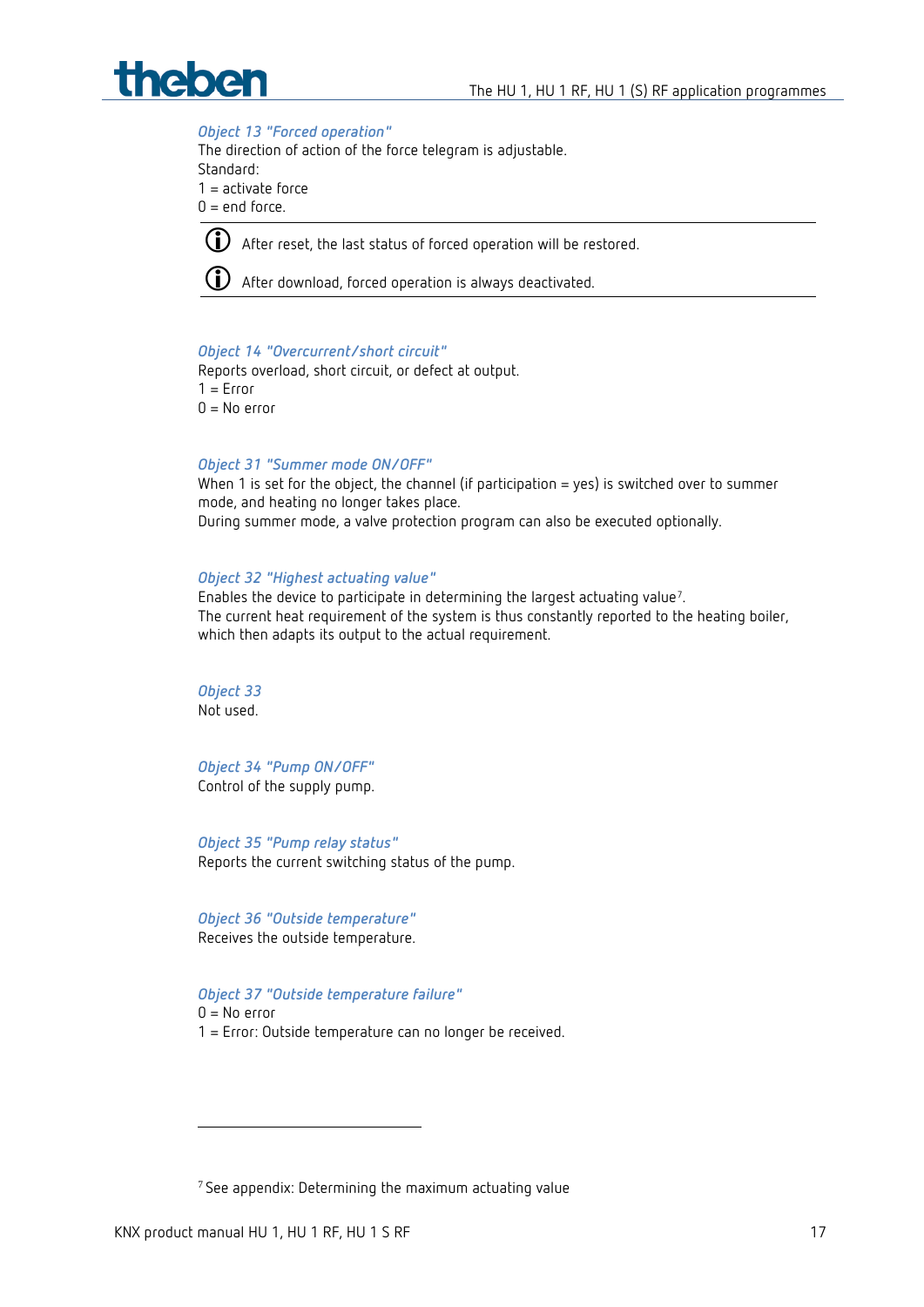

## **6.3.3 Objects for the external inputs: Switch function**

#### *Object 41: Channel I1.1*

First output object of the channel (first telegram). 4 telegram formats can be set: Switching ON/OFF, priority, send percentage value, send value.

#### *Object 42: Channel I1.2*

Second output object of the channel (second telegram). 4 telegram formats can be set: Switching ON/OFF, priority, send percentage value, send value.

#### *Object 45: Channel I1 block = 1, or block = 0*

The channel is blocked via this object. The acting direction of the block object and behaviour when the block is set or cancelled can be configured.

#### *Objects 51–55*

Objects for channel I2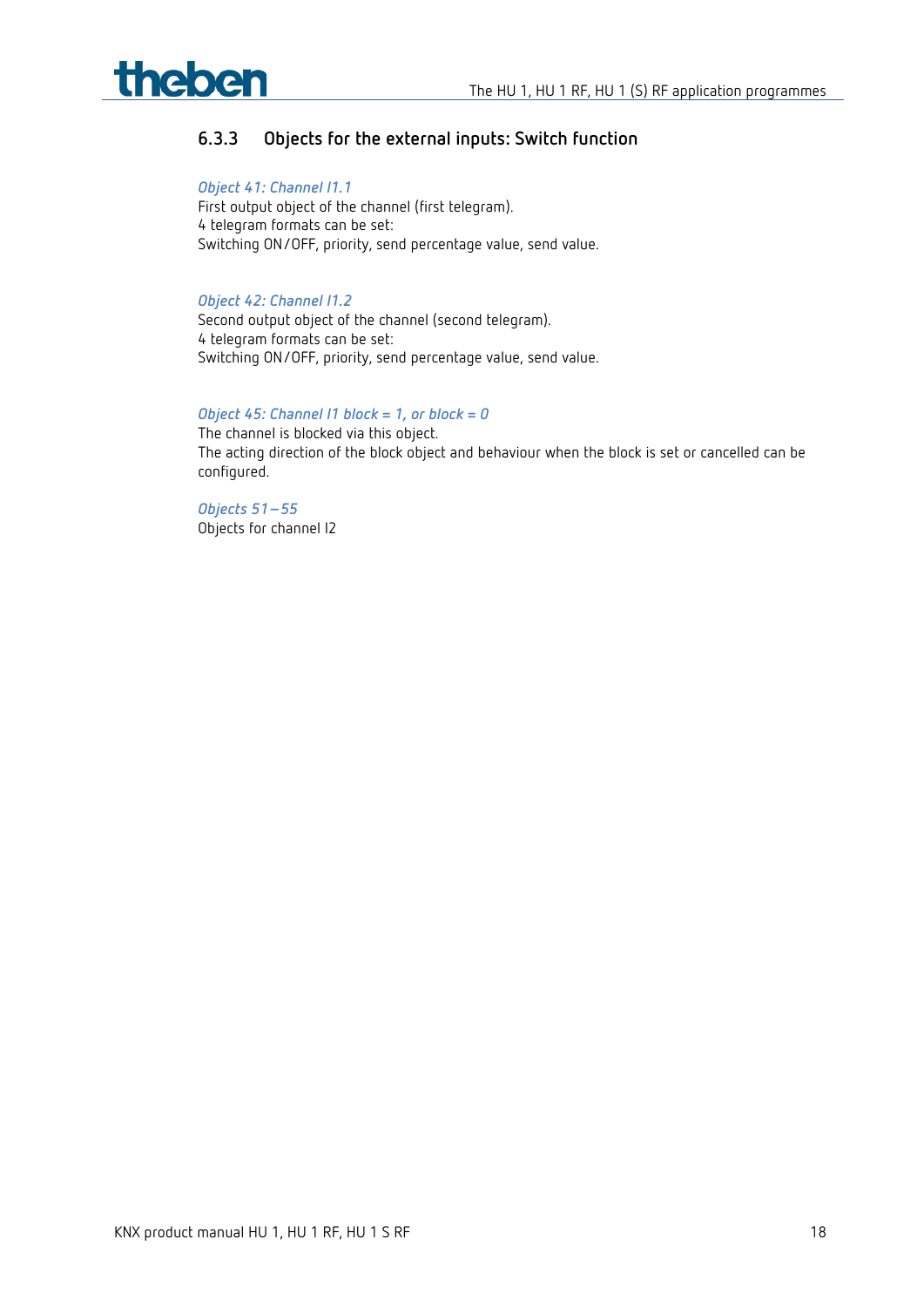

## **6.3.4 Objects for the external inputs: Button function**

#### *Object 41: Channel I1.1*

First output object of the channel (first telegram). 4 telegram formats can be set: Switching ON/OFF, priority, send percentage value, send value.

#### *Object 42: Channel I1.2*

Second output object of the channel (second telegram). 4 telegram formats can be set: Switching ON/OFF, priority, send percentage value, send value.

#### *Object 45: Channel I1 block = 1, or block = 0*

The channel is blocked via this object. The acting direction of the block object and behaviour when the block is set or cancelled can be configured.

*Objects 51–55* Objects for channel I2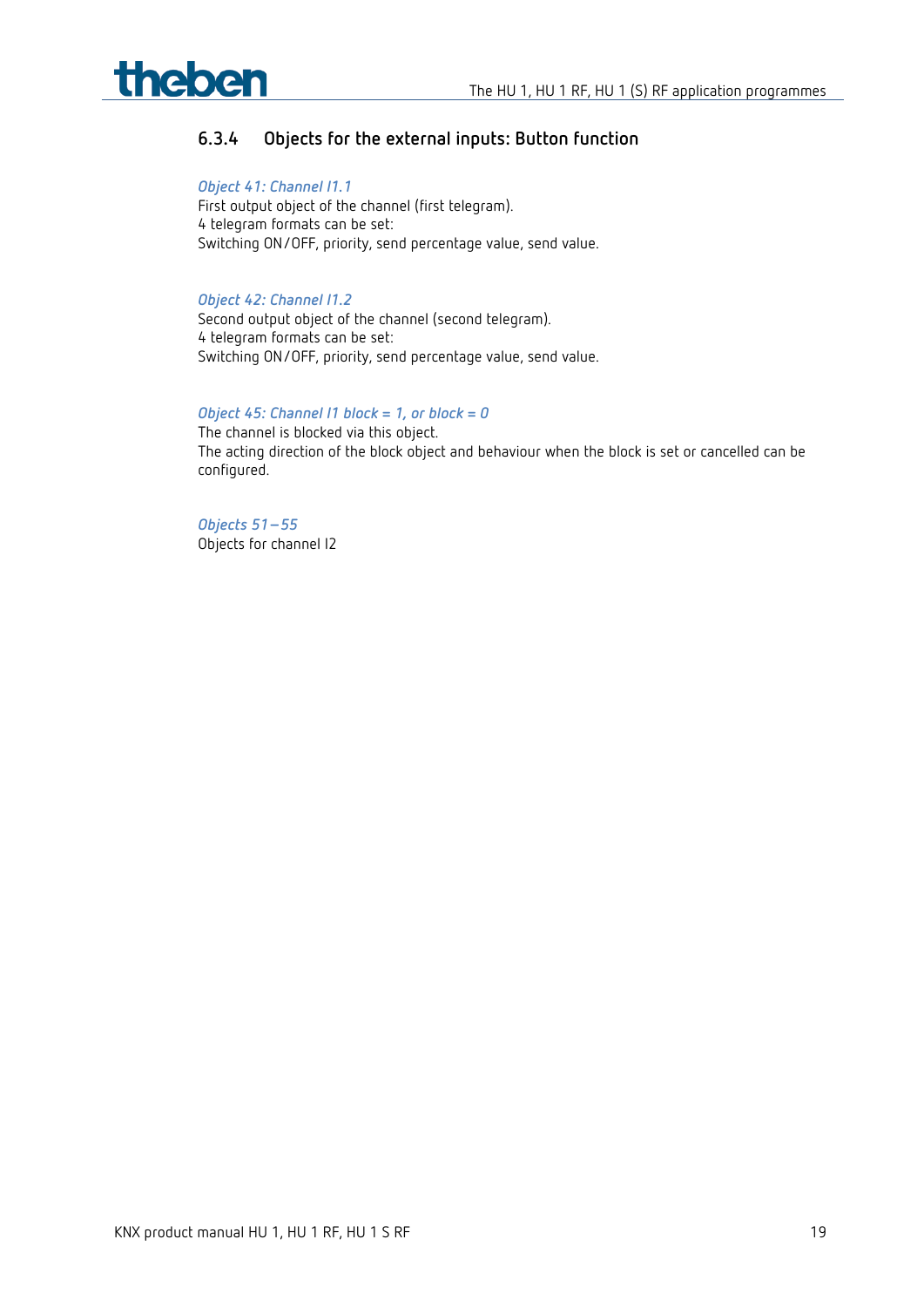

## **6.3.5 Objects for the external inputs: Dimming function**

*Object 41: Channel I1.1 switching* Switches the dimmer on and off.

*Object 42: Channel I1.1 brighter, darker, brighter/darker* 4-bit dimming commands.

*Object 43: Channel I1.1 switching, priority, percentage..* Output object for the additional function with double-click.

4 telegram formats can be set: Switching ON/OFF, priority, send percentage value, send value.

#### *Object 45: Channel I1 block = 1, or block = 0*

The channel is blocked via this object. The acting direction of the block object and behaviour when the block is set or cancelled can be configured.

*Objects 51–55* Objects for channel I2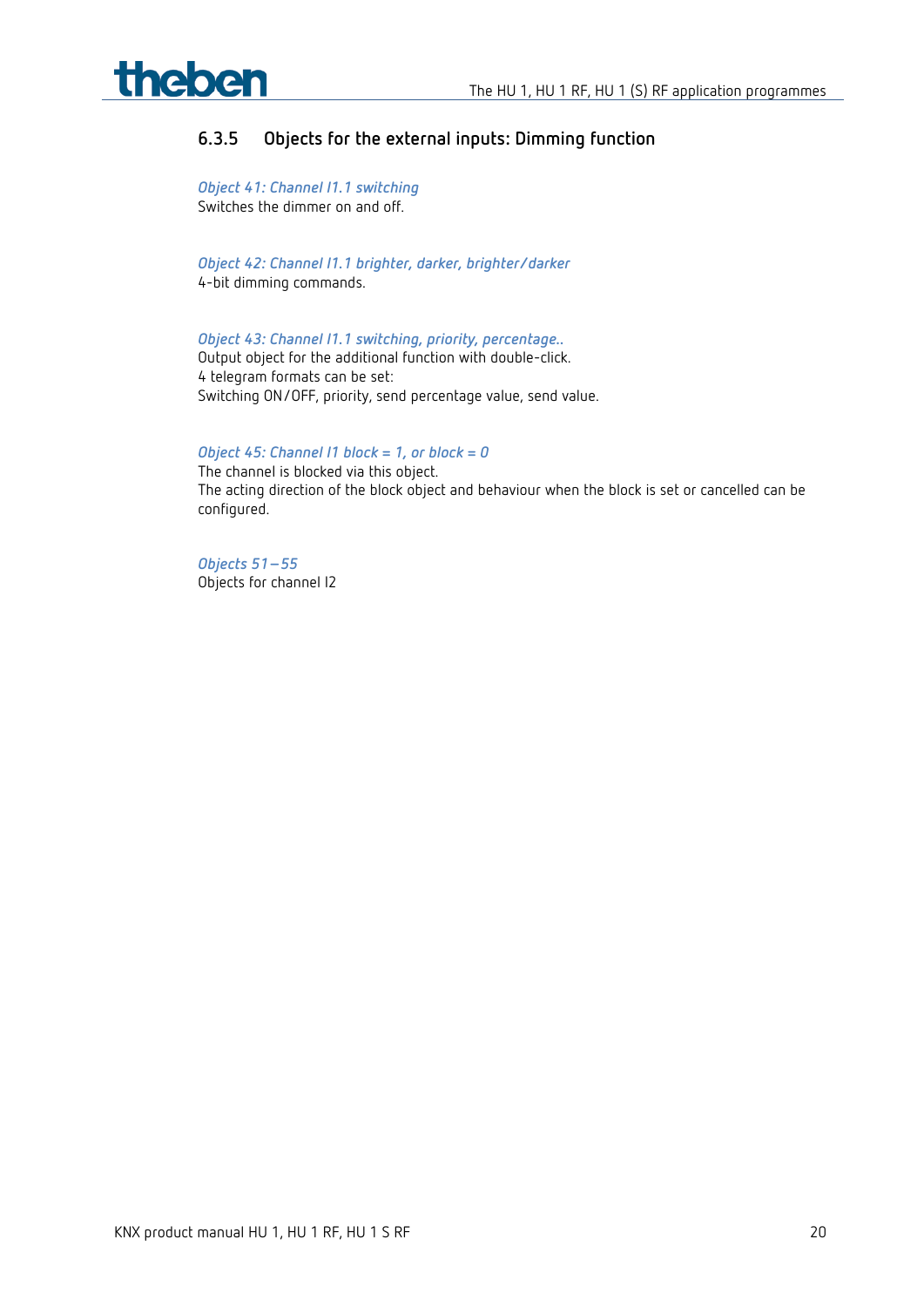

### **6.3.6 Objects for the external inputs: Blinds function**

*Object 41: Channel I1 step/stop*

Sends step/stop commands to the blind actuator.

*Object 42: Channel I1 UP/DOWN, UP, DOWN*

Sends operating commands to the blind actuator.

#### *Object 43: Channel I1.1 switching, priority, percentage.., height %*

Output object for the additional function with double-click. 5 telegram formats can be set: Switching ON/OFF, priority, send percentage value, send value, height %.

#### *Object 44: Channel I1.1 slat %*

Slat telegram for positioning the blinds upon double-click (together with object height %, with *object type* = *height* + *slat*).

#### *Object 45: Channel I1 block = 1, or block = 0*

The channel is blocked via this object. The acting direction of the block object and behaviour when the block is set or cancelled can be configured.

*Objects 51–55* Objects for channel I2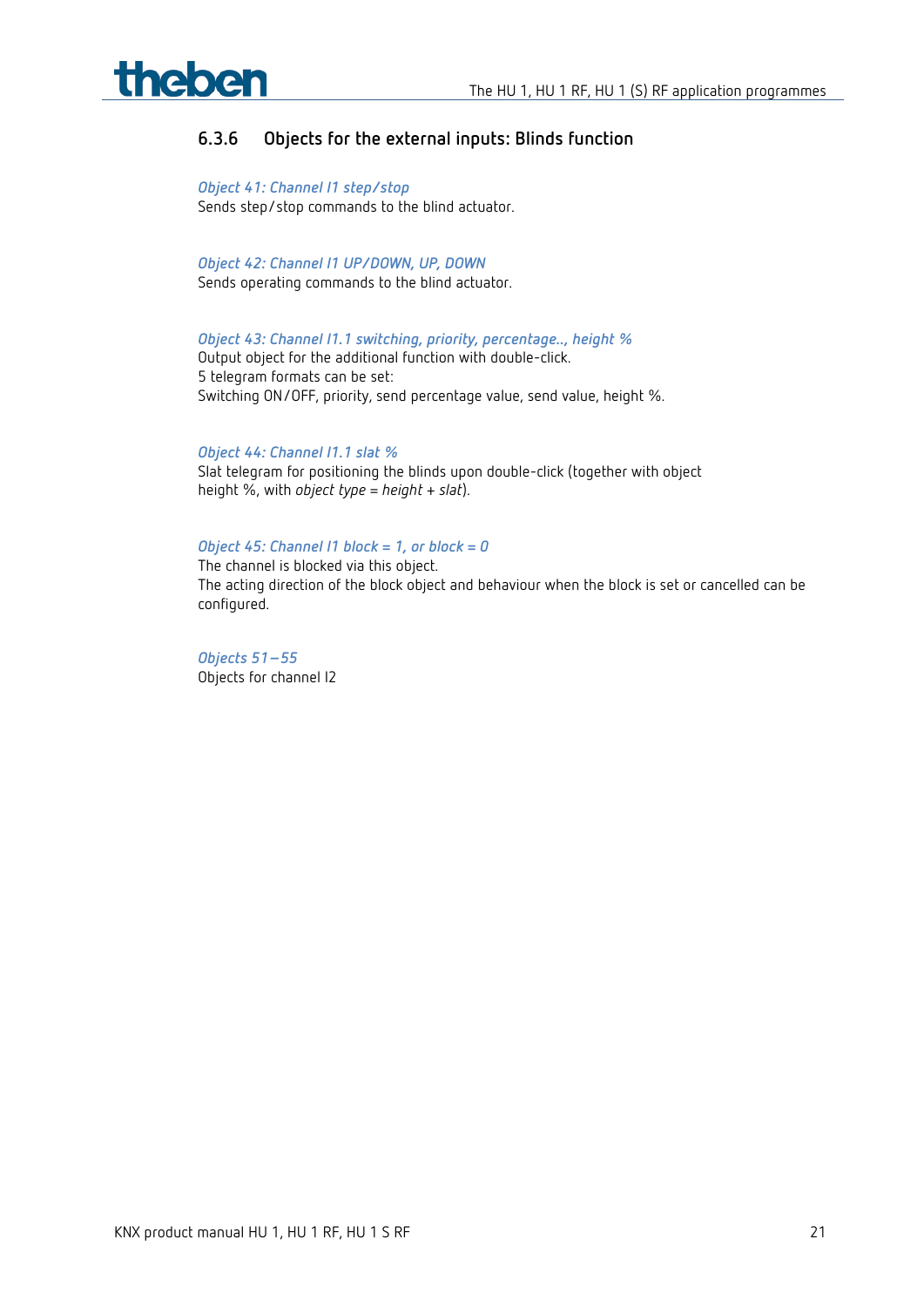

### **6.3.7 Objects for the external inputs: Temperature input function**

*Object 51: Channel I2 actual value for temperature[8](#page-21-0)* Sends the temperature measured at input I2 (remote sensor or floor temperature sensor).

### **6.3.8 Objects for the external inputs: Window contact function**

*Object 41: Channel I1 window contact 1* First output object of the channel (first telegram). 4 telegram formats can be set: Switching ON/OFF, priority, send percentage value, send value.

#### *Object 45: Channel I1 block = 1, or block = 0*

The channel is blocked via this object. The acting direction of the block object and behaviour when the block is set or cancelled can be configured.

#### *Objects 51–55* Objects for channel I2

#### **6.3.9 Object for service**

#### *Object 71 "Firmware version"*

For diagnostic purposes only.

Sends the firmware versions of the device software after reset or download. Can also be read out directly via the ETS.

The version is issued as an ASCII character string. **Format**: **Bxxx Vyyy Vzzz**

| Todel      | Meaning            |
|------------|--------------------|
| <b>XXX</b> | Bootloader version |
| VVV.       | Firmware version   |

<span id="page-21-0"></span><sup>8</sup> The temperature input function is only possible with input I2.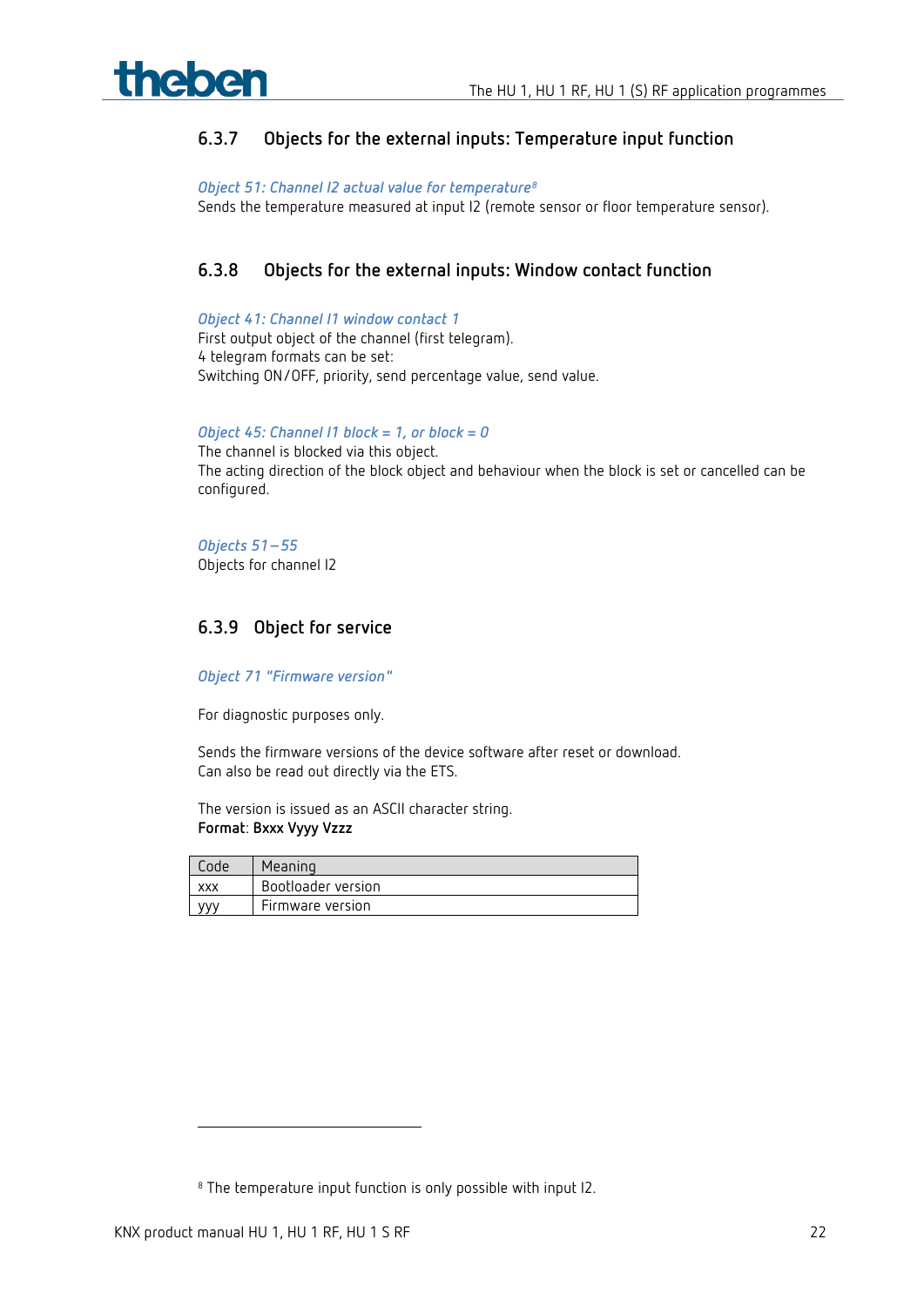

## <span id="page-22-0"></span>**6.4 Parameter pages overview**

| The device consists of one general block and 5 main functional blocks. |  |  |  |  |
|------------------------------------------------------------------------|--|--|--|--|

| Parameter page         | Description                                                          |
|------------------------|----------------------------------------------------------------------|
| General information    | LED settings, activation of the temperature sensor inputs.           |
| <b>Channel H1</b>      |                                                                      |
| Configuration          | Selection as heating controller/heating actuator and activation of   |
| options                | additional functions. Parameters for actuator control                |
| Settings               | Standard/user-defined control.                                       |
| Operating mode         | Operating mode after reset, presence sensor etc.                     |
| Heating control        | Control parameters, installation type etc. for heating mode.         |
| Heating setpoints      | Base setpoint, lowering, frost protection etc.                       |
| Cooling control        | Control parameters, installation type etc. for cooling mode.         |
| Cooling setpoints      | Dead zone, standby, heat protection etc.                             |
| Emergency program      | Response to failure of actuating value or actual value.              |
| Force                  | Response in forced operation.                                        |
| Monitoring             |                                                                      |
| Actuating value,       | Settings of the monitoring function.                                 |
| actual value, outside  |                                                                      |
| temperature            |                                                                      |
| <b>Pump control</b>    |                                                                      |
| Object                 | Settings for pump control via object Pump On/Off                     |
| External inputs 11, 12 |                                                                      |
| Configuration          | Function of the input, debounce time, number of telegrams, block     |
| options                | function, etc.                                                       |
|                        | Additionally in the case of I2: Selection of the temperature sensor, |
|                        | temperature calibration, etc.                                        |
| Switch object 1, 2     | Object type, transmission behaviour, etc. can be set for each object |
|                        | individually.                                                        |
| Button object 1, 2     | Object type, transmission behaviour, etc. can be set for each object |
|                        | individually.                                                        |
| <b>Dimming</b>         | Type of control.                                                     |
| <b>Blinds</b>          | Type of control.                                                     |
| Double-click           | Additional telegrams for Dimming and Blinds.                         |
| Window contact         | Direction of action, cycl. transmission, etc.                        |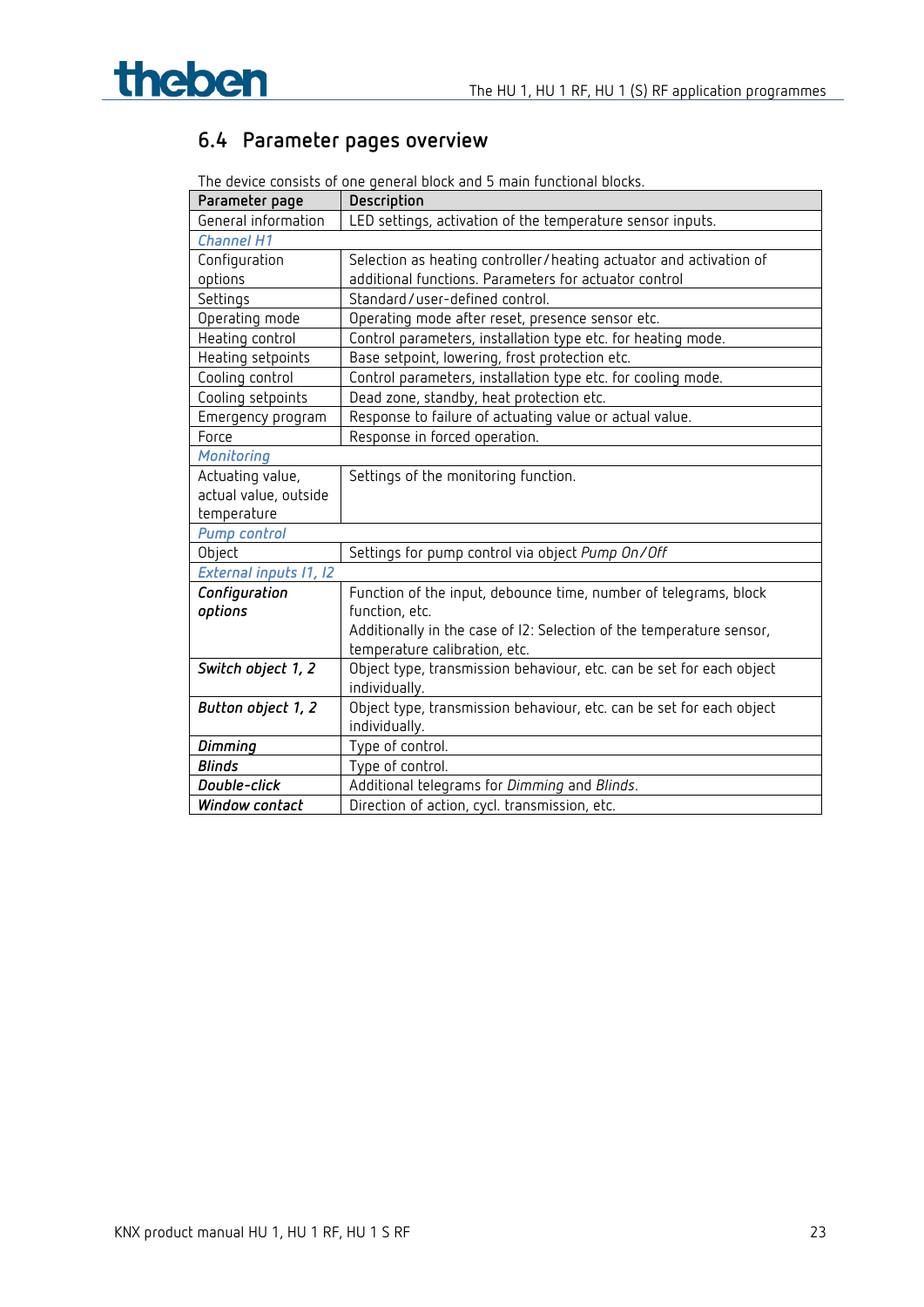

## <span id="page-23-0"></span>**6.5 General parameters**

| Designation                                                   | <b>Values</b>                                                                                               | Description                                                     |
|---------------------------------------------------------------|-------------------------------------------------------------------------------------------------------------|-----------------------------------------------------------------|
| Send highest<br>actuating value <sup>9</sup> in<br>cycles (if | No, only in the event of<br>change                                                                          | Do not send in cycles.                                          |
| continuous<br>actuating value is<br>used)                     | In the event of change<br>and in cycles                                                                     | Send in the event of change (ON-OFF, OFF-<br>ON) and in cycles. |
| Cycle time                                                    | every 2 min, every 3 min<br>every 5 min, every<br>10 min,<br>every 15 min, every<br>20 min,<br>every 30 min | At what interval should the highest actuating<br>value be sent? |
| Use binary inputs                                             | No                                                                                                          | No function.                                                    |
|                                                               | Yes                                                                                                         | 2 binary inputs are available.                                  |

<span id="page-23-1"></span><sup>9</sup> See appendix: Determining the maximum actuating value.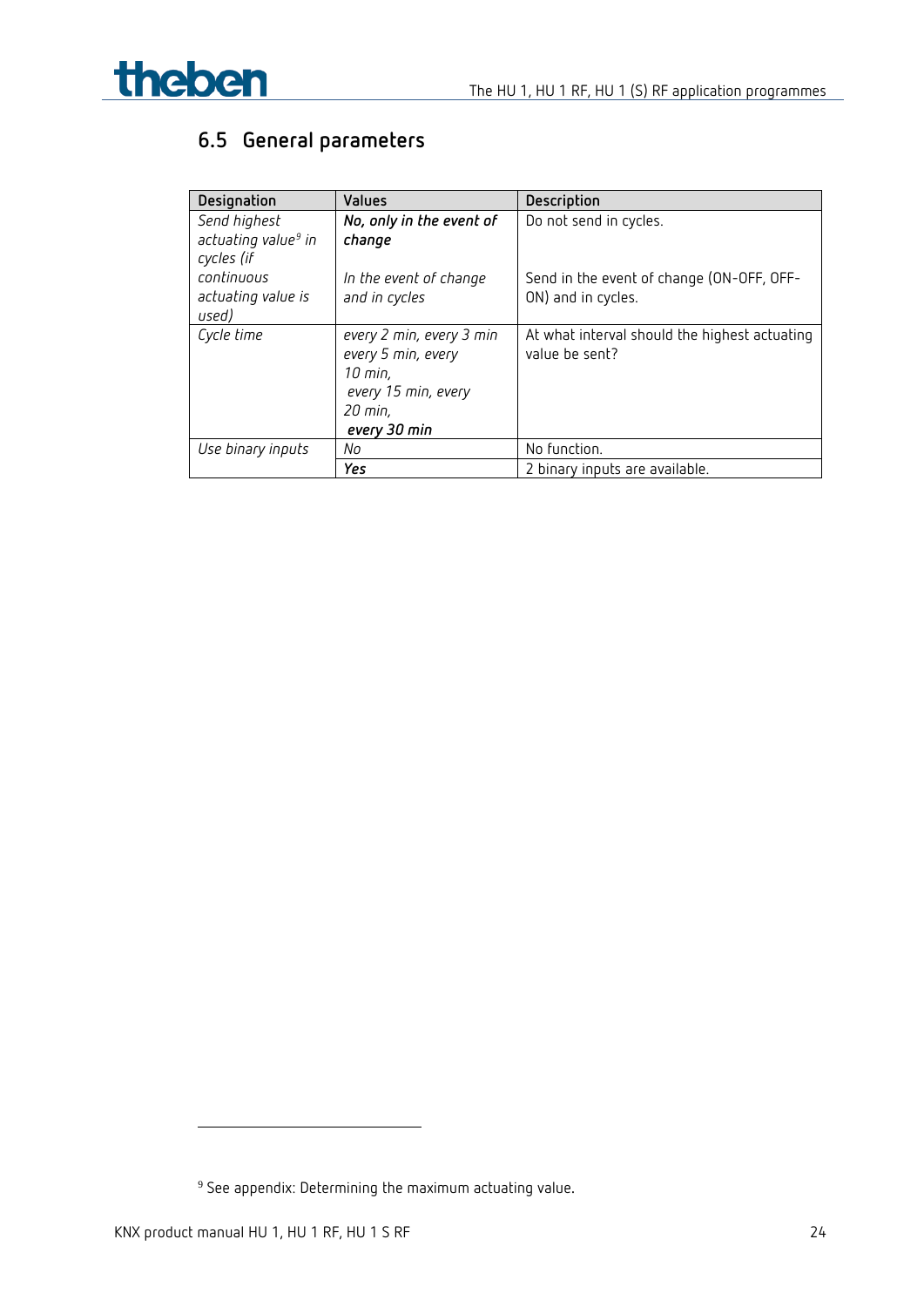

## <span id="page-24-0"></span>**6.6 Parameters for the heating actuator**

## **6.6.1 Configuration options**

| Designation                     | Values                               | Description                                                                                                                                                                                                                                          |
|---------------------------------|--------------------------------------|------------------------------------------------------------------------------------------------------------------------------------------------------------------------------------------------------------------------------------------------------|
| Channel function                | Heating actuator                     | Should the channel be used as<br>an actuator or controller?<br>The channel receives its<br>actuating value from an external<br>room thermostat.                                                                                                      |
|                                 | Heating controller                   | The channel receives the room<br>temperature over the bus and<br>generates the actuating value<br>independently by means of an<br>internal controller.<br>See chapter: Parameters for the<br>heating actuator                                        |
| Type of actuating value         | Switching                            | The channel processes:<br>ON/OFF telegrams.                                                                                                                                                                                                          |
|                                 | Continuous                           | Percent telegrams 0-100%                                                                                                                                                                                                                             |
| Include in summer mode          | No<br>Yes                            | Should the channel remain off in<br>summer mode?                                                                                                                                                                                                     |
| Activate valve protection       |                                      | This function prevents the valve<br>from seizing and is executed if<br>the valve position has not<br>changed for 7 days. When this<br>function is executed, the valve is<br>moved to the opposite position<br>for 6 minutes. <sup>10</sup>           |
|                                 | No                                   | No valve protection.                                                                                                                                                                                                                                 |
| Monitor actuating value         | Yes<br>No<br>Yes                     | Valve protection is active.<br>Should whether the room<br>thermostat regularly transmits<br>an actuating value be<br>monitored?<br>In this way, a thermostat<br>malfunction will be detected<br>quickly and an emergency<br>program will be started. |
| Activate force function         | No                                   | No force function.                                                                                                                                                                                                                                   |
| Actuator direction of operation | Yes<br>Standard:<br>$1 = Open value$ | Opens the Force parameter page.<br>Standard.<br>Valve closed when de-energised.                                                                                                                                                                      |

<span id="page-24-1"></span><sup>&</sup>lt;sup>10</sup> Valve protection is not included in the calculation of the current actuating value.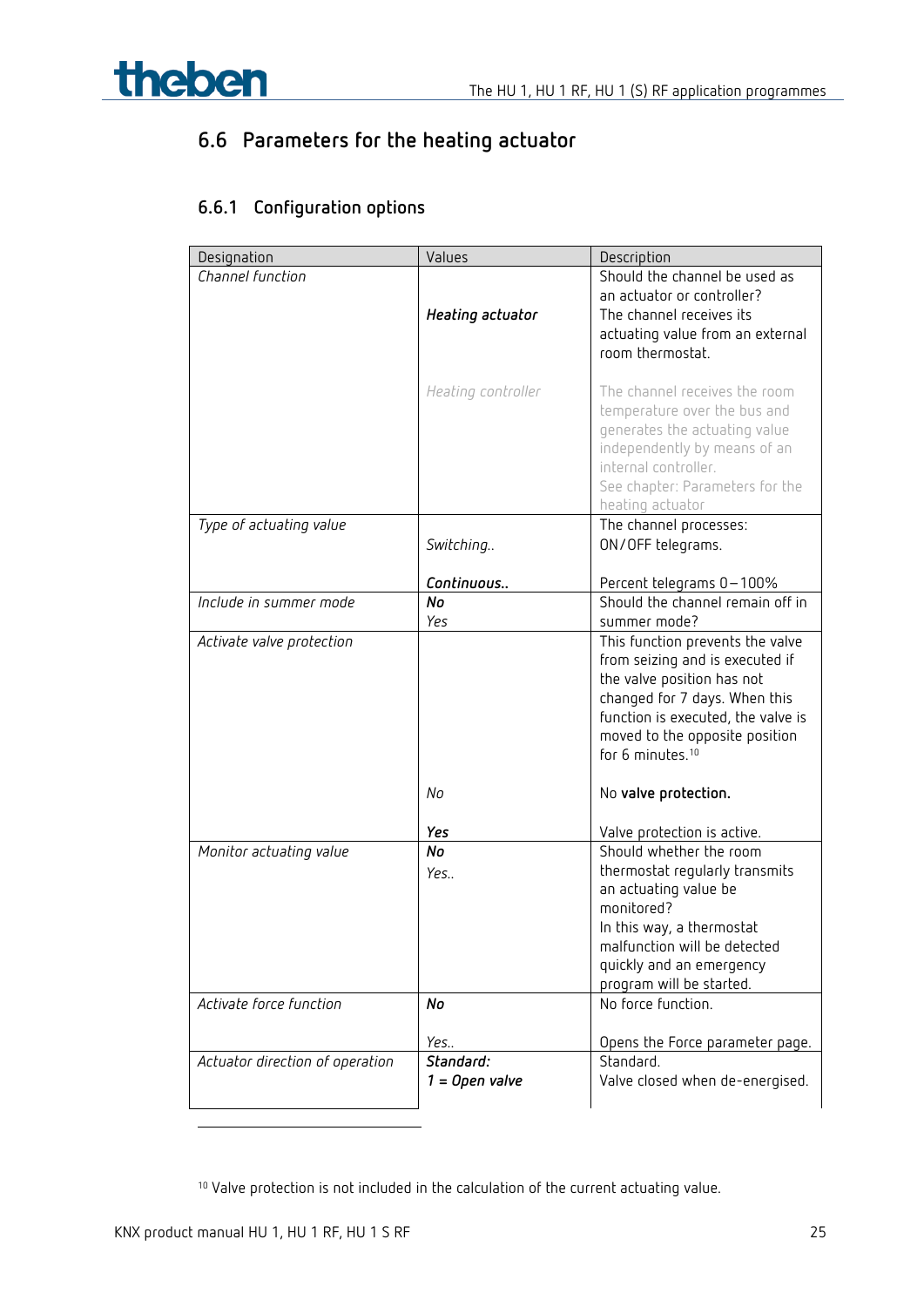

| Designation                                | Values                   | Description                                 |
|--------------------------------------------|--------------------------|---------------------------------------------|
|                                            | Inverted:                | Special inverted valve types.               |
|                                            | $0 = Open value$         | Valve open when de-energised.               |
| Time for one actuation cycle <sup>11</sup> | 2 min                    | With "continuous" actuating                 |
|                                            | 3 min                    | value.                                      |
| (PWM period)                               | 5 min                    | One actuation cycle comprises               |
|                                            | 7 min                    | one ON and one OFF process and              |
|                                            | $10 \text{ min}$         | forms a PWM period.                         |
|                                            | $15$ min<br>$20$ min     |                                             |
|                                            | 30 min                   | Examples:                                   |
|                                            |                          | - Actuating value 20%,<br>$-$ Time = 10 min |
|                                            |                          | means: switched on for 2 min                |
|                                            |                          | during the actuating cycle                  |
|                                            |                          | of 10 min                                   |
|                                            |                          | (i.e. 20% of actuating cycle) and           |
|                                            |                          | switched off for 8 min.                     |
|                                            |                          |                                             |
|                                            |                          | - Actuating value = $70\%$ , time =         |
|                                            |                          | 10 min means:                               |
|                                            |                          | 7 min on/3 min off.                         |
|                                            |                          | See appendix: PWM cycle                     |
| Minimum actuating value                    | 0%, 5%, 10%, 20%,        | Lowest permissible actuating                |
|                                            | 30%                      | value                                       |
| Maximum actuating value                    | 50%, 60%, 70%, 80%,      | Highest permissible actuating               |
|                                            | 90%, 100%                | value.<br>A maximum value of 90%            |
|                                            |                          | extends the service life of                 |
|                                            |                          | thermal actuators.                          |
|                                            |                          | A maximum value of 100%                     |
|                                            |                          | reduces the number of switching             |
|                                            |                          | cycles.                                     |
| Actuating value when                       |                          | Restriction when a room                     |
| value violates the min./max.               |                          | thermostat receives an actuating            |
| actuating value                            |                          | value that is less than the                 |
|                                            |                          | minimum actuating value:                    |
|                                            |                          |                                             |
|                                            | 0% or 100%               | Actuate channel with 0% or                  |
|                                            |                          | 100%                                        |
|                                            | Use set actuating values | Restrict values to maximum and              |
|                                            |                          | minimum actuating value.                    |
|                                            |                          | For example, maintaining a                  |
|                                            |                          | minimum actuating value of 10%              |
|                                            |                          | can be practical for the correct            |
|                                            |                          | base temperature of an                      |
|                                            |                          | underfloor heating.                         |
|                                            |                          |                                             |

<span id="page-25-0"></span><sup>&</sup>lt;sup>11</sup> Also applies to emergency program and forced operation.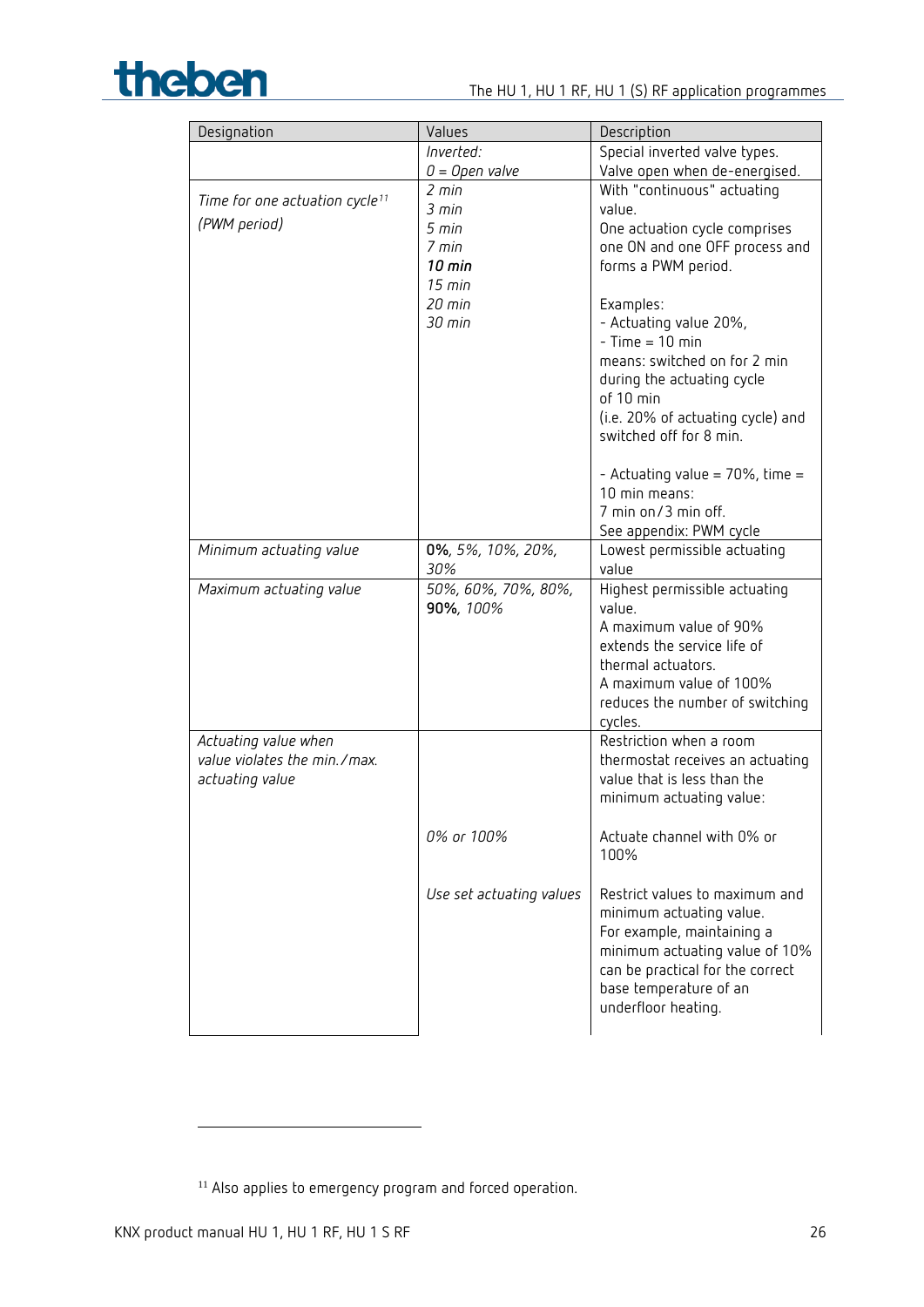

| Designation                               | Values                                                                                                                                                                                       | Description                                                                                                                                                                                                                                                                                                                                                                                                             |
|-------------------------------------------|----------------------------------------------------------------------------------------------------------------------------------------------------------------------------------------------|-------------------------------------------------------------------------------------------------------------------------------------------------------------------------------------------------------------------------------------------------------------------------------------------------------------------------------------------------------------------------------------------------------------------------|
|                                           | $0 = 0\%$ , otherwise use<br>set actuating values                                                                                                                                            | If the received actuating value is<br>$= 0$ , accept this value and close<br>the valve.<br>Other values are restricted<br>according to the configured<br>minimum and maximum<br>actuating value: Received values<br>$>0\%$ and<br>< min. actuating value are<br>replaced by the minimum<br>actuating value.<br>In the same way, values > max.<br>actuating value are replaced by<br>the set maximum actuating<br>value. |
|                                           | $\epsilon$ min. actuating val. $=$<br>0%, otherwise scale.                                                                                                                                   | Actuating values below the<br>minimum actuating value are<br>executed at 0%.<br>Values above are scaled in<br>proportion to the range between<br>min. actuating value and 100%.                                                                                                                                                                                                                                         |
| Send current actuating value              | At change of 1%,<br>2%, 3%, 5%, 7%,<br>10%, 15%                                                                                                                                              | After what percentage change <sup>12</sup><br>in the actuating value is the new<br>value to be transmitted?                                                                                                                                                                                                                                                                                                             |
| Send current actuating value in<br>cycles | Not in cycles, only in<br>the event of change,<br>every 2 min, every 3 min<br>every 5 min, every 10<br>min.<br>every 15 min, every 20<br>min, every 30 min, every<br>45 min,<br>every 60 min | Send when or at what interval?                                                                                                                                                                                                                                                                                                                                                                                          |

<span id="page-26-0"></span><sup>12</sup> Change since last transmission.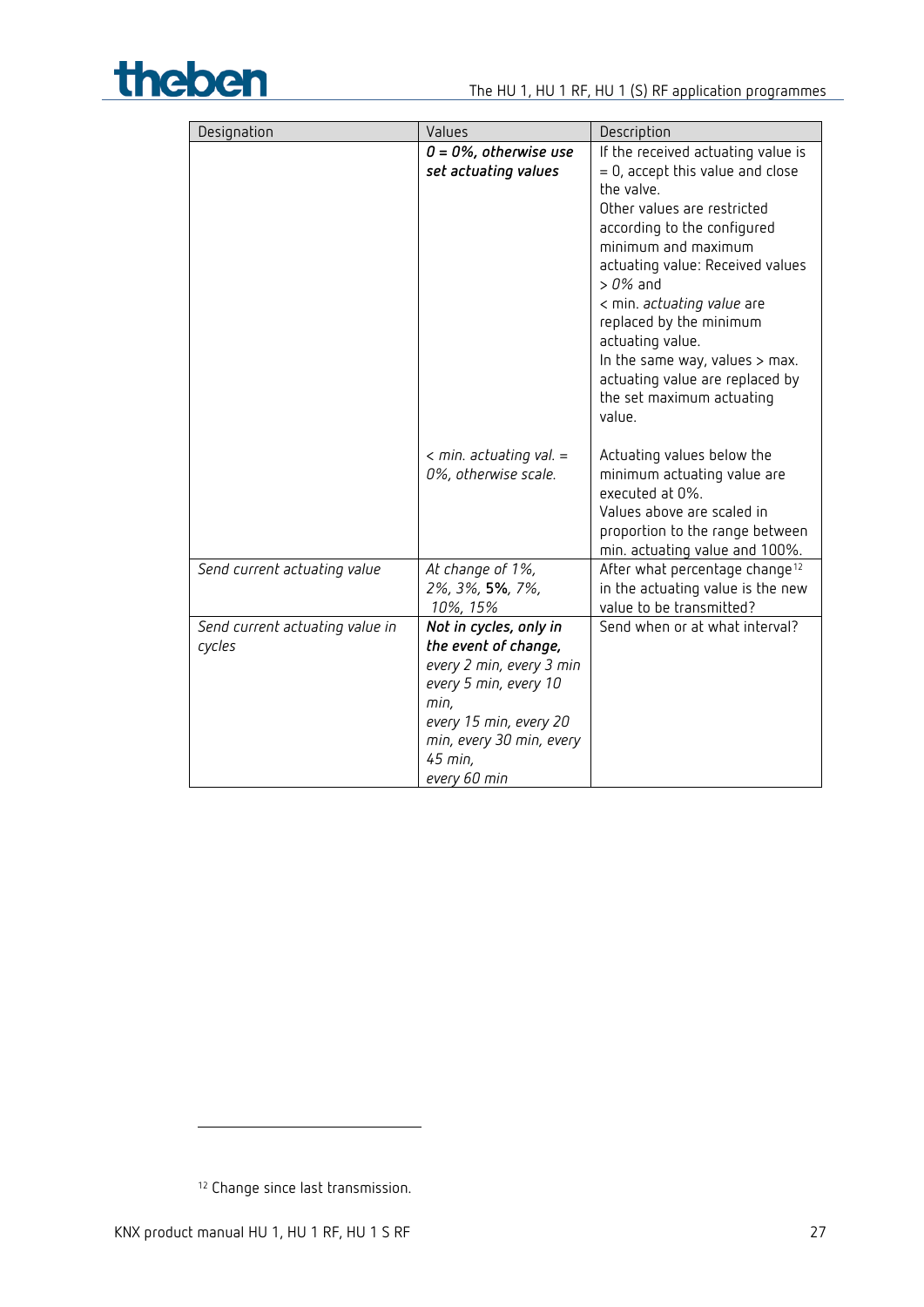

## **6.6.2 Emergency program**

| Designation                   | <b>Values</b>                                                  | Description                      |  |
|-------------------------------|----------------------------------------------------------------|----------------------------------|--|
| Actuating value for emergency | Fixed                                                          | The valve is continuously        |  |
| program is                    |                                                                | energised by a fixed actuating   |  |
|                               |                                                                | value.                           |  |
|                               |                                                                | See below: Fixed emergency       |  |
|                               |                                                                | program in winter mode.          |  |
|                               |                                                                |                                  |  |
|                               | Outside temperature                                            | Energy saving setting:           |  |
|                               | dependent                                                      | The valve is energised           |  |
|                               |                                                                | depending on the outside         |  |
|                               |                                                                | temperature and only opened if   |  |
|                               |                                                                | it is really necessary.          |  |
|                               | Actuating value for emergency program is fixed                 |                                  |  |
| Fixed emergency program in    | 0%, 10%, <b>20%</b>                                            | Fixed actuating value that       |  |
| winter mode                   | 30%, 40%, 50%                                                  | should replace the actuating     |  |
|                               |                                                                | value of the thermostat until it |  |
|                               |                                                                | is available again.              |  |
|                               | Actuating value for emergency program is temperature-dependent |                                  |  |
| Emergency program active      | 5 °C                                                           | If the outside temperature       |  |
| when outside temperature      | 10 °C                                                          | drops below the set value, the   |  |
| below                         | 15 °C                                                          | valve opens.                     |  |
| Max. actuating value in       | 10%, 20%                                                       | What should be the maximum       |  |
| emergency program             | 30%, 40%, 50%                                                  | heating level in the emergency   |  |
|                               |                                                                | program?                         |  |
| Fixed emergency program in    | 0%, 10%, 20%                                                   | Fixed valve setting if neither   |  |
| case of failure of outside    | 30%, 40%, 50%                                                  | actuating value nor outside      |  |
| temperature.                  |                                                                | temperature can be received.     |  |

 Here, the setting on the parameter page *Configuration options* also applies to the PWM period.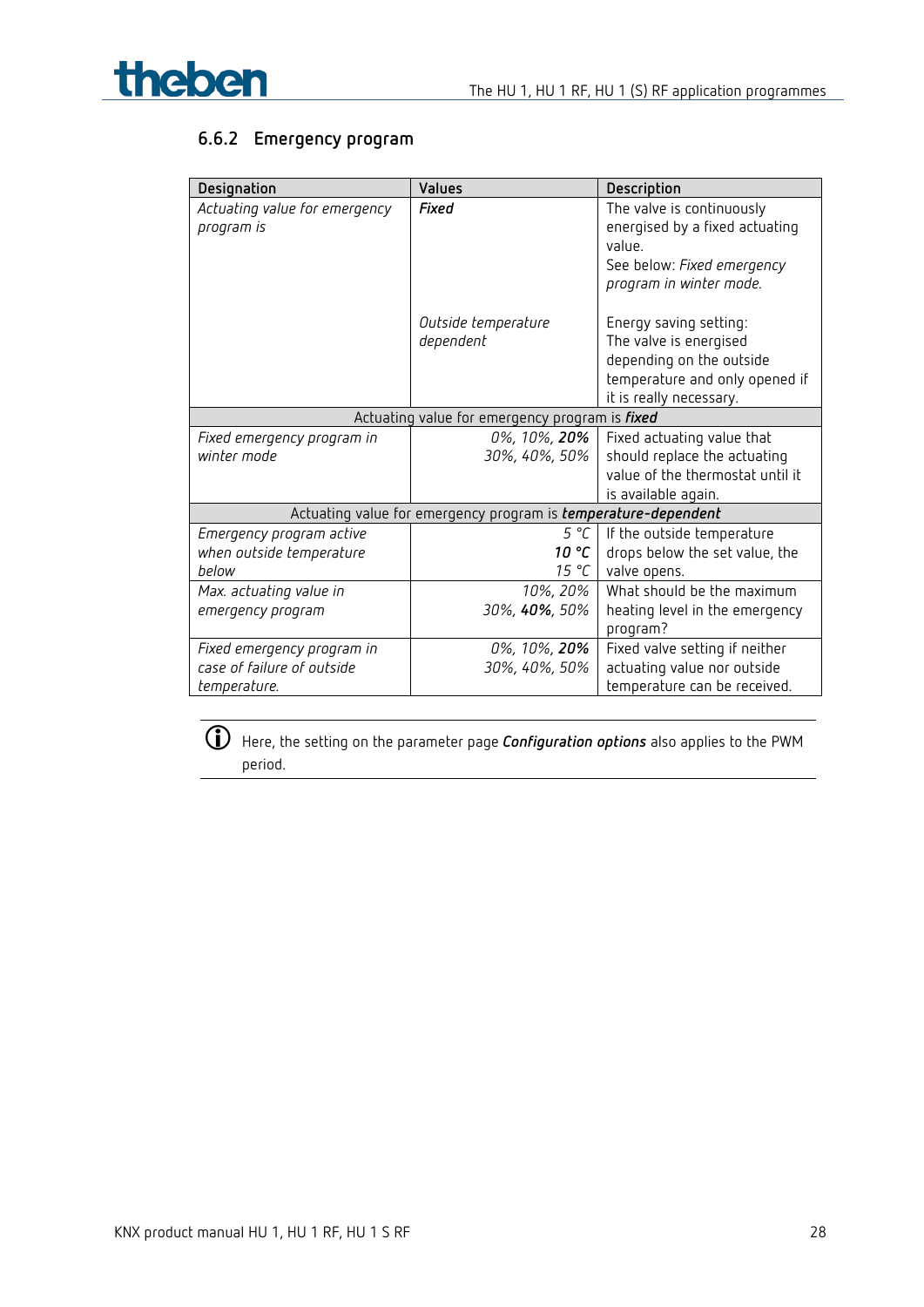

### **6.6.3 Force**

| Designation                                | <b>Values</b>                      | Description                                                                                                                                       |
|--------------------------------------------|------------------------------------|---------------------------------------------------------------------------------------------------------------------------------------------------|
| Actuating value in the forced<br>operation | 0% to 100% in<br>increments of 10% | Fixed actuating value to control<br>the valve in forced operation.<br>This is not restricted by the<br>minimum or the maximum<br>actuating value. |
| Forced telegram                            | $1 = Force (standard)$             | Forced operation is activated<br>with an ON telegram.                                                                                             |
|                                            | $0 =$ Force                        | Inverted: Forced operation is<br>activated with an OFF telegram.                                                                                  |

## **6.6.4 Monitoring of actuating value, actual value, outside temperature**

See below: *Common parameters.*

### **6.6.5 Pump control**

See below: *Common parameters.*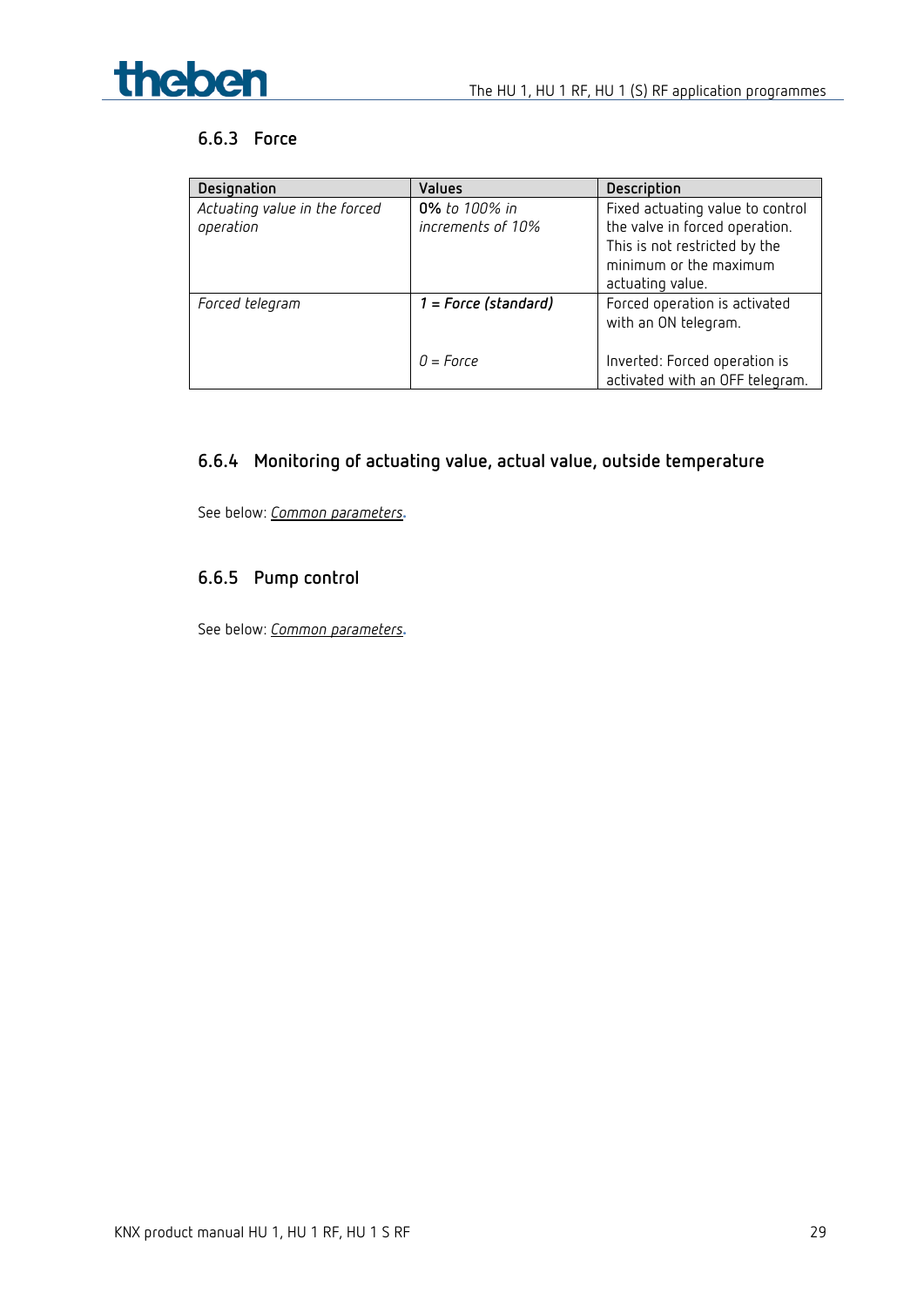

## <span id="page-29-0"></span>**6.7 Parameters for the heating controller**

## **6.7.1 Configuration options**

| Designation               | Values                    | Description                                                   |
|---------------------------|---------------------------|---------------------------------------------------------------|
| Channel function          |                           | Should the channel be used as                                 |
|                           |                           | an actuator or controller?                                    |
|                           | Heating actuator          | The channel receives its                                      |
|                           |                           | actuating value from an external                              |
|                           |                           | room thermostat.                                              |
|                           |                           |                                                               |
|                           | <b>Heating controller</b> | The channel receives the room                                 |
|                           |                           | temperature over the bus and                                  |
|                           |                           | generates the actuating value<br>independently by means of an |
|                           |                           | internal controller.                                          |
|                           |                           | See chapter: Parameters for the                               |
|                           |                           | heating actuator                                              |
| Include in summer mode    | No                        | Should the channel remain off in                              |
|                           | Yes                       | summer mode?                                                  |
| Activate valve protection |                           | This function prevents the valve                              |
|                           |                           | from seizing and is executed if                               |
|                           |                           | the valve position has not                                    |
|                           |                           | changed for 7 days. When this                                 |
|                           |                           | function is executed, the valve is                            |
|                           |                           | moved to the opposite position                                |
|                           |                           | for 6 minutes.                                                |
|                           | No                        | No valve protection.                                          |
|                           |                           |                                                               |
|                           | Yes                       | Valve protection is active.                                   |
| Execute valve protection  |                           | This function prevents the valve                              |
|                           |                           | from seizing and is executed if                               |
|                           |                           | the valve position has not                                    |
|                           |                           | changed for 7 days. When this                                 |
|                           |                           | function is executed, the valve is                            |
|                           |                           | moved to the opposite position                                |
|                           |                           | for 6 minutes.                                                |
|                           |                           |                                                               |
|                           | Always                    | Valve protection is permitted at                              |
|                           |                           | any time.                                                     |
|                           | Only in comfort mode      | Valve protection is permitted only                            |
|                           | Only in standby mode      | during the operating mode                                     |
|                           | Only in night mode        | selected here.                                                |
| Monitor actual value      | No                        | No monitoring.                                                |
|                           |                           |                                                               |
|                           | Yes                       | The actual value (room                                        |
|                           |                           | temperature) is monitored and                                 |
|                           |                           | an emergency program can be                                   |
|                           |                           | configured.                                                   |
| Activate force function   | No                        | No force function.                                            |
|                           |                           |                                                               |
|                           | Yes                       | Activates the Force parameter                                 |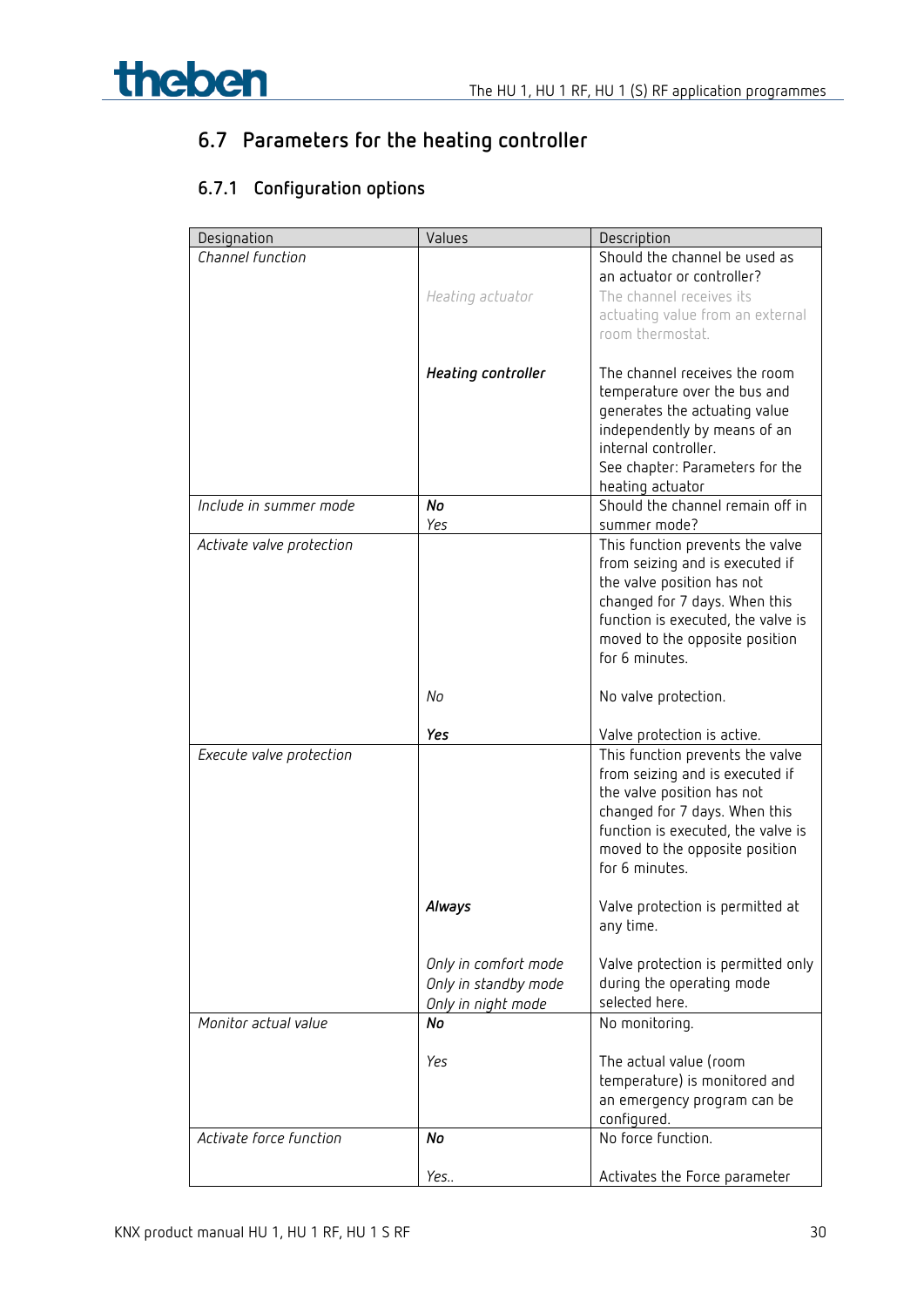

| Designation                     | Values              | Description                                           |
|---------------------------------|---------------------|-------------------------------------------------------|
|                                 |                     | page.                                                 |
| Actuator direction of operation | Standard:           | Standard.                                             |
|                                 | $1 = Open value$    | Valve closed when de-energised.                       |
|                                 |                     |                                                       |
|                                 | Inverted:           | Special inverted valve types.                         |
|                                 | $0 = Open value$    | Valve open when de-energised.                         |
| Time for one actuation cycle    | 2 min               | With "continuous" actuating                           |
| (PWM period) 13                 | 3 min               | value.                                                |
|                                 | 5 min               | An actuation cycle consists of a                      |
|                                 | 7 min               | switch-on and a switch-off                            |
|                                 | $10 \text{ min}$    | process                                               |
|                                 | $15$ min<br>20 min  | and forms a PWM period.                               |
|                                 | 30 min              | Examples:                                             |
|                                 |                     | - Actuating value 20%,                                |
|                                 |                     | $-$ Time = 10 min                                     |
|                                 |                     | means: switched on for 2 min                          |
|                                 |                     | during the actuating cycle                            |
|                                 |                     | of 10 min                                             |
|                                 |                     | (i.e. 20% of actuating cycle) and                     |
|                                 |                     | switched off for 8 min.                               |
|                                 |                     |                                                       |
|                                 |                     | - Actuating value = $70\%$ , time =                   |
|                                 |                     | 10 min means:                                         |
|                                 |                     | 7 min on/3 min off.                                   |
|                                 |                     | See appendix: PWM cycle                               |
| Channel processes actuating     | Heating             | Channel responds to the heating                       |
| value for <sup>14</sup>         |                     | actuating value                                       |
|                                 |                     |                                                       |
|                                 | Cooling             | Channel responds to the cooling                       |
|                                 |                     | actuating value                                       |
| Minimum actuating value         | 0%, 5%, 10%, 20%,   | Lowest permissible actuating                          |
|                                 | 30%                 | value                                                 |
| Maximum actuating value         | 50%, 60%, 70%, 80%, | Highest permissible actuating                         |
|                                 | 90%, 100%           | value.                                                |
|                                 |                     | A maximum value of 90%<br>extends the service life of |
|                                 |                     | thermal actuators.                                    |
|                                 |                     | A maximum value of 100%                               |
|                                 |                     | reduces the number of switching                       |
|                                 |                     | cycles                                                |
|                                 |                     |                                                       |
|                                 |                     |                                                       |
|                                 |                     |                                                       |
|                                 |                     |                                                       |

 $13$  Also applies to emergency program and forced operation.

<span id="page-30-1"></span><span id="page-30-0"></span><sup>14</sup> Only for heating and cooling mode. Not available if *Output of cooling actuating value* = *together with heating actuating value.*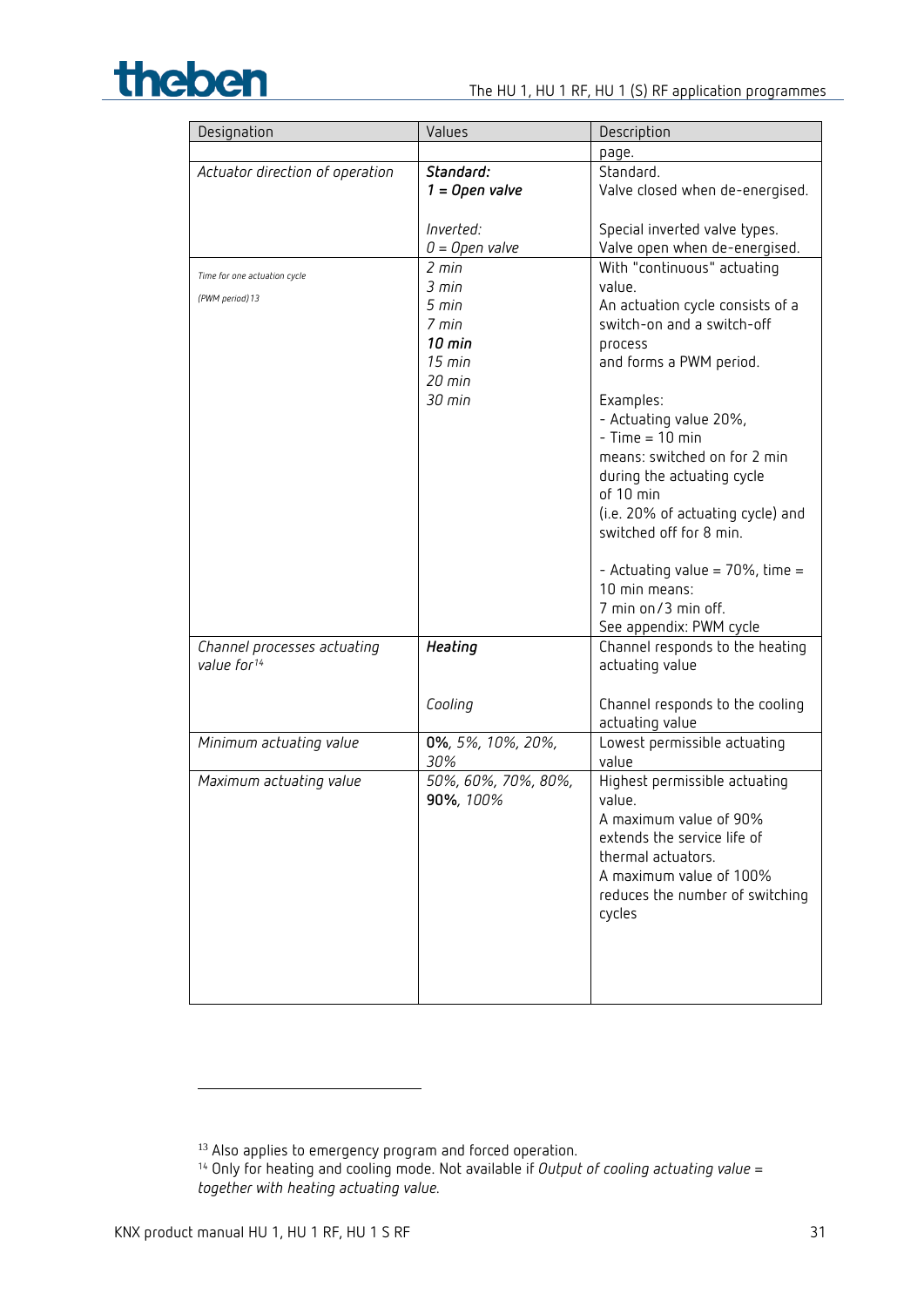

| Designation                                                             | Values                                                     | Description                                                                                                                                                                                                                                                                                                                                                                                                               |
|-------------------------------------------------------------------------|------------------------------------------------------------|---------------------------------------------------------------------------------------------------------------------------------------------------------------------------------------------------------------------------------------------------------------------------------------------------------------------------------------------------------------------------------------------------------------------------|
| Actuating value when<br>value violates the min./max.<br>actuating value |                                                            | Restriction when a room<br>thermostat receives an actuating<br>value that is less than the<br>minimum actuating value:                                                                                                                                                                                                                                                                                                    |
|                                                                         | 0% or 100%                                                 | Actuate channel with 0% or<br>100%                                                                                                                                                                                                                                                                                                                                                                                        |
|                                                                         | Use set actuating values                                   | Restrict values to maximum and<br>minimum actuating value.<br>For example, maintaining a<br>minimum actuating value of 10%<br>can be practical for the correct<br>base temperature of an<br>underfloor heating.                                                                                                                                                                                                           |
|                                                                         | $0 = 0\%$ , otherwise use<br>set actuating values          | If the received actuating value is<br>$= 0$ , accept this value and close<br>the valve.<br>Other values are restricted<br>according to the configured<br>minimum and maximum<br>actuating value: Received values<br>$>0\%$ and<br>< min. actuating value are<br>replaced by the minimum<br>actuating value.<br>In the same way, values $>$ max.<br>actuating value are replaced by<br>the set maximum actuating<br>value. |
|                                                                         | $\epsilon$ min. actuating val. $=$<br>0%, otherwise scale. | Actuating values below the<br>minimum actuating value are<br>executed at 0%.<br>Values above are scaled in<br>proportion to the range between<br>min. actuating value and<br>100%.                                                                                                                                                                                                                                        |

 If the actuating value is limited by the parameters *Minimum* or *Maximum Actuating Value*, then these limitations are only effective on the output.

The objects send the actuating value that was actually requested by the controller. **Example:**

Minimum actuating value 30%

Maximum actuating value 60%

Current heating actuating value e.g. 80%: The outputs are limited to 60%.

80% will be sent to the bus.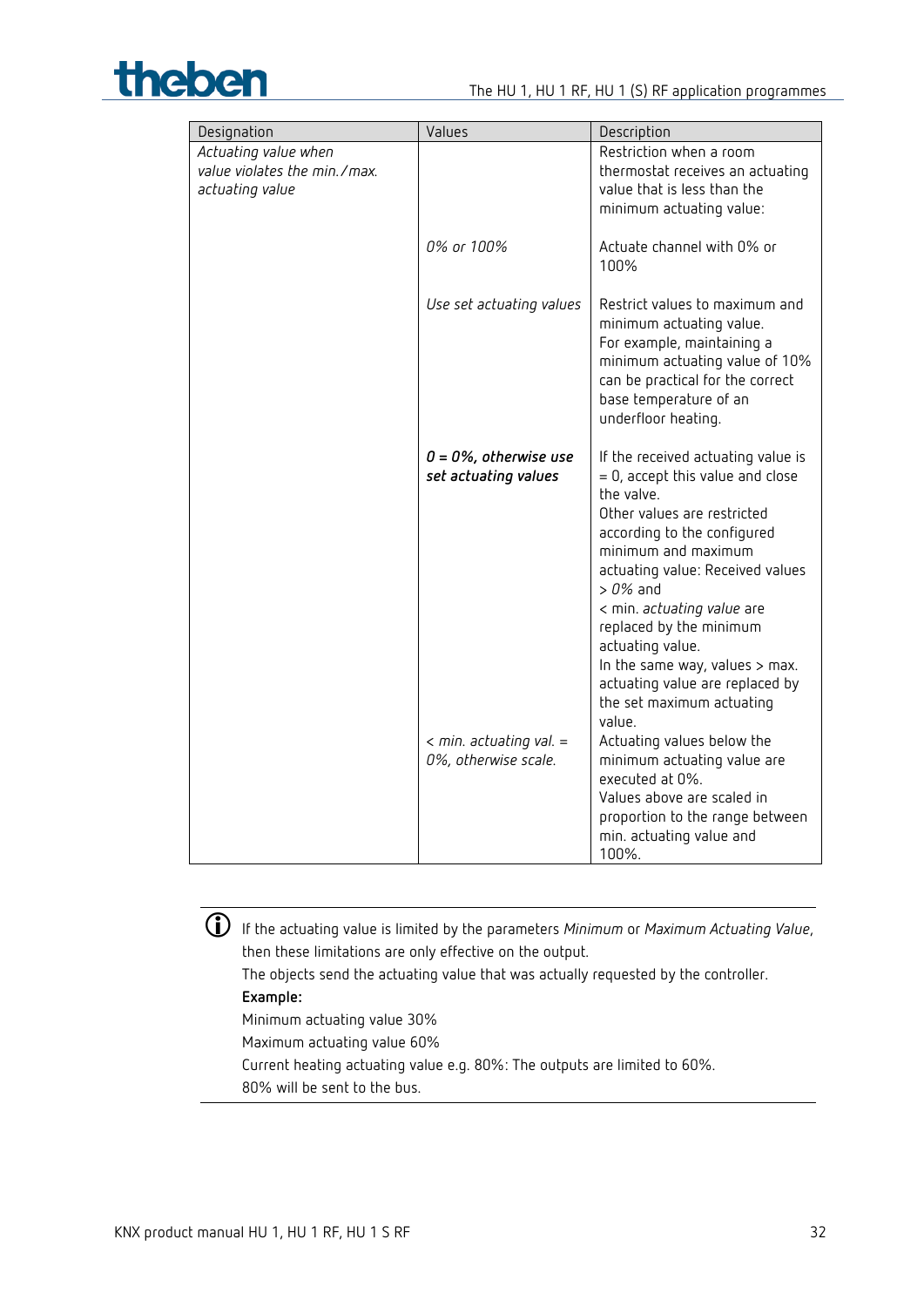

## **6.7.2 Settings**

| Designation                          | Values               | Description                                            |
|--------------------------------------|----------------------|--------------------------------------------------------|
| Control                              | Standard             | For simple applications<br>(only heating control).     |
|                                      | User-defined         | Enables selection of control<br>functions.             |
| Control functions used <sup>15</sup> | Only heating control | Heating mode only.                                     |
|                                      | Heating and cooling  | In addition, a cooling system<br>has to be controlled. |

<span id="page-32-0"></span><sup>&</sup>lt;sup>15</sup> Only for user-defined control.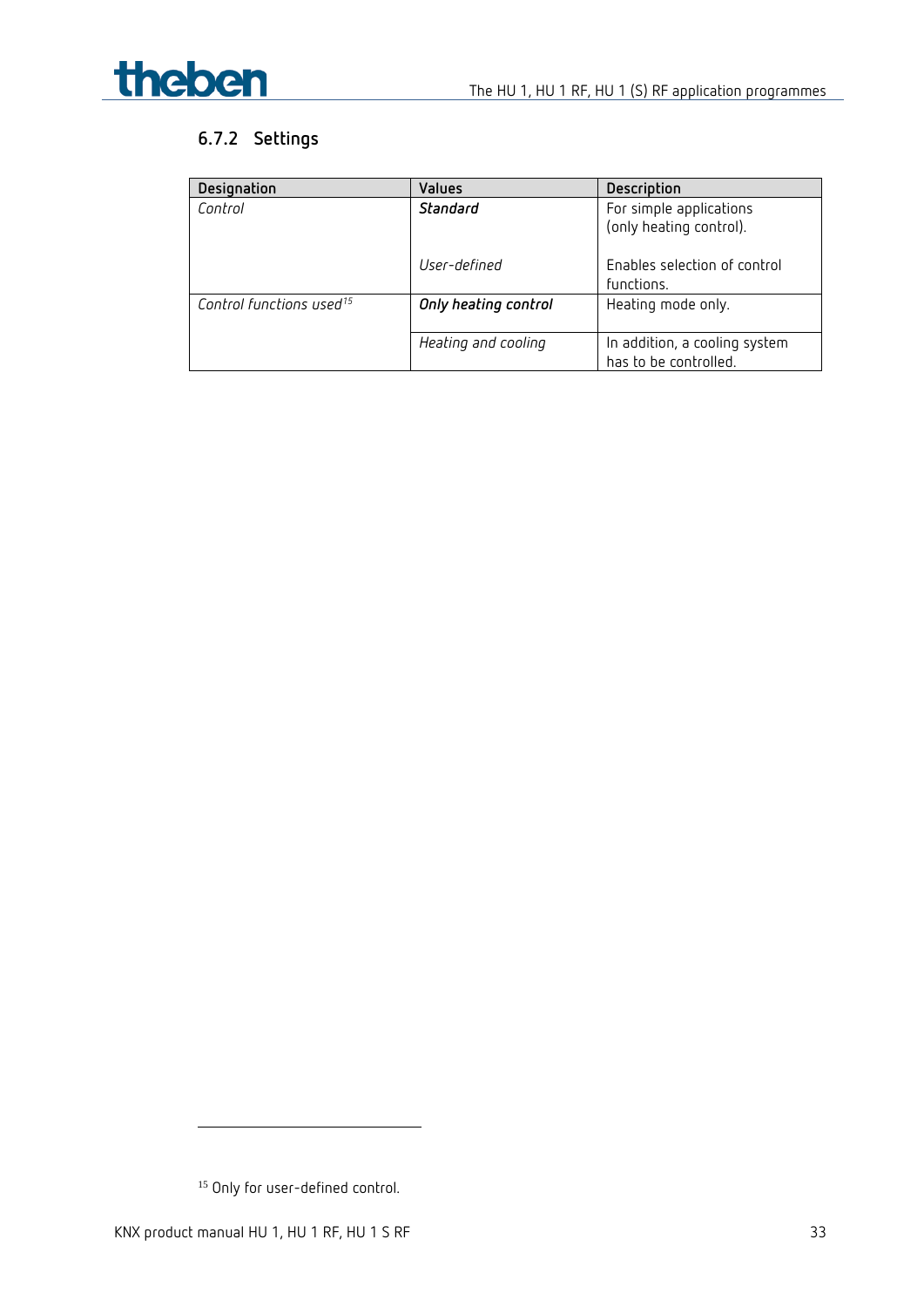

## **6.7.3 Operating mode**

| Designation                                           | Values                                                                        | Description                                                                                                                                                                                                                                                                                                                                                                                                       |
|-------------------------------------------------------|-------------------------------------------------------------------------------|-------------------------------------------------------------------------------------------------------------------------------------------------------------------------------------------------------------------------------------------------------------------------------------------------------------------------------------------------------------------------------------------------------------------|
| Operating mode after reset                            | Frost protection<br>Temperature reduction at<br>night<br>Standby<br>Comfort   | Operating mode after start-up<br>or reprogramming                                                                                                                                                                                                                                                                                                                                                                 |
| Type of presence sensor                               |                                                                               | The presence sensor activates<br>the comfort operating mode                                                                                                                                                                                                                                                                                                                                                       |
|                                                       | Presence detector                                                             | Operating type comfort provided<br>the presence object is set.                                                                                                                                                                                                                                                                                                                                                    |
|                                                       | Presence button                                                               | If the operation mode object is<br>called up again after setting the<br>presence object, the new<br>operating mode will be<br>accepted and the state of the<br>presence object ignored.<br>If the presence object is set<br>during night/frost mode, it is<br>reset after the configured<br>comfort extension has expired <sup>16</sup><br>(see below).<br>The presence object is not<br>reported back on the bus |
| Comfort extension by presence<br>button in night mode | None                                                                          | Telegrams from the presence<br>button are not considered.                                                                                                                                                                                                                                                                                                                                                         |
|                                                       | 30 min<br>1 hour<br>1.5 hours<br>2 hours<br>2.5 hours<br>3 hours<br>3.5 hours | Party switching:<br>This allows the controller to<br>change via the presence object<br>from<br>night/frost mode to comfort<br>mode again for a set length of<br>time.                                                                                                                                                                                                                                             |
|                                                       |                                                                               | The time limit is omitted if the<br>device was previously in<br>standby mode.<br>Comfort mode is only cleared<br>with the next manual or bus<br>controlled change of the<br>operation mode.                                                                                                                                                                                                                       |
| Window contact delay                                  | No                                                                            | When opening the window:<br>Change immediately into the<br>frost protection operating mode.                                                                                                                                                                                                                                                                                                                       |

<span id="page-33-0"></span><sup>&</sup>lt;sup>16</sup> Exception: If a window is opened (window object = 1), the room thermostat switches to frost protection mode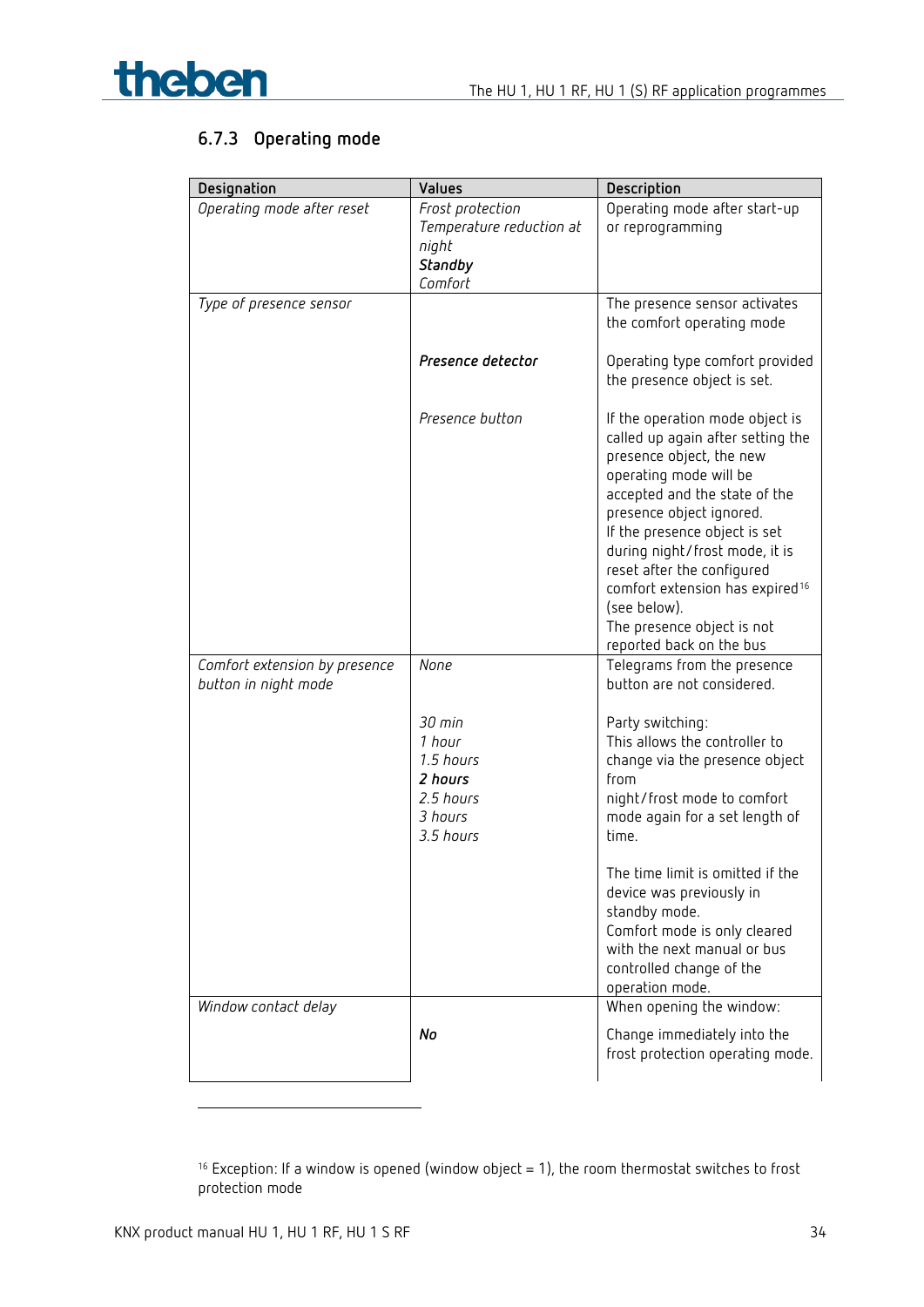

## The HU 1, HU 1 RF, HU 1 (S) RF application programmes

| Designation                 | <b>Values</b>              | Description                    |
|-----------------------------|----------------------------|--------------------------------|
|                             | Yes                        | Change only after XXX s.       |
|                             |                            | Opening the window for a short |
|                             |                            | time has no effect.            |
| Sends the current operating | Not in cycles, only in the | How often should the current   |
| mode in cycles              | event of change            | operating mode be sent?        |
|                             | every 2 min, every 3 min   |                                |
|                             | every 5 min, every 10 min  |                                |
|                             | every 15 min, every        |                                |
|                             | 20 min                     |                                |
|                             | every 30 min, every        |                                |
|                             | 45 min                     |                                |
|                             | every 60 min               |                                |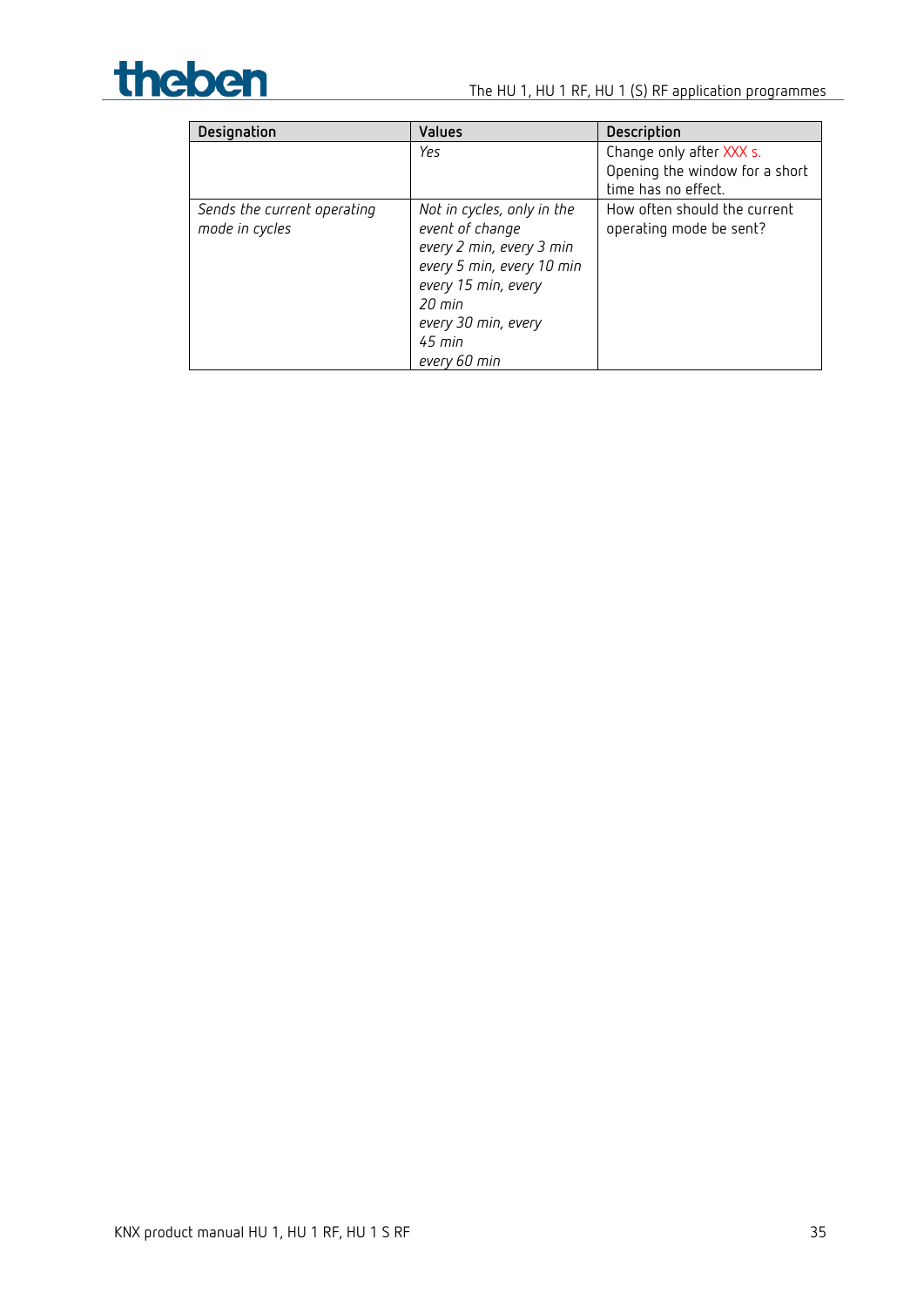

## **6.7.4 Control (heating)**

| Designation                                    | Values                                                                                                                                                                                                     | Description                                                                                                                                                                                                                                                                                                     |
|------------------------------------------------|------------------------------------------------------------------------------------------------------------------------------------------------------------------------------------------------------------|-----------------------------------------------------------------------------------------------------------------------------------------------------------------------------------------------------------------------------------------------------------------------------------------------------------------|
| Setting the control parameters                 | Via installation type                                                                                                                                                                                      | Standard application                                                                                                                                                                                                                                                                                            |
|                                                | User-defined                                                                                                                                                                                               | Professional use: Configure P/PI<br>controller yourself                                                                                                                                                                                                                                                         |
| Installation type                              | Radiator heating system                                                                                                                                                                                    | PI controller with:<br>Integration time = 90 minutes<br>Bandwidth = $2.5 K$                                                                                                                                                                                                                                     |
|                                                | Underfloor heating                                                                                                                                                                                         | Integration time $=$ 30 h<br>Bandwidth = $4 K$                                                                                                                                                                                                                                                                  |
| Sending of heating actuating<br>value          | At change of 1%<br>At change of 2%<br>At change of 3%<br>At change of 5%<br>At change of 7%<br>At change of 10%<br>At change of 15%                                                                        | After what percentage change <sup>17</sup><br>in the actuating value is the<br>new value to be transmitted.<br>Small values increase control<br>accuracy, but also the bus load.                                                                                                                                |
| Sends the heating actuating<br>value in cycles | Not in cycles, only in the<br>event of change<br>every 2 min, every 3 min<br>every 5 min, every 10 min<br>every 15 min, every<br>20 min<br>every 30 min, every<br>45 min<br>every 60 min,                  | How often is the current heating<br>actuating value to be sent<br>(regardless of changes)?                                                                                                                                                                                                                      |
|                                                | User-defined parameter                                                                                                                                                                                     |                                                                                                                                                                                                                                                                                                                 |
| Proportional band of heating<br>controller     | 1 K, 1.5 K, 2 K, 2.5 K, 3 K<br>$3.5 K$ , 4 K, 4.5 K<br>5 K, 5.5 K, 6 K<br>6.5 K, 7 K, 7.5 K<br>8 K, 8.5 K                                                                                                  | Professional setting for<br>adapting the control response<br>to the room.<br>Small values cause large<br>changes in actuating values,<br>larger values cause finer<br>actuating value adjustment.                                                                                                               |
| Integrated time of the heating<br>controller   | Pure P controller<br>15 min, 30 min, 45 min<br>60 min, 75 min, 90 min<br>105 min, 120 min,<br>135 min, 150 min,<br>165 min, 180 min<br>195 min, 210 min<br>4 h, 5 h, 10 h, 15 h,<br>20 h, 25 h, 30 h, 35 h | The integration time determines<br>the response time of the<br>control.<br>It establishes the increase by<br>which the output actuating<br>value is raised in addition to the<br>P share. The I share remains<br>active for as long as there is a<br>control deviation. The I share is<br>added to the P share. |

<span id="page-35-0"></span><sup>&</sup>lt;sup>17</sup> Change since last transmission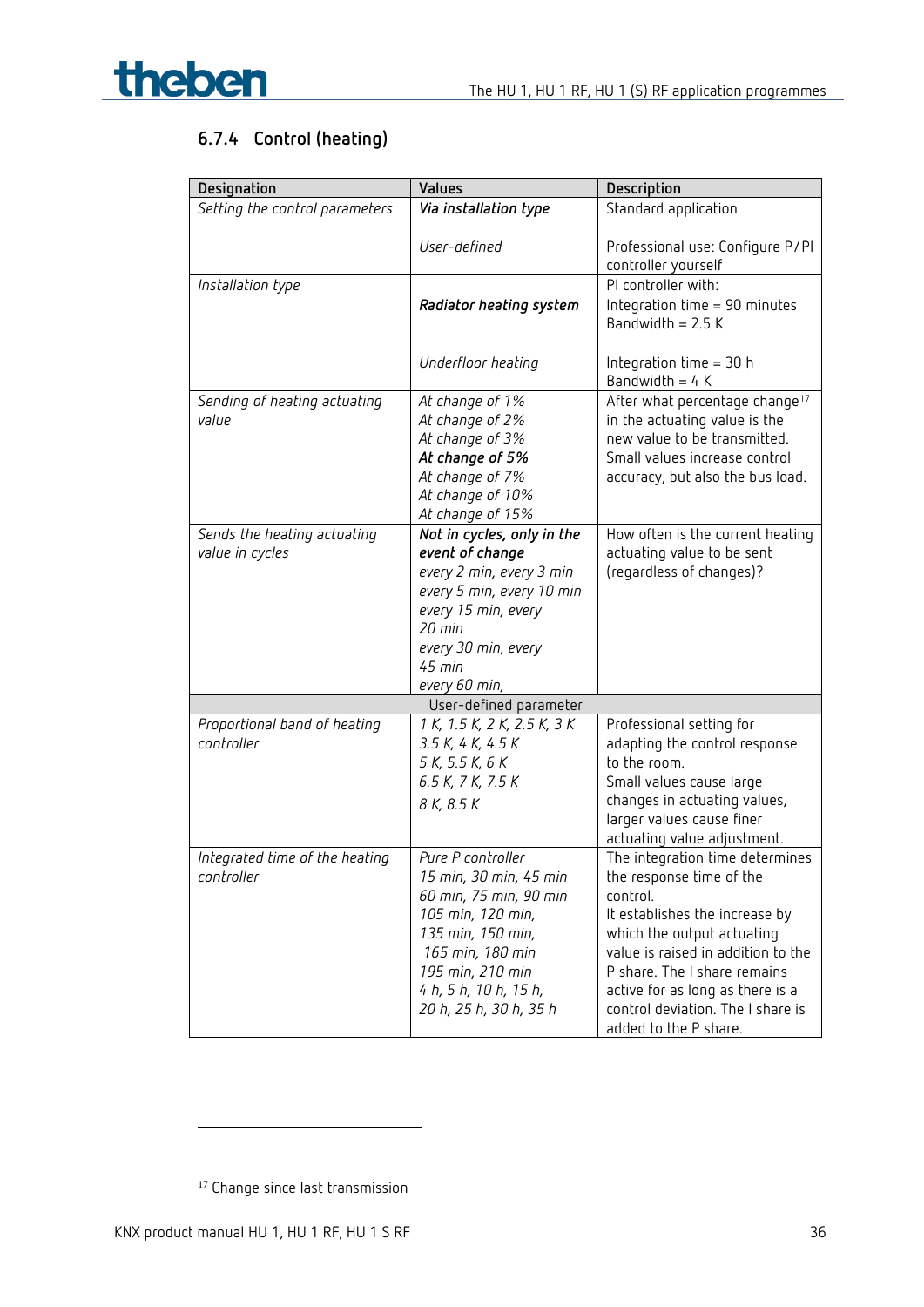

# **6.7.5 Setpoints (heating)**

| Designation                     | Values                       | Description                        |
|---------------------------------|------------------------------|------------------------------------|
| Base setpoint after loading the | 18 °C, 19 °C, 20 °C          | Output setpoint for temperature    |
| application                     | 21 °C, 22 °C, 23 °C,         | control.                           |
|                                 | 24 °C, 25 °C                 |                                    |
| Minimum valid base setpoint     | 5 °C, 6 °C, 7 °C, 8 °C,      | If a received base setpoint (base  |
|                                 | 9 °C, 10 °C, 11 °C, 12 °C,   | setpoint object) is lower than     |
|                                 | 13 °C, 14 °C, 15 °C, 16 °C   | the value set here, it will be     |
|                                 | 17 °C, 18 °C, 19 °C, 20 °C   | limited to this value.             |
| Maximum valid base setpoint     | 20 °C, 21 °C, 22 °C          | If a received base setpoint (base  |
|                                 | 23 °C, 24 °C, 25 °C          | setpoint object) is higher than    |
|                                 | 27 °C, 30 °C, 32 °C          | the value set here, it will be     |
|                                 |                              | limited to this value.             |
| Reduction in standby mode       | $0.5 K$ , 1 K, 1.5 K         | Example: With a base setpoint      |
| (during heating)                | 2 K, 2.5 K, 3 K              | value of 21 °C in heating mode     |
|                                 | 3.5 K, 4 K                   | and a                              |
|                                 |                              | reduction of 2 K,                  |
|                                 |                              | the device controls with a         |
|                                 |                              | setpoint of $21 - 2 = 19$ °C.      |
| Reduction in night mode         | 3K, 4K, 5K                   | By what value should the           |
| (during heating)                | 6 K, 7 K, 8 K                | temperature be reduced in night    |
|                                 | 3 °C, 4 °C, 5 °C             | mode?                              |
| Setpoint for frost protection   | 6 °C, 7 °C, 8 °C             | Preset temperature for frost       |
| mode (during heating)           | 9 °C, 10 °C                  | protection mode in heating<br>mode |
|                                 |                              | (Heat protection applies in        |
|                                 |                              | cooling mode).                     |
| Maximum valid setpoint offset   | $+/- 1 K, +/- 2 K, +/- 3 K,$ | Limits the possible setting        |
|                                 | $+/- 4 K, +/- 5 K$           | range for the setpoint offset      |
|                                 |                              | function.                          |
|                                 |                              |                                    |
|                                 |                              | Applies to values received via     |
|                                 |                              | Manual setpoint value offset       |
|                                 |                              | object.                            |
| Setpoint offset applies         | Only in comfort mode         | The setpoint offset:               |
|                                 |                              | is only considered in the          |
|                                 | With comfort and standby     | selected modes, and is             |
|                                 | mode                         | ineffective in all other modes.    |
|                                 |                              |                                    |
|                                 | With comfort, standby        |                                    |
|                                 | and night mode               |                                    |
| Current setpoint in comfort     |                              | Feedback of current setpoint via   |
| mode                            |                              | the bus:                           |
|                                 |                              |                                    |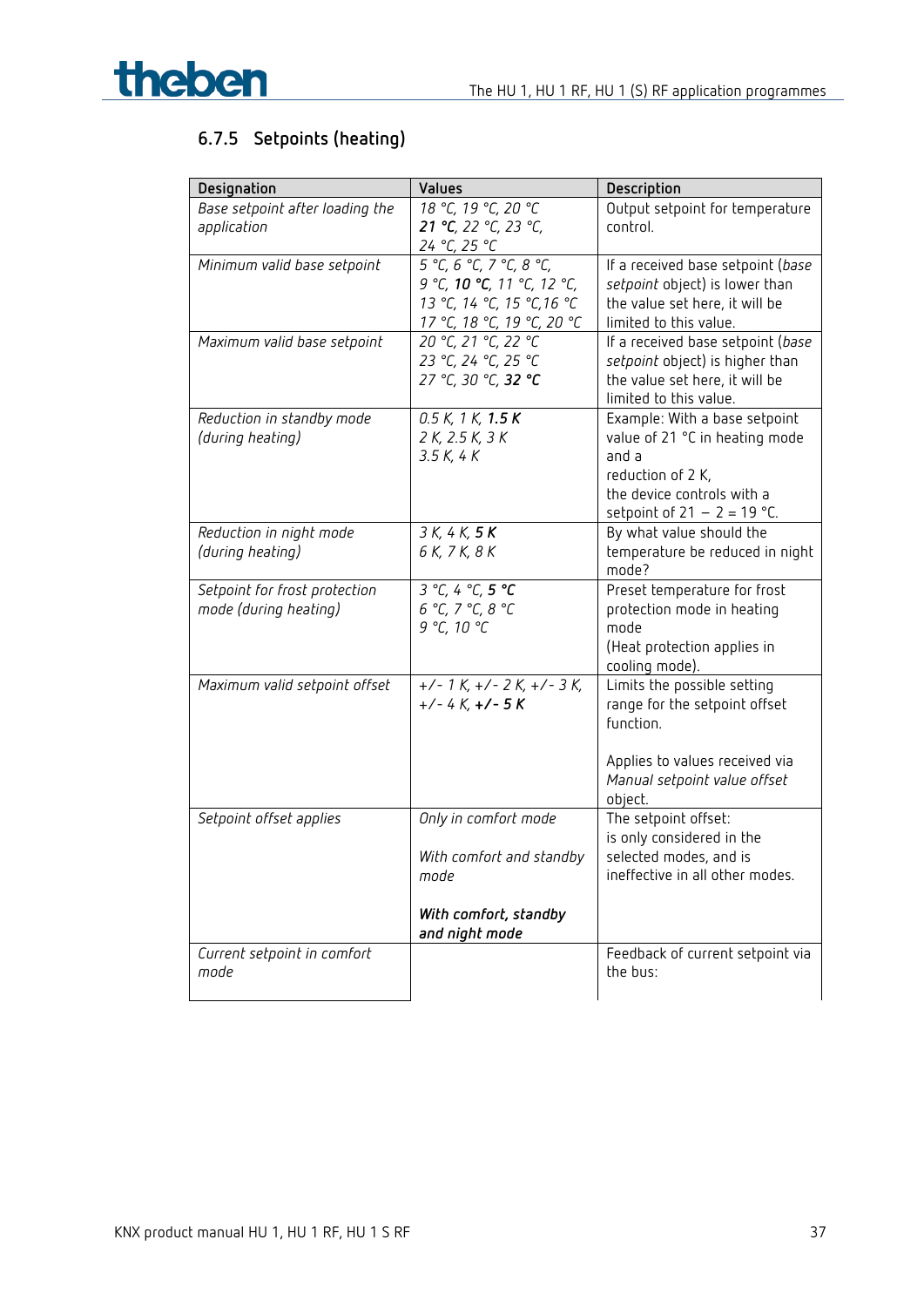

| Designation                             | Values                                                                                                                                    | Description                                                                                                                                                                                                                                                                                                                                        |
|-----------------------------------------|-------------------------------------------------------------------------------------------------------------------------------------------|----------------------------------------------------------------------------------------------------------------------------------------------------------------------------------------------------------------------------------------------------------------------------------------------------------------------------------------------------|
|                                         | Sends actual value<br>(heating $\langle$ > cooling)                                                                                       | The setpoint actually being used<br>for control has always to be<br>sent<br>$($ = current setpoint).<br>Example with base setpoint of<br>21 °C and dead zone of 2 K:<br>During heating, 21 °C is sent,<br>and during cooling, base<br>setpoint + dead zone is sent<br>$(21 °C + 2 K = 23 °C)$                                                      |
|                                         | Send average value<br>between heating and<br>cooling                                                                                      | Same value in comfort mode<br>during both heating and cooling<br>mode, i.e.:<br>Base setpoint + half dead zone<br>is sent, to prevent occupants<br>from being confused.<br>Example with base setpoint of<br>21 °C and dead zone of 2 K:<br>Mean value = $21^{\circ}+1$ K = 22 $^{\circ}$ C<br>Although control takes place at<br>21 °C<br>or 23 °C |
| Sends the current setpoint in<br>cycles |                                                                                                                                           | How often should the currently<br>valid setpoint be sent?                                                                                                                                                                                                                                                                                          |
|                                         | Not in cycles, only in the<br>event of change                                                                                             | Only send in the event of a<br>change.                                                                                                                                                                                                                                                                                                             |
|                                         | every 2 min<br>every 3 min<br>every 5 min<br>every 10 min<br>every 15 min<br>every 20 min<br>every 30 min<br>every 45 min<br>every 60 min | Send in cycles                                                                                                                                                                                                                                                                                                                                     |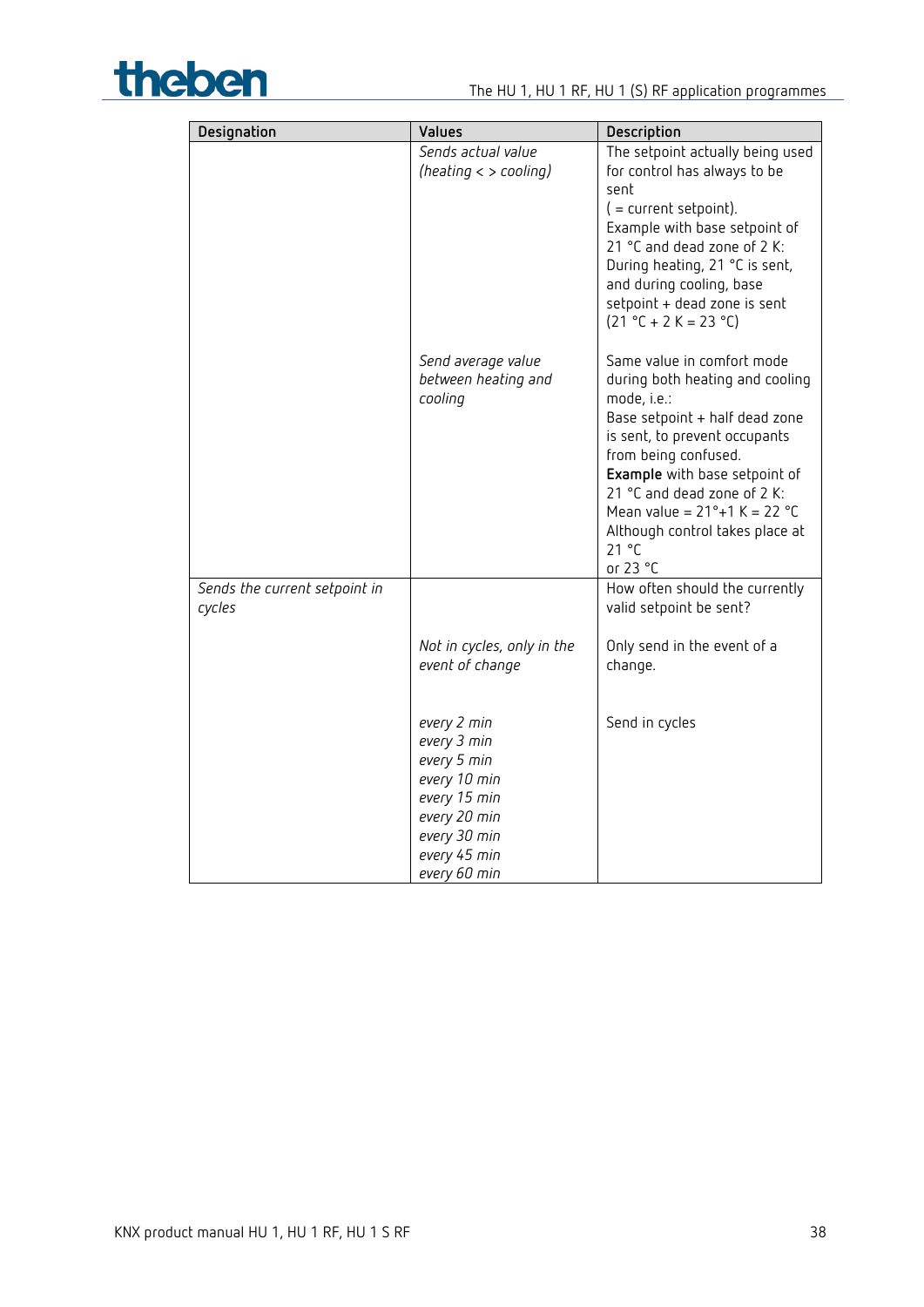

# **6.7.6 Cooling control**

| Designation                                    | Values                                                                                                                                                                                                     | Description                                                                                                                                                                                                                                                                                                                                |
|------------------------------------------------|------------------------------------------------------------------------------------------------------------------------------------------------------------------------------------------------------------|--------------------------------------------------------------------------------------------------------------------------------------------------------------------------------------------------------------------------------------------------------------------------------------------------------------------------------------------|
| Setting the control parameters                 | Via installation type                                                                                                                                                                                      | Standard application                                                                                                                                                                                                                                                                                                                       |
|                                                | User-defined                                                                                                                                                                                               | Professional use: Configure P/PI<br>controller yourself                                                                                                                                                                                                                                                                                    |
| Installation type                              | Cooling surface<br>Fan coil unit                                                                                                                                                                           | PI controller with:<br>Integration time = 240 minutes<br>Bandwidth = $5 K$<br>Integration time = 180 minutes                                                                                                                                                                                                                               |
|                                                |                                                                                                                                                                                                            | Bandwidth = $4 K$                                                                                                                                                                                                                                                                                                                          |
|                                                | User-defined control parameter                                                                                                                                                                             |                                                                                                                                                                                                                                                                                                                                            |
| Proportional band of the<br>cooling controller | 1 K, 1.5 K, 2 K, 2.5 K, 3 K<br>$3.5 K$ , 4 K, 4.5 K<br>5 K, 5.5 K, 6 K<br>6.5 K, 7 K, 7.5 K<br>8 K, 8.5 K                                                                                                  | Professional setting for<br>adapting the control response<br>to the room.<br>Large values cause finer<br>changes to the actuating value<br>with the same control deviation<br>and more precise control than<br>smaller values.                                                                                                             |
| Integration time of the cooling<br>controller  | Pure P controller                                                                                                                                                                                          | See appendix: Temperature<br>control                                                                                                                                                                                                                                                                                                       |
|                                                | Pure P controller<br>15 min, 30 min, 45 min<br>60 min, 75 min, 90 min<br>105 min, 120 min,<br>135 min, 150 min,<br>165 min, 180 min<br>195 min, 210 min<br>4 h, 5 h, 10 h, 15 h,<br>20 h, 25 h, 30 h, 35 h | Only for PI controller:<br>The integration time determines<br>the response time of the<br>control.<br>It establishes the increase by<br>which the output actuating<br>value is raised in addition to the<br>P share. The I share remains<br>active for as long as there is a<br>control deviation. The I share is<br>added to the P share. |
| Sends cooling actuating value                  | At change of 1%<br>At change of 2%<br>At change of 3%<br>At change of 5%<br>At change of 7%<br>At change of 10%<br>At change of 15%                                                                        | After what percentage change <sup>18</sup><br>in the actuating value is the<br>new value to be transmitted.<br>Small values increase the<br>control accuracy, but also the<br>bus load.                                                                                                                                                    |

<span id="page-38-0"></span><sup>18</sup> Change since last transmission.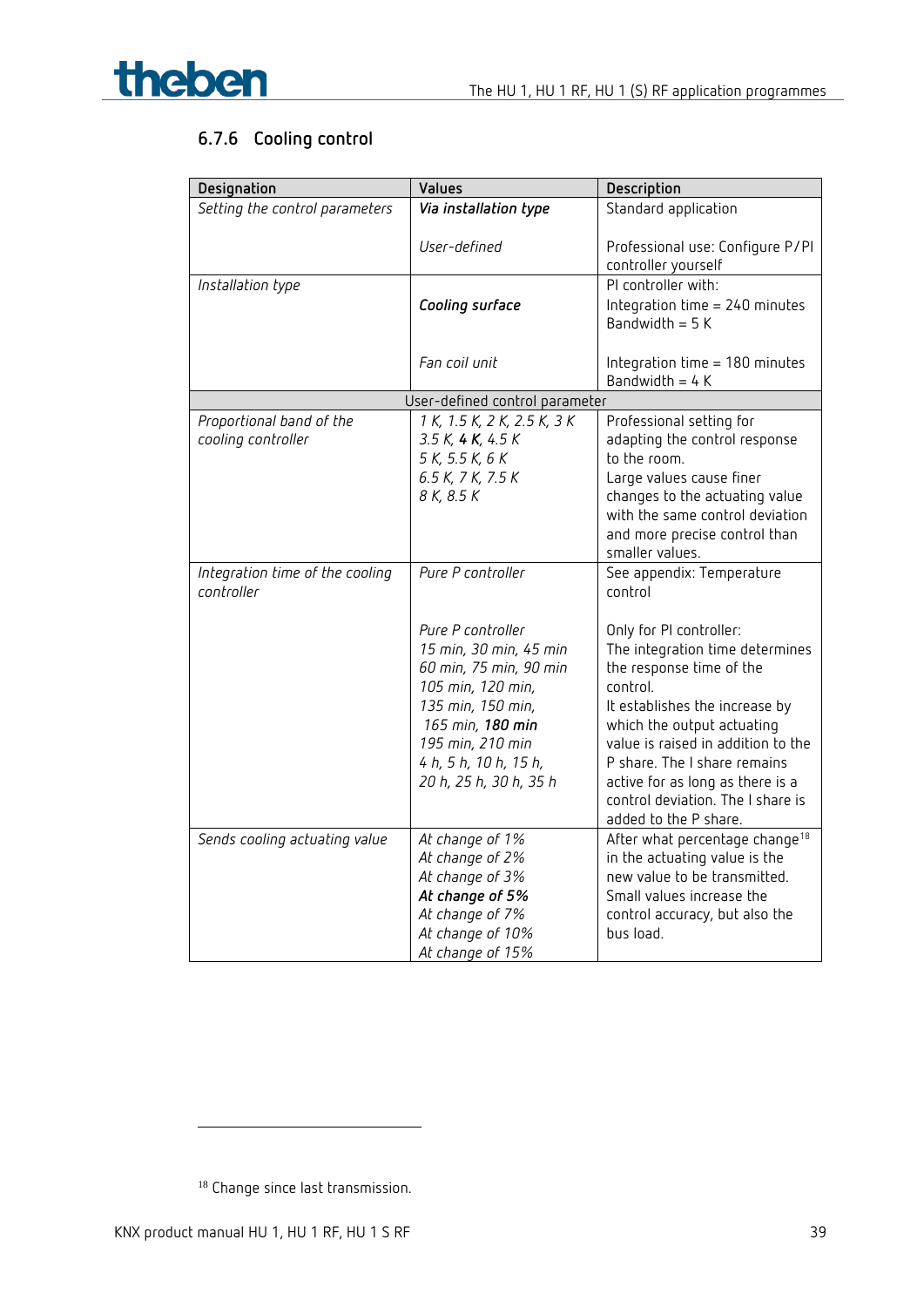# theben

| Designation                                            | Values                                           | Description                                                                                                                                                                    |
|--------------------------------------------------------|--------------------------------------------------|--------------------------------------------------------------------------------------------------------------------------------------------------------------------------------|
| Sends the cooling actuating<br>value in cycles         | Not in cycles, only in the<br>event of change    | How often is the current cooling<br>actuating value to be sent                                                                                                                 |
|                                                        | every 2 min, every 3 min                         | (regardless of changes)?                                                                                                                                                       |
|                                                        | every 5 min, every 10 min<br>every 15 min, every |                                                                                                                                                                                |
|                                                        | 20 min                                           |                                                                                                                                                                                |
|                                                        | every 30 min, every                              |                                                                                                                                                                                |
|                                                        | $45$ min                                         |                                                                                                                                                                                |
|                                                        | every 60 min                                     |                                                                                                                                                                                |
| Changeover between heating<br>and cooling              | Automatic                                        | The controller automatically<br>switches to cooling mode if the<br>actual temperature is above the<br>setpoint.                                                                |
|                                                        | Via object                                       | The cooling mode can only be<br>activated on the bus via object<br>(heating $=$ /cooling $=$ ).<br>Cooling mode remains off, as<br>long as this object is not set.             |
| Format of heating/cooling                              | DPT1.100                                         | Standard format.                                                                                                                                                               |
| object                                                 | (heating=1/cooling=0)                            |                                                                                                                                                                                |
|                                                        |                                                  |                                                                                                                                                                                |
|                                                        | Inverted<br>(heating=0/cooling=1)                | Compatible with RAM 713 S,<br>VARIA etc.                                                                                                                                       |
| Output of the cooling actuating<br>value <sup>19</sup> | On separate object                               | For 4-pipe systems:<br>The actuating values for heating<br>and cooling are sent separately<br>by means of 2 objects.                                                           |
|                                                        | Together with heating<br>actuating value         | For 2-pipe systems:<br>The actuating value is always<br>sent to the actuating value<br>heating/cooling object,<br>independent of whether heating<br>or cooling mode is active. |

<span id="page-39-0"></span><sup>&</sup>lt;sup>19</sup> Only when changeover between heating and cooling via object.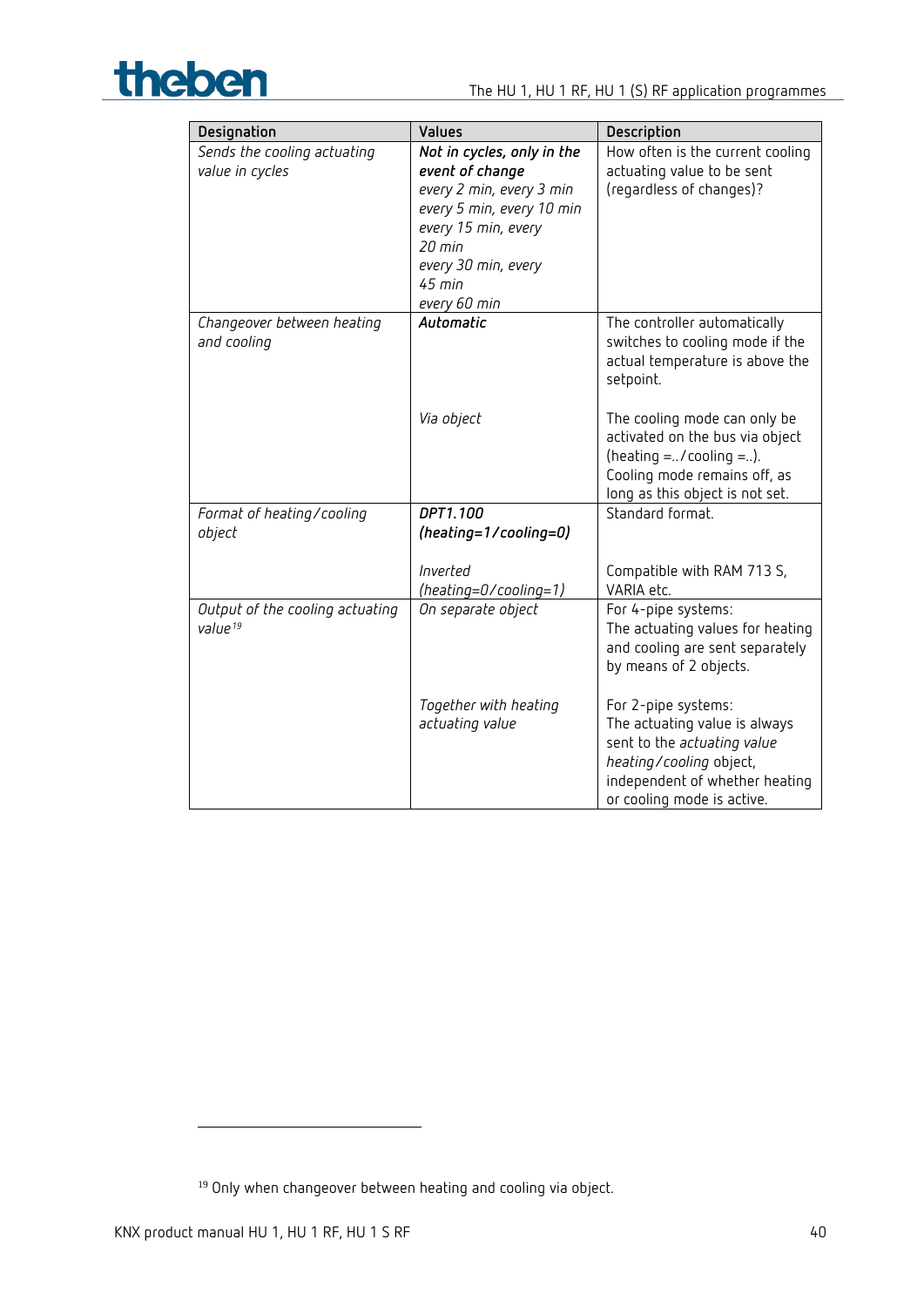

# **6.7.7 Cooling setpoints**

| Designation                    | Values                   | Description                      |
|--------------------------------|--------------------------|----------------------------------|
| Dead zone between heating and  | 0 K                      | Specifies the buffer zone        |
| cooling                        | 1 K                      | between setpoints for heating    |
|                                | 2 K                      | and cooling mode.                |
|                                | 3 K                      | The dead zone is expanded        |
|                                | 4 K                      | through hysteresis in switching  |
|                                | 5K                       | (2 point) control.               |
|                                | 6 K                      | See glossary: Dead zone          |
| Increase in standby mode       | 0 K, 0.5 K, 1 K, 1.5 K   | The standby temperature is       |
| (during cooling)               | 2 K, 2.5 K, 3 K          | increased in cooling mode        |
|                                | 3.5 K, 4 K, 5 K          |                                  |
| Increase in night mode (during | 3K, 4K, 5K               | See increase in standby mode     |
| cooling)                       | 6 K, 7 K, 8 K            |                                  |
| Setpoint for heat protection   | 42 °C (i.e. virtually no | Heat protection represents the   |
| mode (during cooling)          | heat protection)         | maximum permitted                |
|                                | 29 °C, 30 °C, 31 °C      | temperature for the controlled   |
|                                | 32 °C, 33 °C, 34 °C      | room. It performs the same       |
|                                | 35 °C                    | function during cooling as frost |
|                                |                          | protection mode during heating,  |
|                                |                          | e.g. saves energy while          |
|                                |                          | prohibiting non-permitted        |
|                                |                          | temperatures.                    |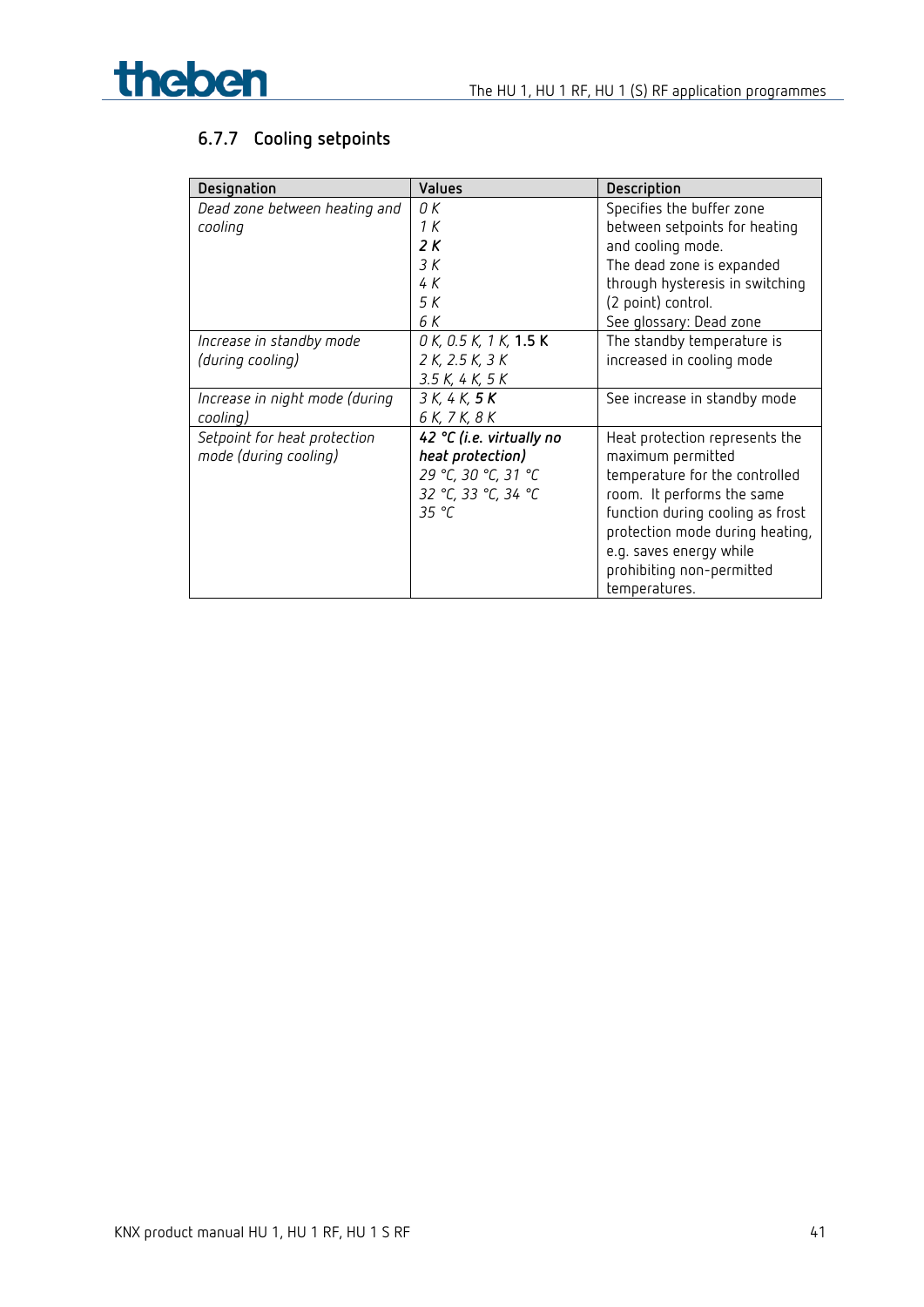

#### **6.7.8 Emergency program**

| Designation                                    | <b>Values</b>                                                  | Description                                                      |
|------------------------------------------------|----------------------------------------------------------------|------------------------------------------------------------------|
| Actuating value for emergency                  | <b>Fixed</b>                                                   | The valve is continuously                                        |
| program is                                     |                                                                | energised by a fixed actuating                                   |
|                                                |                                                                | value.                                                           |
|                                                |                                                                | See below: Fixed emergency                                       |
|                                                |                                                                | program in winter mode.                                          |
|                                                |                                                                |                                                                  |
|                                                | Outside temperature                                            | Energy saving setting:                                           |
|                                                | dependent                                                      | The valve is energised                                           |
|                                                |                                                                | depending on the outside                                         |
|                                                |                                                                | temperature and only opened if<br>it is really necessary.        |
| Actuating value for emergency program is fixed |                                                                |                                                                  |
|                                                |                                                                |                                                                  |
| Fixed emergency program in<br>winter mode      | 0%, 10%, <b>20%</b><br>30%, 40%, 50%                           | Fixed actuating value that                                       |
|                                                |                                                                | should replace the actuating<br>value of the thermostat until it |
|                                                |                                                                |                                                                  |
|                                                | Actuating value for emergency program is temperature-dependent | is available again.                                              |
| Emergency program active                       | 5 °C                                                           | If the outside temperature                                       |
|                                                | 10 °C                                                          | drops below the set value, the                                   |
| when outside temperature<br>below              | 15 °C                                                          |                                                                  |
|                                                |                                                                | valve opens.                                                     |
| Max. actuating value in                        | 10%, 20%                                                       | What should be the maximum                                       |
| emergency program                              | 30%, 40%, 50%                                                  | heating level in the emergency                                   |
|                                                |                                                                | program?                                                         |
| Fixed emergency program in                     | 0%, 10%, 20%                                                   | Fixed valve setting if neither                                   |
| case of failure of outside                     | 30%, 40%, 50%                                                  | actuating value nor outside                                      |
| temperature.                                   |                                                                | temperature can be received.                                     |

 Here, the setting on the parameter page *Configuration options* also applies to the PWM period.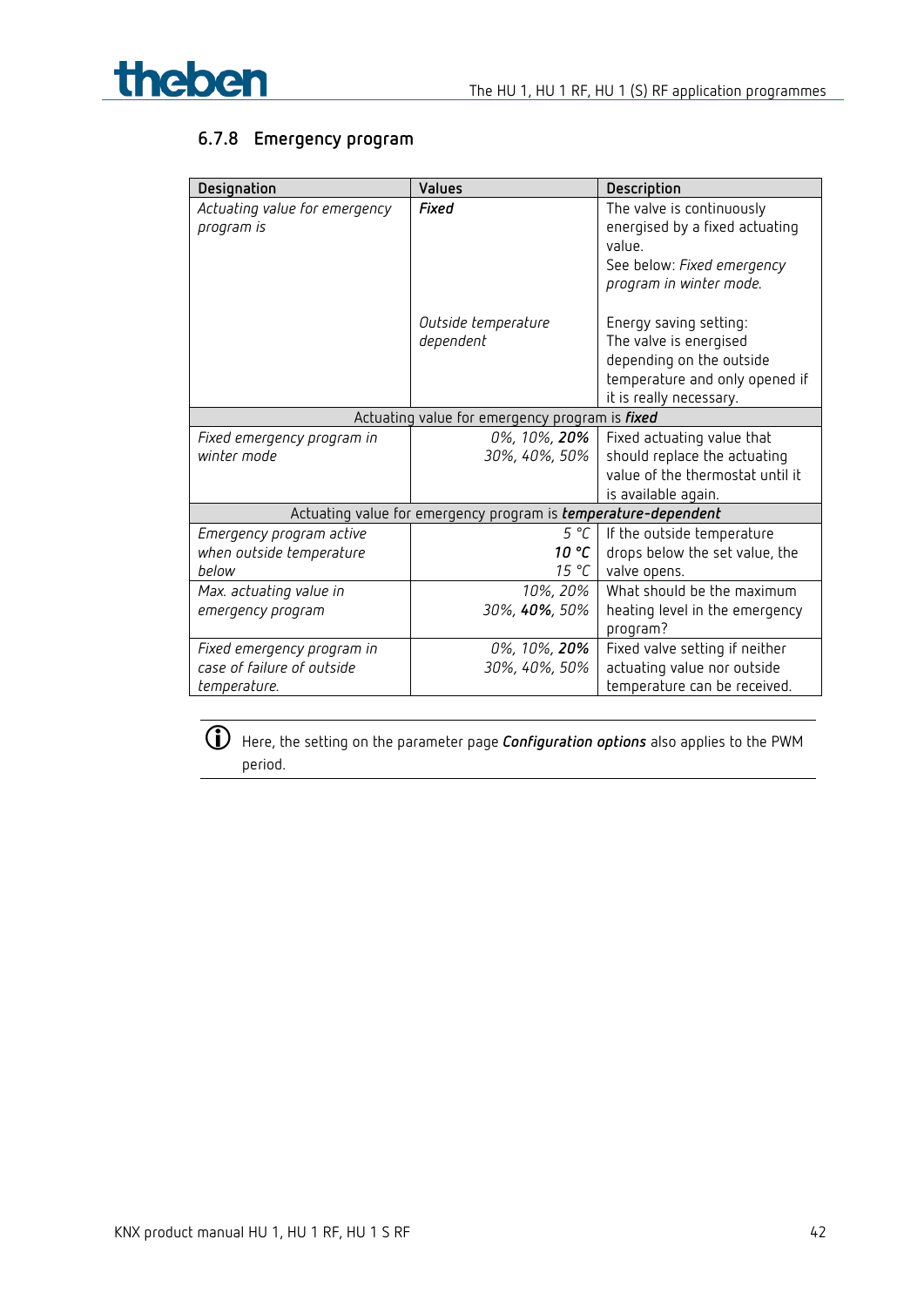

#### **6.7.9 Force**

| Designation                                | Values                             | Description                                                                                                                                       |
|--------------------------------------------|------------------------------------|---------------------------------------------------------------------------------------------------------------------------------------------------|
| Actuating value in the forced<br>operation | 0% to 100% in<br>increments of 10% | Fixed actuating value to control<br>the valve in forced operation.<br>This is not restricted by the<br>minimum or the maximum<br>actuating value. |
| Forced telegram                            | $1 = Force$ (standard)             | Forced operation is activated<br>with an ON telegram.                                                                                             |
|                                            | $0 =$ Force                        | Inverted: Forced operation is<br>activated with an OFF telegram.                                                                                  |

#### **6.7.10 Monitoring of actuating value, actual value, outside temperature**

See below: *Common parameters.*

#### **6.7.11 Pump control**

See below: *Common parameters.*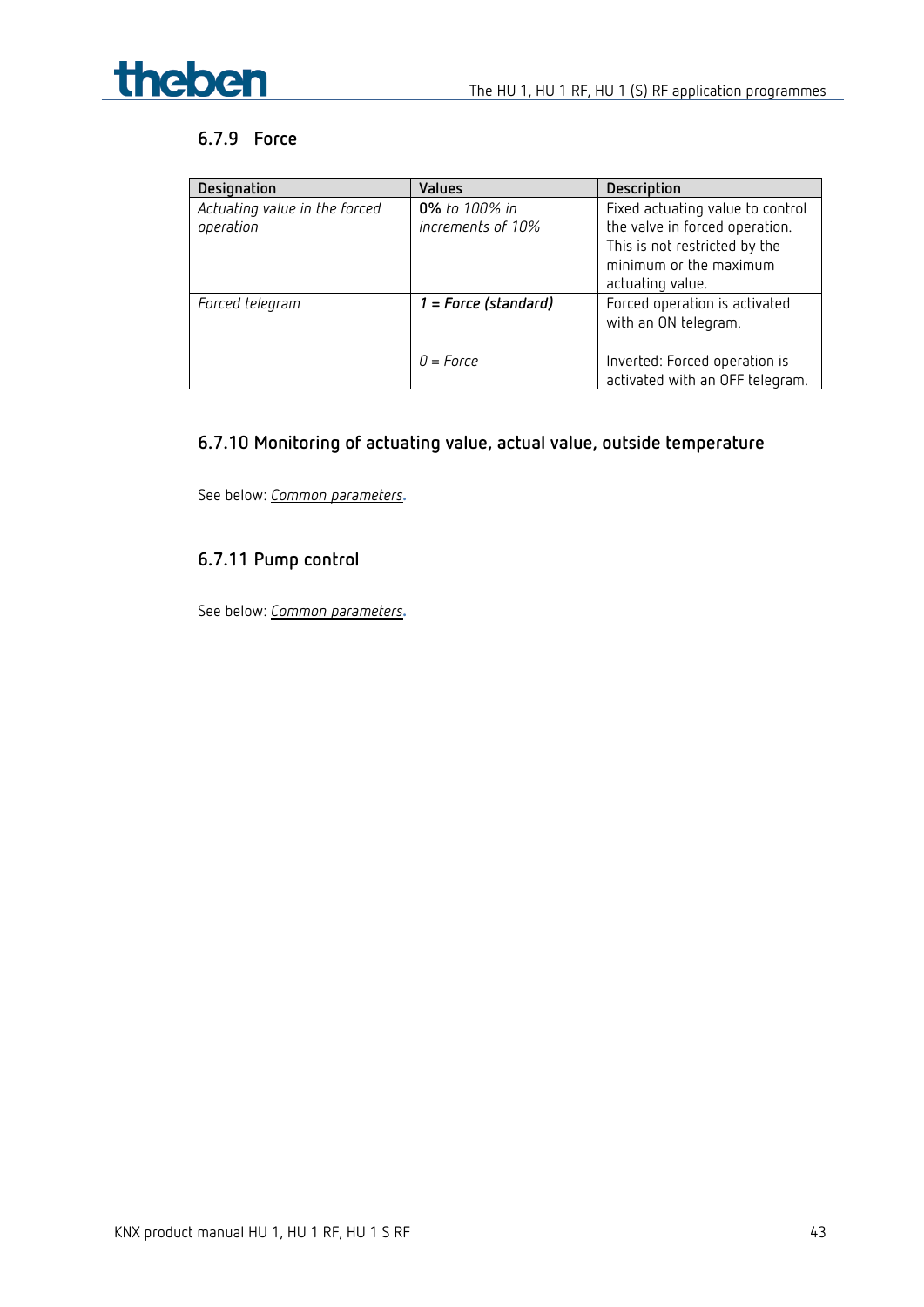

# **6.8 Common parameter for the heating actuator and controller**

#### **6.8.1 Monitoring of actuating value, actual value, outside temperature**

| Designation           | Values                                                                                                    | Description                                                                                                             |
|-----------------------|-----------------------------------------------------------------------------------------------------------|-------------------------------------------------------------------------------------------------------------------------|
| Monitoring time       | 5 min<br>$10 \text{ min}$<br>$20$ min<br>30 min<br>60 min                                                 | Start emergency program if the<br>relevant data were not received<br>within the configured time.                        |
| Status of monitoring  | Report only in the<br>event of malfunction<br>Always report                                               | Do not send any telegrams<br>during normal operation, only in<br>the event of failure.<br>Status will also be sent when |
|                       |                                                                                                           | there is no fault.                                                                                                      |
| Send status in cycles | No<br>Yes                                                                                                 | Send status messages in cycles?                                                                                         |
| Cycle time            | every 2 min<br>every 3 min<br>every 5 min<br>every 10 min<br>every 15 min<br>every 20 min<br>every 30 min | At what interval should the<br>status be sent?                                                                          |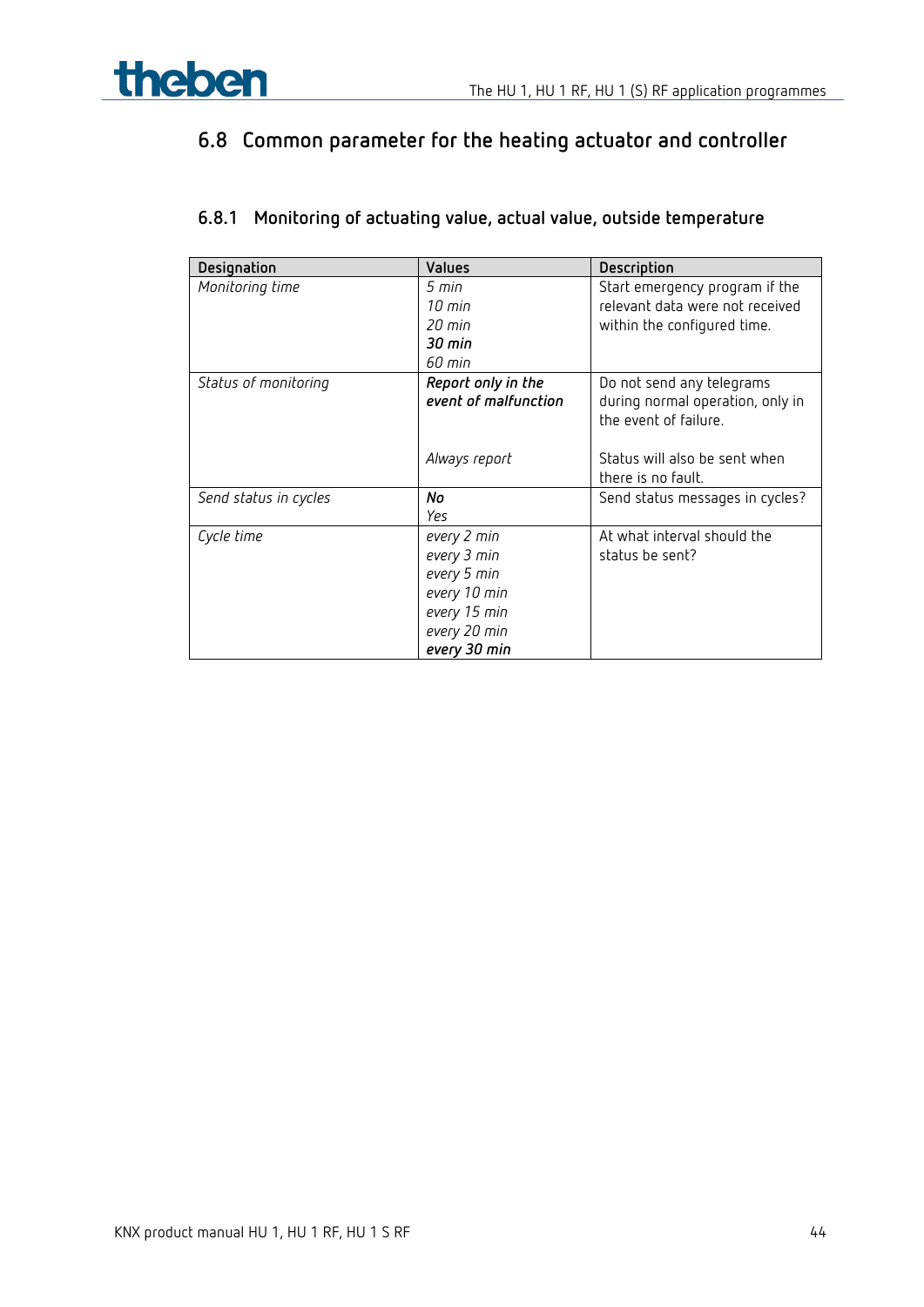

# **6.8.2 Pump control**

| Designation                 | <b>Values</b>                                                                                | Description                                                                                                       |
|-----------------------------|----------------------------------------------------------------------------------------------|-------------------------------------------------------------------------------------------------------------------|
| Switch-on telegram only if  | Input variable<br>$> 0\%$                                                                    | The pump object sends switch-<br>on telegrams as soon as the<br>input variable of the channel is<br>above 0%.     |
|                             | Valve is actuated                                                                            | As above, however, the pump will<br>always be switched off when,<br>due to the PWM cycle, the valve<br>is closed. |
| Switch-on delay             | No switch-on delay                                                                           | Switch on the pump immediately                                                                                    |
|                             | 10 s, 20 s, 30 s, 1 min,<br>2 min, 3 min, 5 min,<br>7 min, 10 min, 15 min,<br>20 min, 30 min | Only switch on the pump after<br>the delay time has elapsed.                                                      |
| Switch-off delay            | No switch-off delay                                                                          | Switch off pump immediately                                                                                       |
|                             | 2 min, 3 min, 5 min,<br>7 min, 10 min, 15 min,<br>20 min, 30 min                             | Continue running for<br>a set length of time.                                                                     |
| Send pump control in cycles | No, only in the event of                                                                     | How should the current relay                                                                                      |
|                             | change<br>In the event of change<br>and in cycles                                            | status be sent?                                                                                                   |
| Cycle time                  | every 2 min, every 3 min                                                                     | At what interval should the                                                                                       |
|                             | every 5 min, every<br>10 min,                                                                | switch telegram for the pump be<br>sent?                                                                          |
|                             | every 15 min, every                                                                          |                                                                                                                   |
|                             | 20 min,                                                                                      |                                                                                                                   |
|                             | every 30 min                                                                                 |                                                                                                                   |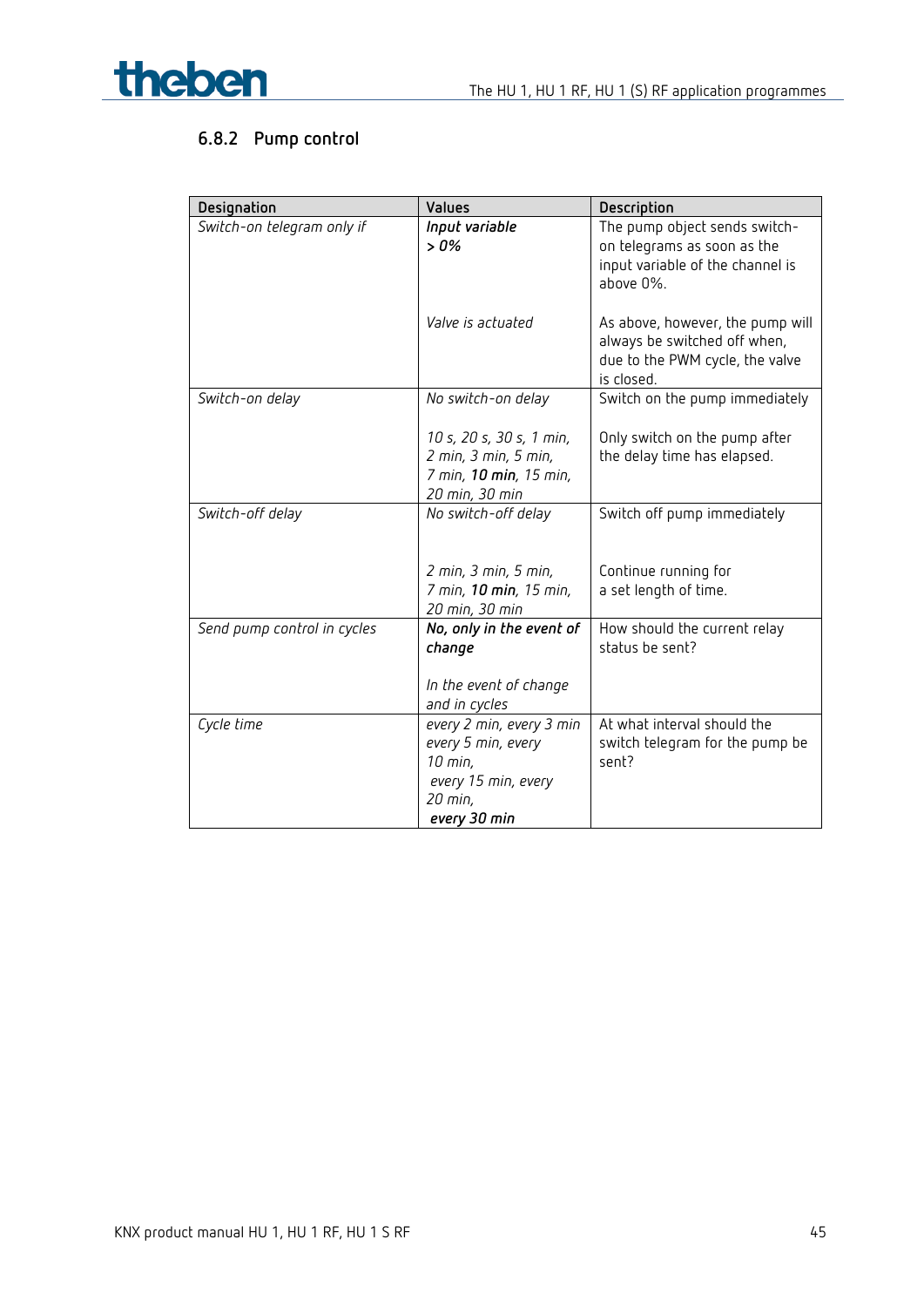

# **6.9 Parameters for external inputs I1, I2**

# *6.9.1 Input I1, I2: Switch function*

| Designation             | <b>Values</b>            | Description                             |
|-------------------------|--------------------------|-----------------------------------------|
| Function                | Switch                   | Desired use.                            |
|                         | Push-button              |                                         |
|                         | Dimming                  |                                         |
|                         | Blinds                   |                                         |
|                         | Window contact           |                                         |
| Debounce time           | 30 ms, 50 ms, 80 ms      | In order to avoid disruptive            |
|                         | 100 ms, 200 ms,          | switching due to bouncing of the        |
|                         | 1 s, 5 s, 10 s           | contact connected to the input,         |
|                         |                          | the new status of the input is          |
|                         |                          | only accepted after a delay time.       |
|                         |                          | Larger values $( \geq 1 s)$ can be used |
|                         |                          | as a switch-on delay                    |
| Activate block function | No                       | No block function.                      |
|                         |                          |                                         |
|                         | Yes                      | Show parameters for the block           |
|                         |                          | function.                               |
| Block telegram          | Block with 1 (standard)  | $0 =$ cancel block                      |
|                         |                          | $1 = block$                             |
|                         | Block with 0             | $0 = block$                             |
|                         |                          | $1 =$ cancel block                      |
| Send in cycles          |                          | Common cycle time for all 3             |
|                         | every min<br>every 2 min | output objects of the channel.          |
|                         | every 3 min              |                                         |
|                         |                          |                                         |
|                         | every 30 min             |                                         |
|                         | every 45 min             |                                         |
|                         | every 60 min             |                                         |
| Number of telegrams     | One telegram             | Each channel has 2 output               |
|                         | Two telegrams            | objects and can thus send up to         |
|                         |                          | 2 different telegrams.                  |
|                         |                          |                                         |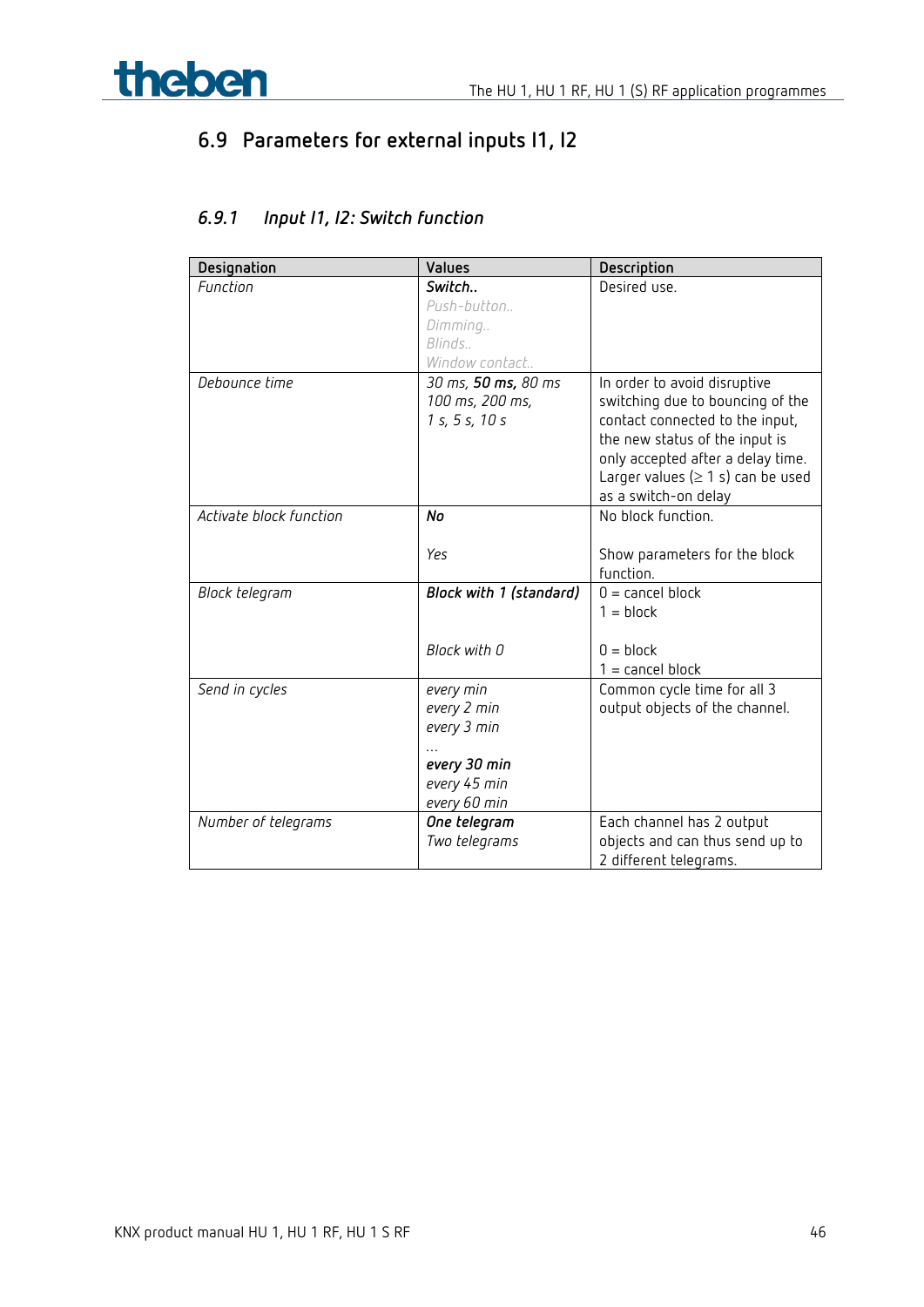### **6.9.1.1 Switch objects 1, 2**

| Designation                              | Values                                                | Description                       |               |
|------------------------------------------|-------------------------------------------------------|-----------------------------------|---------------|
| Object type                              | Switching (1 bit)                                     | Telegram type for this object.    |               |
|                                          | Priority (2 bit)                                      |                                   |               |
|                                          | Value 0-255                                           |                                   |               |
|                                          | Percentage value (1 byte)                             |                                   |               |
| Send if                                  | No                                                    | Send if voltage is present at the |               |
| $input = 1$                              | Yes                                                   | input?                            |               |
| Telegram                                 | With object type = switching<br>1 bit                 |                                   |               |
|                                          | ON                                                    | Send switch-on command            |               |
|                                          | <b>OFF</b>                                            | Send switch-off command           |               |
|                                          | <b>INVERT</b>                                         | Invert current state (ON-OFF-ON   |               |
|                                          |                                                       | etc.)                             |               |
|                                          | With object type = priority 2 bit                     |                                   |               |
|                                          |                                                       | Function                          | Value         |
|                                          | Inactive                                              | Priority inactive                 |               |
|                                          |                                                       | (no control)                      | $0(00_{bin})$ |
|                                          | ON                                                    | Priority ON                       |               |
|                                          |                                                       | (control: enable, on)             | $3(11_{bin})$ |
|                                          | 0FF                                                   | Priority OFF                      |               |
|                                          |                                                       | (control: disable, off)           | $2(10_{bin})$ |
|                                          | With object type = value $0-255$                      |                                   |               |
|                                          | $0 - 255$                                             | Any value between 0 and 255       |               |
|                                          |                                                       | can be sent.                      |               |
|                                          | With object type = percentage value 1 byte            |                                   |               |
|                                          | $0 - 100\%$                                           | Any percentage value between 0    |               |
|                                          |                                                       | and 100% can be sent.             |               |
| Send if                                  | No                                                    | Send if no voltage is present at  |               |
| $input = 0$                              | Yes                                                   | the input?                        |               |
| Telegram                                 | See above: Same object type as<br>Send if input $= 1$ |                                   |               |
| Send in cycles                           | No                                                    | When should cyclical sending      |               |
|                                          | Yes, always                                           | take place?                       |               |
|                                          | Only if input = $1$                                   | The cycle time is set on the main |               |
|                                          | Only if input $= 0$                                   | parameter page of the channel.    |               |
| Response after<br>restoration of the bus | None                                                  | Do not send.                      |               |
| supply <sup>20</sup>                     | Update (immediately)                                  | Send update telegram              |               |
|                                          | Update (after 5 s)                                    | immediately or with delay.        |               |
|                                          | Update (after 10 s)                                   |                                   |               |
|                                          | Update (after 15 s)                                   |                                   |               |
| Response when the                        | Ignore block                                          | The block function is ineffective |               |
| block is set                             |                                                       | with this telegram.               |               |
|                                          | No response                                           | Do not respond when the block is  |               |
|                                          |                                                       | set.                              |               |
|                                          |                                                       |                                   |               |
|                                          | As with input = $1$                                   | Respond as with rising edge.      |               |

Each of the 2 objects can be configured individually on its own parameter page.

<span id="page-46-0"></span><sup>20</sup> HU 1 RF, HU 1 S RF: Mains restoration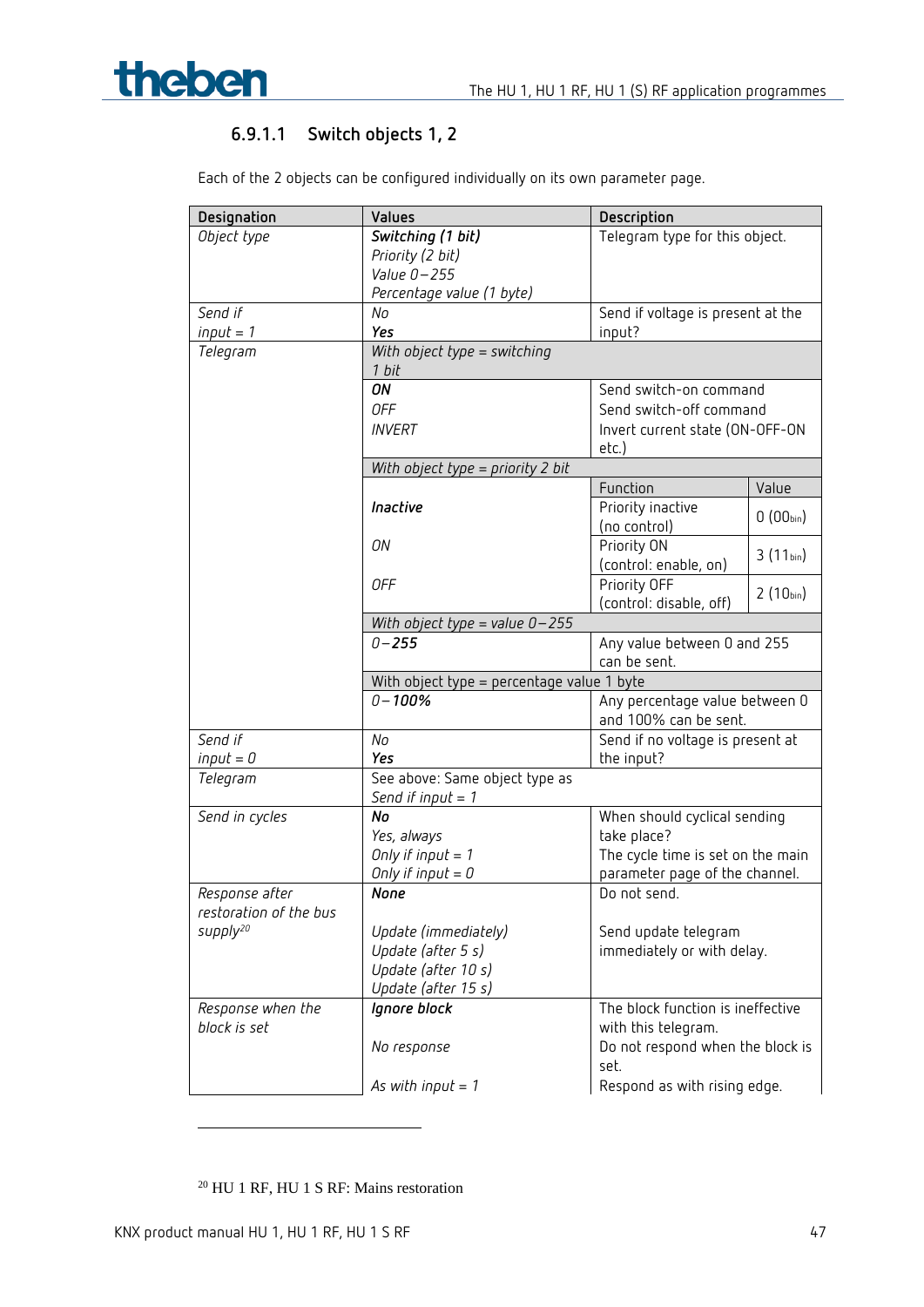

| Designation          | Values              | Description                      |
|----------------------|---------------------|----------------------------------|
|                      | As with input $= 0$ | Respond as with falling edge.    |
| Response when        | No response         | Do not respond when the block is |
| cancelling the block |                     | cancelled.                       |
|                      | Update              | Send update telegram.            |



 $\overline{\mathbb{O}}$  If a channel is blocked, no telegrams will be sent in cycles.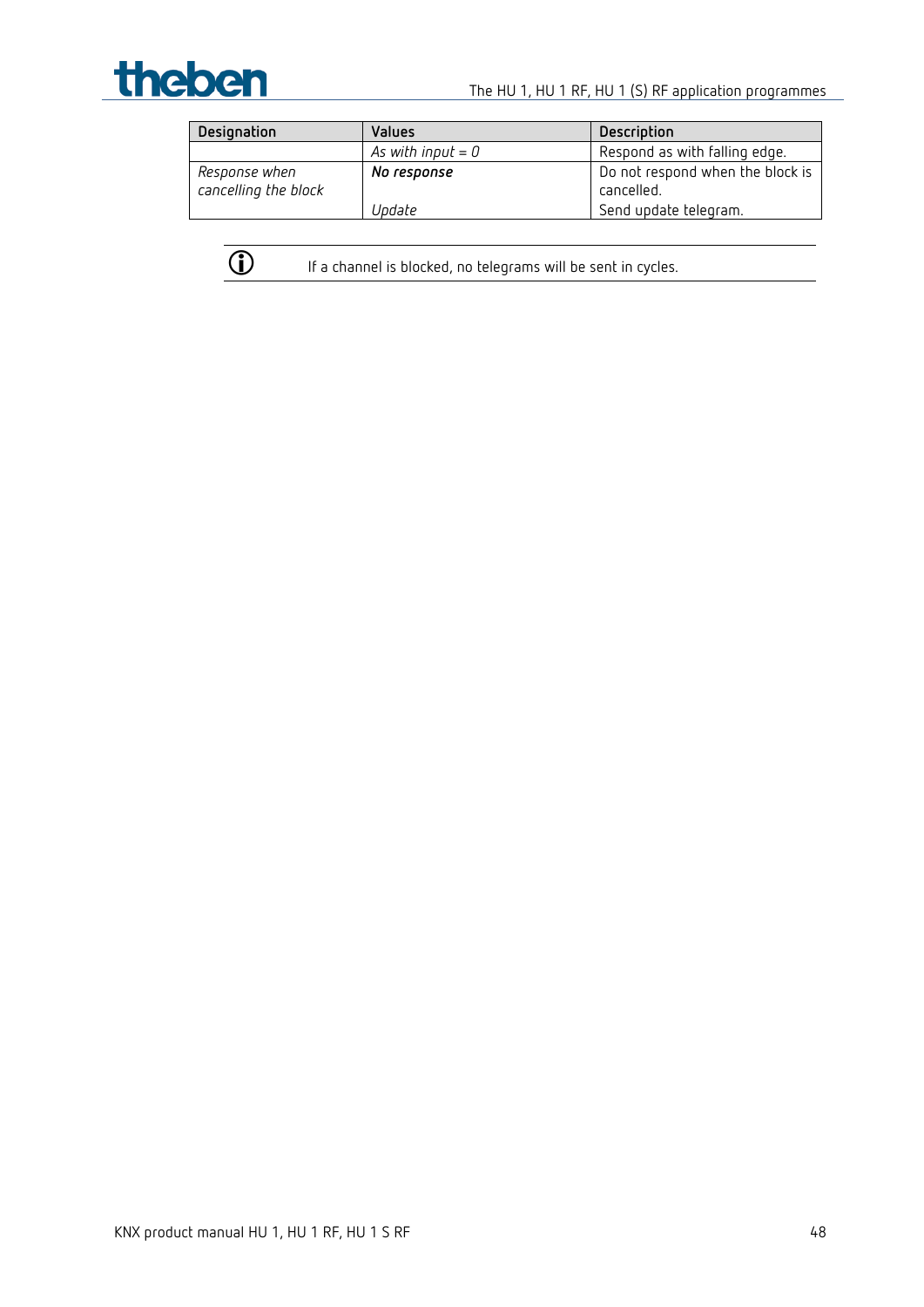

# *6.9.2 Input I1, I2: Button function*

| Designation                  | Values                                 | Description                                                      |
|------------------------------|----------------------------------------|------------------------------------------------------------------|
| Function                     | Switch                                 | Desired use.                                                     |
|                              | Push-button                            |                                                                  |
|                              | Dimming                                |                                                                  |
|                              | Blinds                                 |                                                                  |
|                              | Window contact                         |                                                                  |
| Debounce time                | 30 ms, 50 ms, 80 ms<br>100 ms, 200 ms, | In order to avoid disruptive<br>switching due to bouncing of the |
|                              | 1 s, 5 s, 10 s                         | contact connected to the input,                                  |
|                              |                                        | the new status of the input is                                   |
|                              |                                        | only accepted after a delay time.                                |
|                              |                                        | Larger values $(\geq 1 s)$ can be used                           |
|                              |                                        | as a switch-on delay                                             |
| Connected button             | NO contact                             | Set the type of connected                                        |
|                              | NC contact                             | contact.                                                         |
| Long button push starting at | 300 ms, 400 ms                         | Serves to clearly differentiate                                  |
|                              | 500 ms, 600 ms                         | between long and short button                                    |
|                              | 700 ms, 800 ms                         | push.                                                            |
|                              | 900 ms, 1 s                            | If the button is pressed for at                                  |
|                              |                                        | least as long as the set time,                                   |
|                              |                                        | then a long button push will be<br>registered.                   |
| Time for double-click        | 300 ms, 400 ms                         | Serves to differentiate between a                                |
|                              | 500 ms, 600 ms                         | double-click and 2 single clicks.                                |
|                              | 700 ms, 800 ms                         | Time period in which the second                                  |
|                              | 900 ms, 1 s                            | click must begin, in order to                                    |
|                              |                                        | recognise a double-click.                                        |
| Send in cycles               | every min                              | Common cycle time for all 2                                      |
|                              | every 2 min                            | output objects of the channel.                                   |
|                              | every 3 min                            |                                                                  |
|                              |                                        |                                                                  |
|                              | every 30 min                           |                                                                  |
|                              | every 45 min<br>every 60 min           |                                                                  |
| Number of telegrams          | One telegram                           | Each channel has 2 output                                        |
|                              | Two telegrams                          | objects and can thus send up to                                  |
|                              |                                        | 2 different telegrams.                                           |
| Activate block function      | No                                     | No block function.                                               |
|                              |                                        |                                                                  |
|                              | Yes                                    | Show parameters for the block                                    |
|                              |                                        | function.                                                        |
| Block telegram               | Block with 1 (standard)                | $0 =$ cancel block                                               |
|                              |                                        | $1 = block$                                                      |
|                              |                                        |                                                                  |
|                              | Block with 0                           | $0 = block$                                                      |
|                              |                                        | $1 =$ cancel block                                               |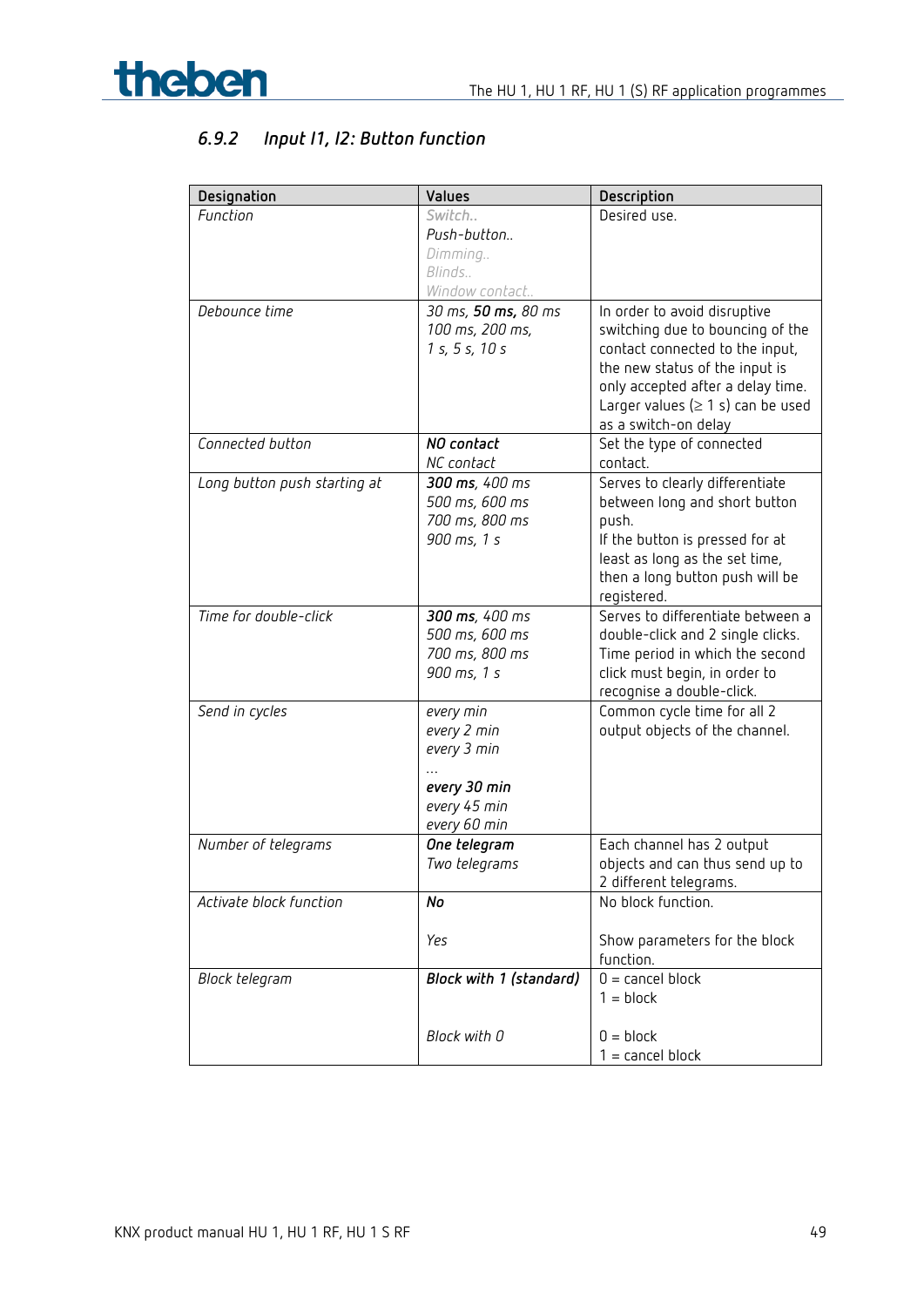

# **6.9.2.1 Button objects 1, 2**

| Designation             | Values                              | Description                              |  |
|-------------------------|-------------------------------------|------------------------------------------|--|
| Object type             | Switching (1 bit)                   | Telegram type for this object.           |  |
|                         | Priority (2 bit)                    |                                          |  |
|                         | Value 0-255                         |                                          |  |
|                         | Percentage value (1 byte)           |                                          |  |
| Send after short        | Do not send                         | Respond to short button push?            |  |
| operation               | Send telegram                       |                                          |  |
| Telegram                | With object type = switching 1 bit  |                                          |  |
|                         | ON                                  | Send switch-on command                   |  |
|                         | <b>OFF</b>                          | Send switch-off command                  |  |
|                         | <b>INVERT</b>                       | Invert current state (ON-OFF-ON          |  |
|                         |                                     | $etc.$ )                                 |  |
|                         | With object type = priority 2 bit   |                                          |  |
|                         |                                     | Function<br>Value                        |  |
|                         | Inactive                            | Priority inactive                        |  |
|                         |                                     | $0(00_{bin})$<br>(no control)            |  |
|                         | ΟN                                  | Priority ON                              |  |
|                         |                                     | $3(11_{bin})$<br>(control: enable, on)   |  |
|                         | <b>OFF</b>                          | Priority OFF                             |  |
|                         |                                     | $2(10_{bin})$<br>(control: disable, off) |  |
|                         | With object type = value $0-255$    |                                          |  |
|                         | $0 - 255$                           | Any value between 0 and 255              |  |
|                         |                                     | can be sent.                             |  |
|                         | With object type = percentage value |                                          |  |
|                         | 1 byte                              |                                          |  |
|                         | $0 - 100%$                          | Any percentage value between 0           |  |
|                         |                                     | and 100% can be sent.                    |  |
| Send after long         | Do not send                         | Respond to long button push?             |  |
| operation               | Send telegram                       |                                          |  |
| Telegram                | See above: Same object type as      |                                          |  |
|                         | with short operation.               |                                          |  |
| Send after double-click | Do not send                         | Respond to double-click?                 |  |
|                         | Send telegram                       |                                          |  |
| Telegram                | See above: Same object type as      |                                          |  |
|                         | with short operation.               |                                          |  |
| Send in cycles          | No                                  | The cycle time is set on the main        |  |
|                         | Yes                                 | parameter page of the channel.           |  |
|                         |                                     |                                          |  |
| Response after          | <b>None</b>                         | Do not send.                             |  |
| restoration of the bus  |                                     |                                          |  |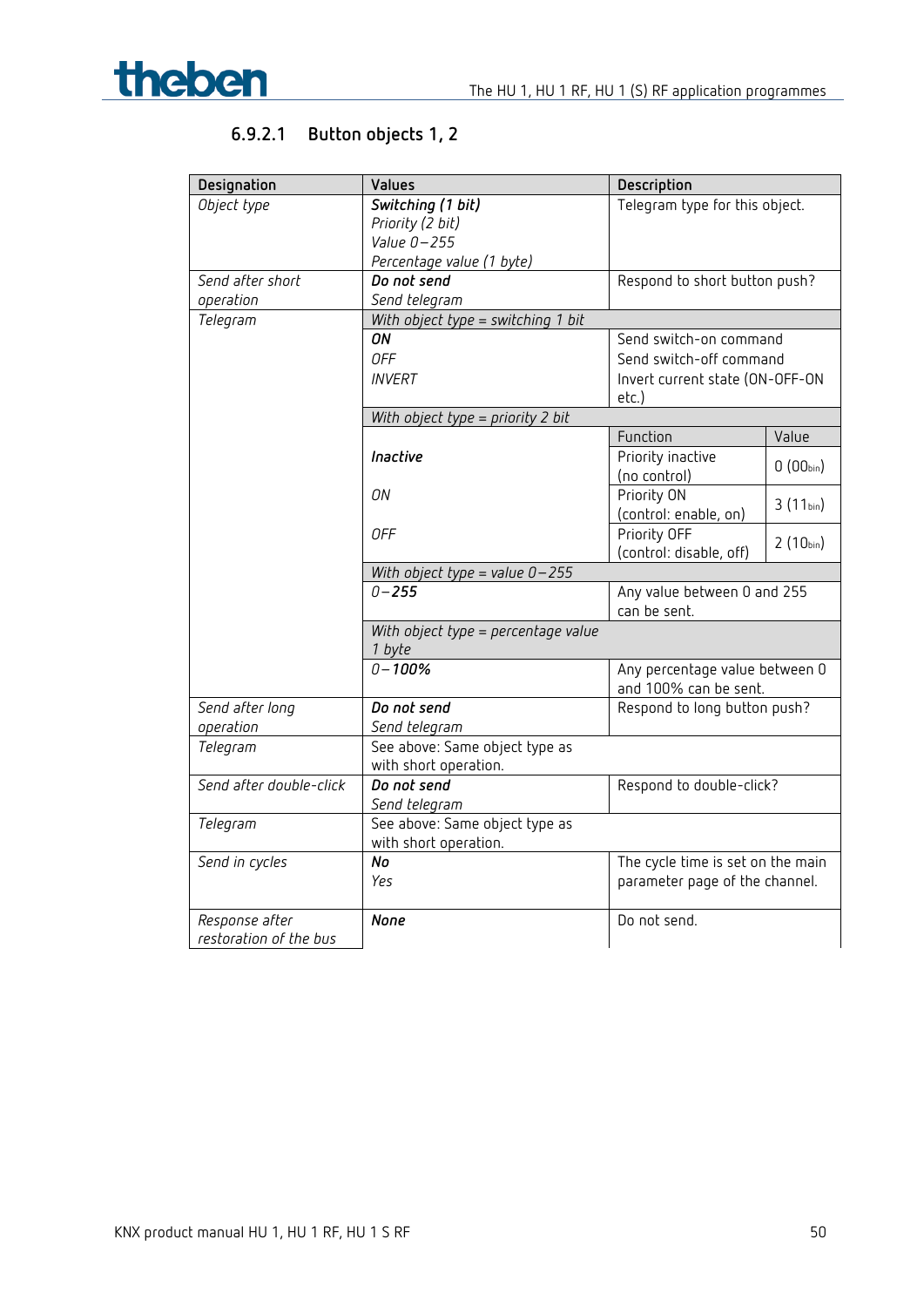# theben

| Designation          | <b>Values</b>                      | Description                             |
|----------------------|------------------------------------|-----------------------------------------|
| supply <sup>21</sup> | As with short (immediately)        | Send update telegram                    |
|                      | As with short (after 5 s)          | immediately or with delay.              |
|                      | As with short (after 10 s)         | The value to be sent depends on         |
|                      | As with short (after 15 s)         | the value configured for long           |
|                      | As with long (immediately)         | button push, short button push          |
|                      | As with long (after 5 s)           | or double-click.                        |
|                      | As with long (after 10 s)          |                                         |
|                      | As with long (after 15 s)          |                                         |
|                      | As with double-click (immediately) |                                         |
|                      | As with double-click (after 5 s)   |                                         |
|                      | As with double-click (after 10 s)  |                                         |
|                      | As with double-click (after 15 s)  |                                         |
| Response when the    | Ignore block                       | The block function is ineffective       |
| block is set         |                                    | with this telegram.                     |
|                      |                                    |                                         |
|                      | No response                        | Do not respond when the block is        |
|                      |                                    | set.                                    |
|                      | As with short                      |                                         |
|                      |                                    | Respond as with a short button<br>push. |
|                      |                                    |                                         |
|                      | As with long                       | Respond as with a long button           |
|                      |                                    | push.                                   |
|                      |                                    |                                         |
|                      | As with double-click               | Respond as with a double-click.         |
| Response when        | No response                        | Do not respond when the block is        |
| cancelling the block |                                    | cancelled.                              |
|                      |                                    |                                         |
|                      | As with short                      | Respond as with a short button          |
|                      |                                    | push.                                   |
|                      |                                    |                                         |
|                      | As with long                       | Respond as with a long button           |
|                      |                                    | push.                                   |
|                      |                                    |                                         |
|                      | As with double-click               | Respond as with a double-click.         |

<span id="page-50-0"></span><sup>21</sup> HU 1 RF, HU 1 S RF: Mains restoration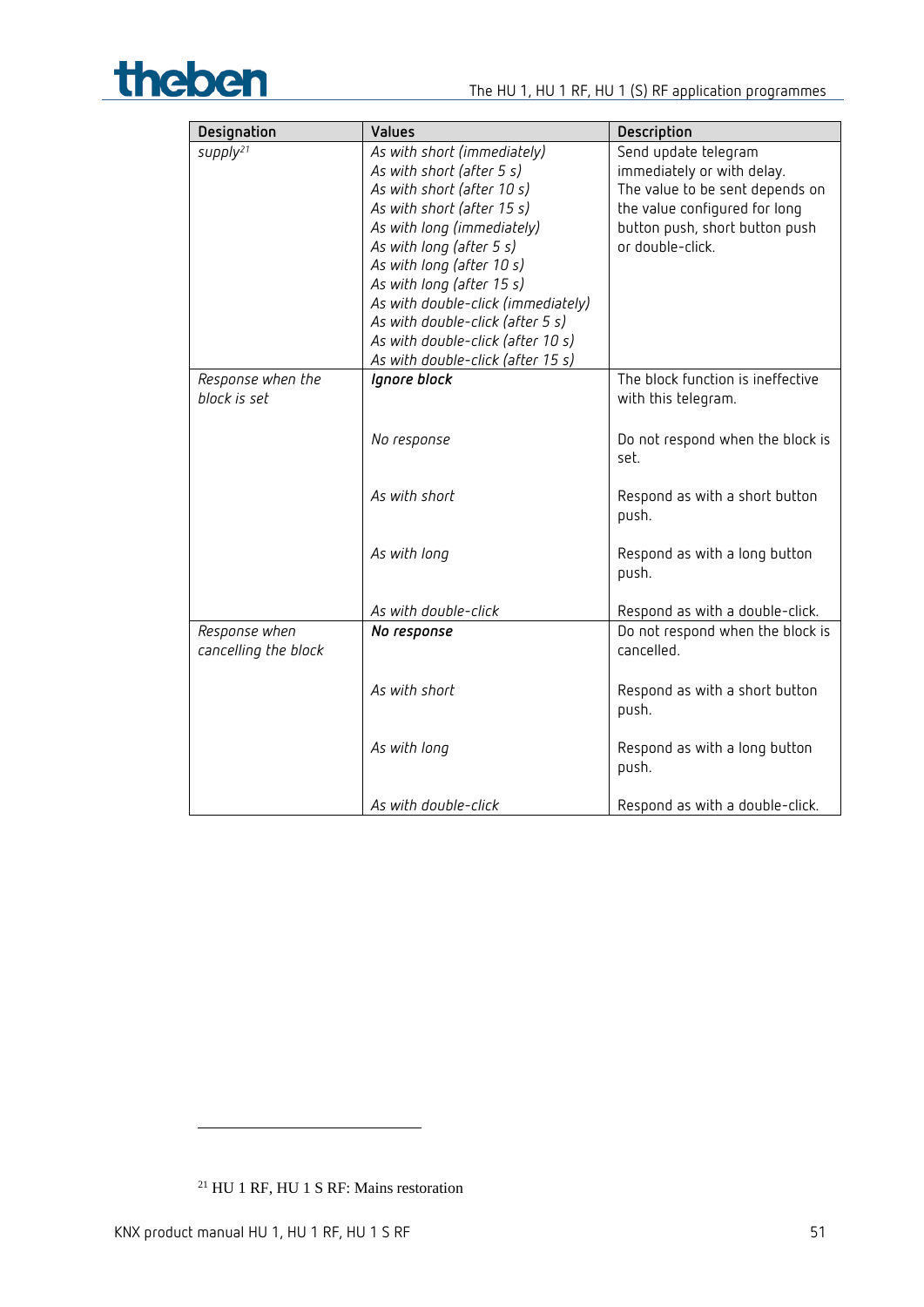| Designation                      | <b>Values</b>           | Description                            |
|----------------------------------|-------------------------|----------------------------------------|
| Channel function                 | Switch                  | The input controls a dimming           |
|                                  | Push-button             | actuator                               |
|                                  | Dimming                 |                                        |
|                                  | Blinds                  |                                        |
|                                  | Window contact          |                                        |
| Debounce time                    | 30 ms, 50 ms, 80 ms     | In order to avoid disruptive           |
|                                  | 100 ms, 200 ms,         | switching due to bouncing of the       |
|                                  | 1 s, 5 s, 10 s          | contact connected to the input,        |
|                                  |                         | the new status of the input is         |
|                                  |                         | only accepted after a delay time.      |
|                                  |                         | Larger values $(\geq 1 s)$ can be used |
|                                  |                         | as a switch-on delay                   |
| Activate block function          | No                      | No block function.                     |
|                                  |                         |                                        |
|                                  | Yes                     | Show block function parameter          |
|                                  |                         | page.                                  |
| Block telegram                   | Block with 1 (standard) | $0 =$ cancel block                     |
|                                  |                         | $1 = block$                            |
|                                  |                         |                                        |
|                                  | Block with 0            | $0 = block$                            |
|                                  |                         | $1 =$ cancel block                     |
| Long button push starting at     | 300 ms, 400 ms          | Serves to clearly differentiate        |
|                                  | 500 ms, 600 ms          | between long and short button          |
|                                  | 700 ms, 800 ms          | push.                                  |
|                                  | 900 ms, 1 s             | If the button is pressed for at        |
|                                  |                         | least as long as the set time,         |
|                                  |                         | then a long button push will be        |
|                                  |                         | registered.                            |
| Double-click additional function | <b>No</b>               | No double-click function               |
|                                  |                         |                                        |
|                                  | Yes                     | The <i>double-click</i> parameter page |
|                                  |                         | is shown.                              |
| Time for double-click            | 300 ms, 400 ms          | Serves to differentiate between a      |
|                                  | 500 ms, 600 ms          | double-click and 2 single clicks.      |
|                                  | 700 ms, 800 ms          | Time period in which the second        |
|                                  | 900 ms, 1 s             | click must begin, in order to          |
|                                  |                         | recognise a double-click.              |

# *6.9.3 Input I1, I2: Dimming function*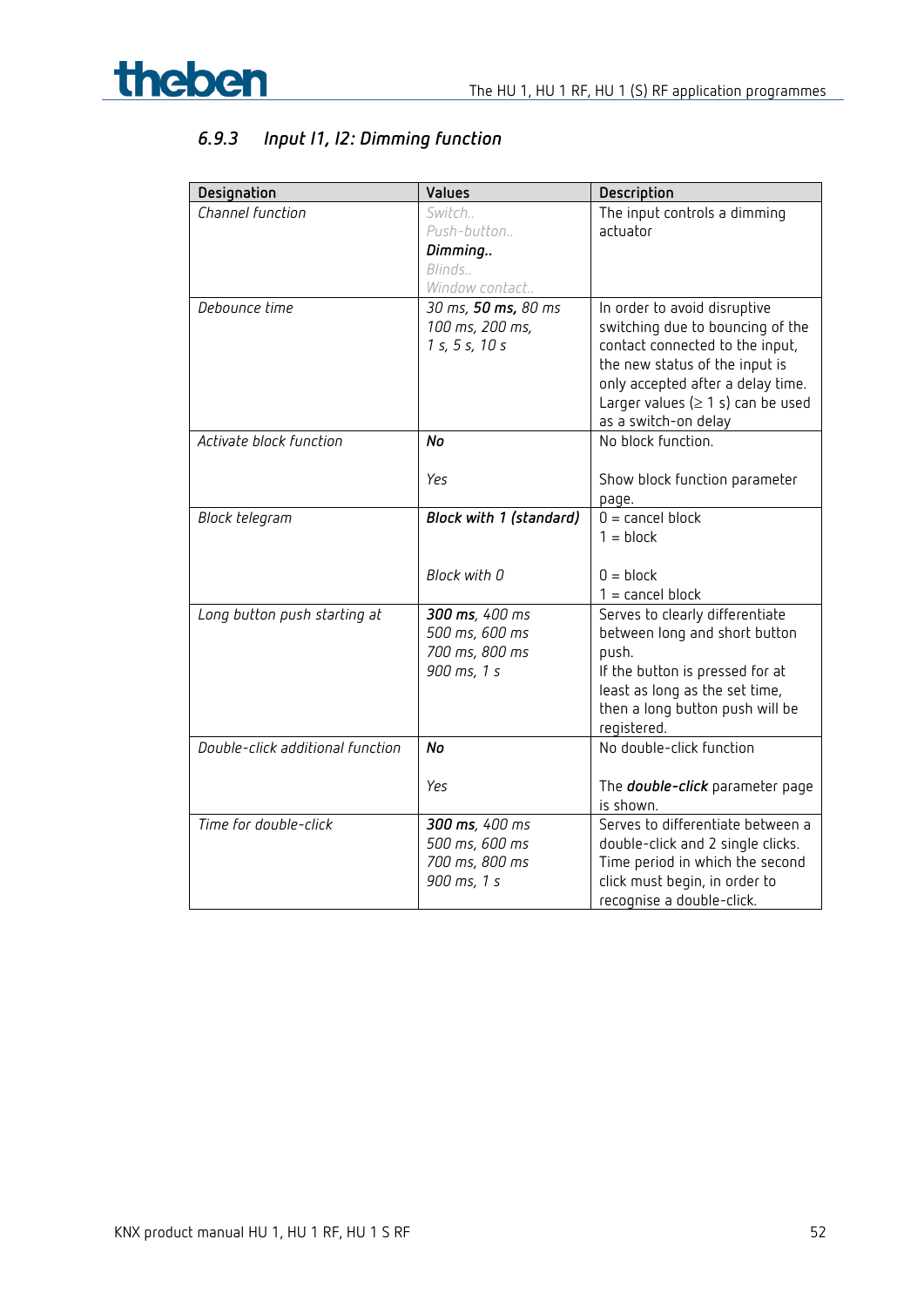

# **6.9.3.1 Double-click parameter page**

| Designation            | Values                                     | Description                       |               |
|------------------------|--------------------------------------------|-----------------------------------|---------------|
| Object type            | Switching (1 bit)                          | Telegram type for this object.    |               |
|                        | Priority (2 bit)                           |                                   |               |
|                        | Value 0-255                                |                                   |               |
|                        | Percentage value (1 byte)                  |                                   |               |
| Telegram               | With object type = switching               |                                   |               |
|                        | 1 bit                                      |                                   |               |
|                        | ON                                         | Send switch-on command            |               |
|                        | <b>OFF</b>                                 | Send switch-off command           |               |
|                        | <b>INVERT</b>                              | Invert current state (ON-OFF-ON   |               |
|                        |                                            | etc.)                             |               |
|                        | With object type = priority 2 bit          |                                   |               |
|                        |                                            | Function                          | Value         |
|                        | Inactive                                   | Priority inactive                 |               |
|                        |                                            | (no control)                      | $0(00_{bin})$ |
|                        | ON                                         | Priority ON                       |               |
|                        |                                            | (control: enable, on)             | $3(11_{bin})$ |
|                        | 0FF                                        | Priority OFF                      |               |
|                        |                                            | (control: disable, off)           | $2(10_{bin})$ |
|                        | With object type = value $0-255$           |                                   |               |
|                        | $0 - 255$                                  | Any value between 0 and 255       |               |
|                        |                                            | can be sent.                      |               |
|                        | With object type = percentage value 1 byte |                                   |               |
|                        | $0 - 100\%$                                | Any percentage value between 0    |               |
|                        |                                            | and 100% can be sent.             |               |
| Send in cycles         | Do not send in cycles                      | How often should it be resent?    |               |
|                        | every min                                  |                                   |               |
|                        | every 2 min                                |                                   |               |
|                        | every 3 min                                |                                   |               |
|                        |                                            |                                   |               |
|                        | every 45 min                               |                                   |               |
|                        | every 60 min                               |                                   |               |
| Response after         | None                                       | Do not send.                      |               |
| restoration of the bus |                                            |                                   |               |
| supply <sup>22</sup>   | As with double-click                       | Send update telegram              |               |
|                        | (immediately)                              | immediately or with delay.        |               |
|                        | As with double-click (after 5 s)           | The value to be sent depends on   |               |
|                        | As with double-click (after 10 s)          | the value configured for double-  |               |
|                        | As with double-click (after 15 s)          | click.                            |               |
| Response when the      | Ignore block                               | The block function is ineffective |               |
| block is set           |                                            | with this telegram.               |               |
|                        |                                            |                                   |               |
|                        | No response                                | Do not respond when the block is  |               |
|                        |                                            | set.                              |               |
|                        |                                            |                                   |               |
|                        | As with double-click                       | Respond as with a double-click.   |               |

<span id="page-52-0"></span><sup>22</sup> HU 1 RF, HU 1 S RF: Mains restoration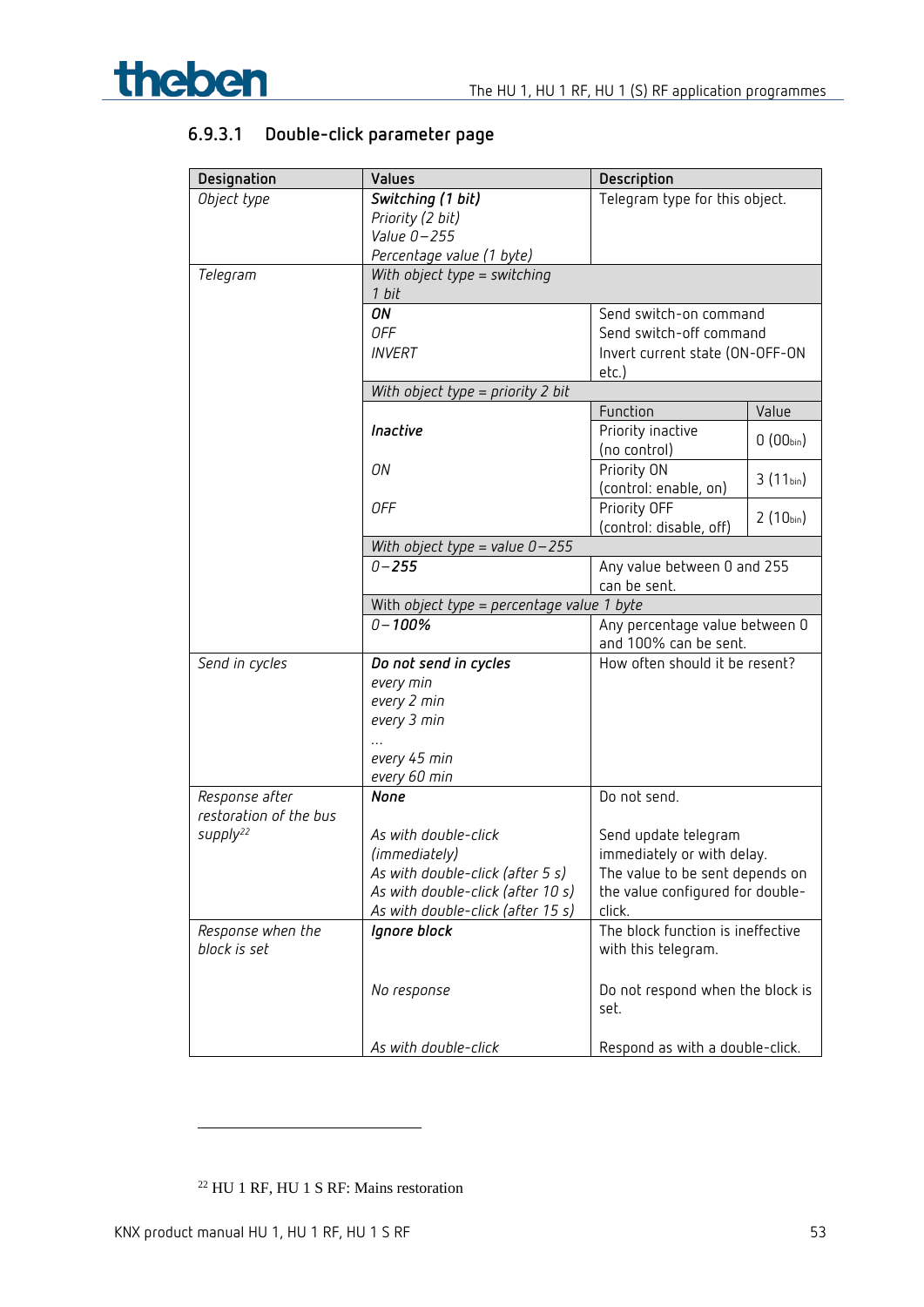

| Designation                           | <b>Values</b>        | Description                                    |
|---------------------------------------|----------------------|------------------------------------------------|
| Response when<br>cancelling the block | No response          | Do not respond when the block is<br>cancelled. |
|                                       | As with double-click | Respond as with a double-click.                |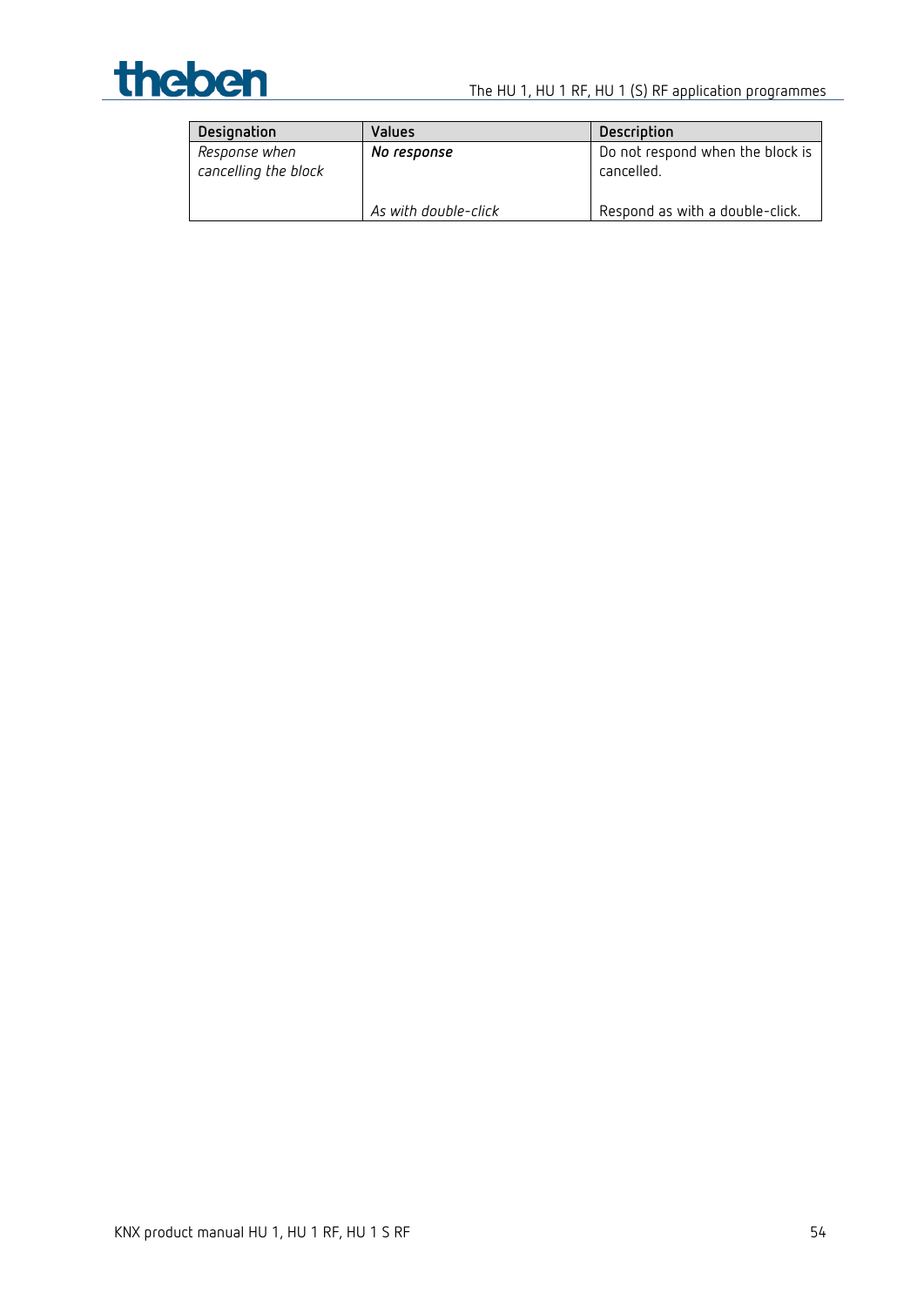



# **6.9.3.2 Dimming parameter page**

| Designation                       | Values               | Description                                                 |
|-----------------------------------|----------------------|-------------------------------------------------------------|
| Response to                       |                      | The input distinguishes between                             |
| long/short                        |                      | a long and a short button push,<br>and can thus carry out 2 |
|                                   |                      | functions.                                                  |
|                                   |                      |                                                             |
|                                   | One button operation | The dimmer is operated with a                               |
|                                   |                      | single button.                                              |
|                                   |                      | Short button push = ON/OFF<br>Long button push              |
|                                   |                      | = brighter/darker                                           |
|                                   |                      | $release = stop$                                            |
|                                   |                      |                                                             |
|                                   |                      | With the other variants, the<br>dimmer is operated using 2  |
|                                   |                      | buttons (rocker).                                           |
|                                   |                      |                                                             |
|                                   | Brighter / ON        | Short button $push = ON$                                    |
|                                   |                      | Long button push = brighter<br>$Release = stop$             |
|                                   |                      |                                                             |
|                                   | Brighter / INVERT    | Short button push                                           |
|                                   |                      | $= ON / OFF$                                                |
|                                   |                      | Long button push = brighter<br>$Release = stop$             |
|                                   |                      |                                                             |
|                                   | Darker / OFF         | Short button $push = OFF$                                   |
|                                   |                      | Long button $push = darker$                                 |
|                                   |                      | $Release = stop$                                            |
|                                   | Darker / INVERT      | Short button push                                           |
|                                   |                      | $= ON / OFF$                                                |
|                                   |                      | Long button $push = darker$                                 |
|                                   |                      | $Release = stop$                                            |
| Increment for dimming             |                      | With a long button push, the<br>dimming value is:           |
|                                   |                      |                                                             |
|                                   | 100%                 | Increased (or decreased) until the                          |
|                                   |                      | button is released.                                         |
|                                   | 50%                  | Increased by the selected value                             |
|                                   | 25%                  | (or reduced)                                                |
|                                   | 12.5%                |                                                             |
|                                   | 6%                   |                                                             |
|                                   | 3%<br>1.5%           |                                                             |
| Response after restoration of the | None                 | Do not respond.                                             |
| bus supply <sup>23</sup>          |                      |                                                             |

<span id="page-54-0"></span><sup>23</sup> HU 1 RF, HU 1 S RF: Mains restoration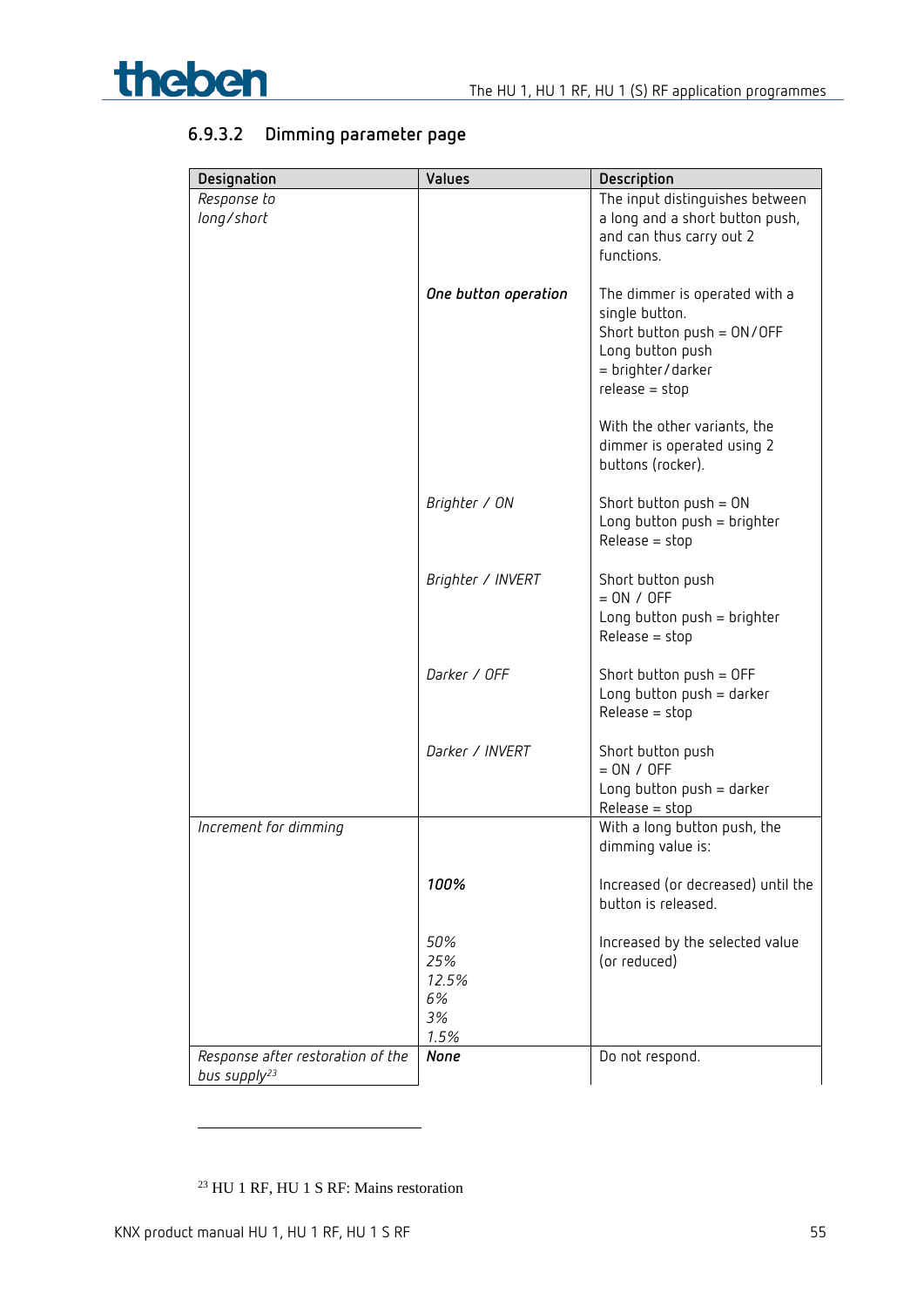

| Designation                           | Values                                                             | Description                                              |
|---------------------------------------|--------------------------------------------------------------------|----------------------------------------------------------|
|                                       | ΟN                                                                 | Switch on dimmer                                         |
|                                       | <b>OFF</b>                                                         | Switch off dimmer                                        |
|                                       | ON after 5 s<br>ON after 10 s                                      | Switch on dimmer with delay                              |
|                                       | ON after 15 s<br>OFF after 5 s<br>OFF after 10 s<br>OFF after 15 s | Switch off dimmer with delay                             |
| Response when the block is set        | Ignore block                                                       | The block function is ineffective<br>with this telegram. |
|                                       | No response                                                        | Do not respond when the block is<br>set.                 |
|                                       | ON                                                                 | Switch on dimmer                                         |
|                                       | 0FF                                                                | Switch off dimmer                                        |
| Response when cancelling the<br>block | No response                                                        | Do not respond when the block is<br>cancelled.           |
|                                       | ON                                                                 | Switch on dimmer                                         |
|                                       | 0FF                                                                | Switch off dimmer                                        |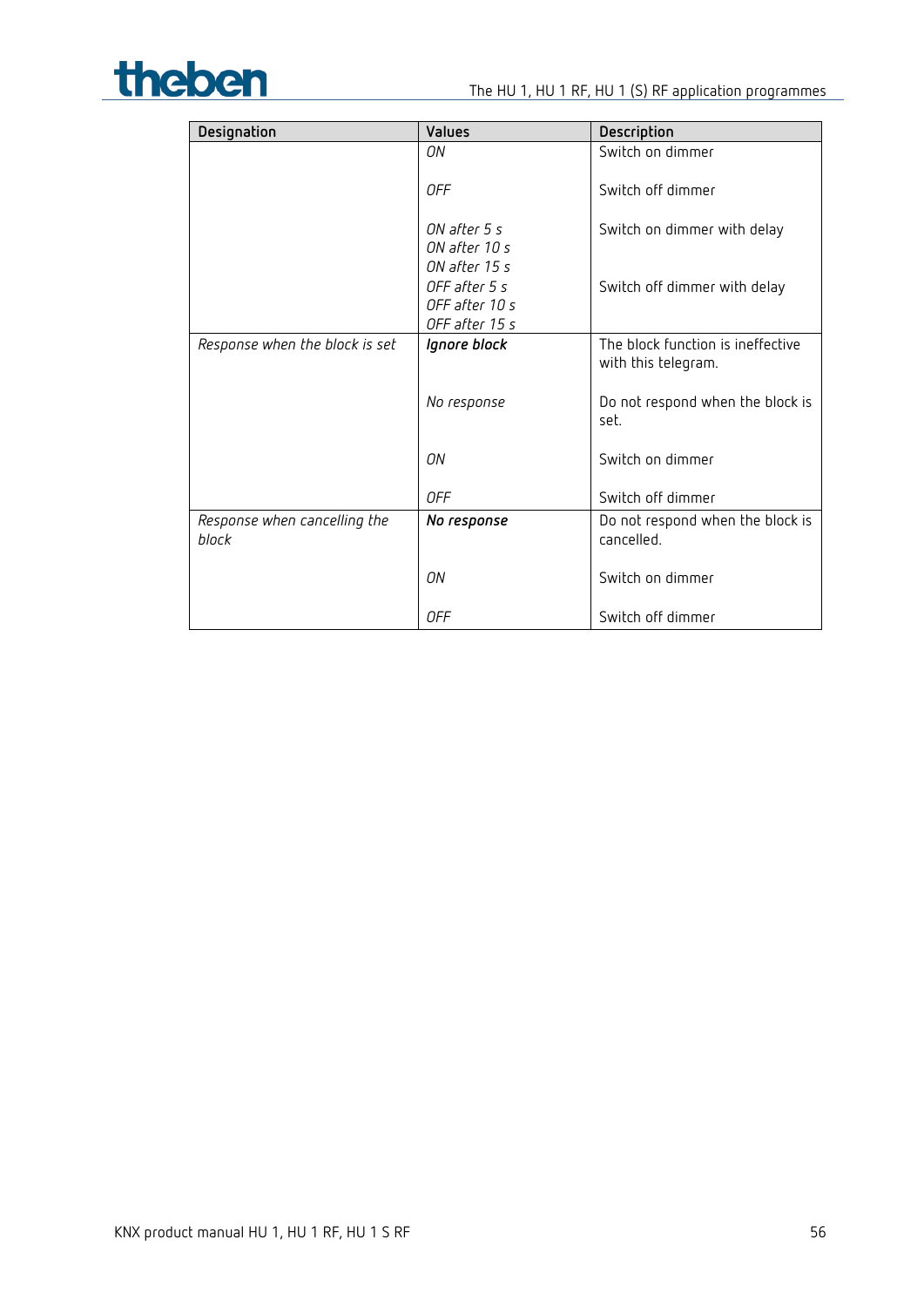

| Designation                      | <b>Values</b>                    | Description                              |
|----------------------------------|----------------------------------|------------------------------------------|
| Activate channel                 | No                               | Use input?                               |
|                                  | Yes                              |                                          |
| Channel function                 | Switch                           | The input controls a blind               |
|                                  | Push-button                      | actuator.                                |
|                                  | Dimming                          |                                          |
|                                  | Blinds                           |                                          |
|                                  | Window contact                   |                                          |
| Debounce time                    | 30 ms, 50 ms, 80 ms              | In order to avoid disruptive             |
|                                  | 100 ms, 200 ms,                  | switching due to bouncing of the         |
|                                  | 1 s, 5 s, 10 s                   | contact connected to the input,          |
|                                  |                                  | the new status of the input is           |
|                                  |                                  | only accepted after a delay time.        |
|                                  |                                  | Larger values $( \geq 1 s)$ can be used  |
|                                  |                                  | as a switch-on delay.                    |
| Activate block function          | No                               | No block function.                       |
|                                  |                                  |                                          |
|                                  | Yes                              | Show block function parameter            |
|                                  |                                  | page.                                    |
| Block telegram                   | Block with 1 (standard)          | $0 =$ cancel block                       |
|                                  |                                  | $1 = block$                              |
|                                  |                                  |                                          |
|                                  | Block with 0                     | $0 = block$                              |
|                                  |                                  | $1 =$ cancel block                       |
| Long button push starting at     | 300 ms, 400 ms<br>500 ms, 600 ms | Serves to clearly differentiate          |
|                                  | 700 ms, 800 ms                   | between long and short button            |
|                                  | 900 ms, 1 s                      | push.<br>If the button is pressed for at |
|                                  |                                  | least as long as the set time,           |
|                                  |                                  | then a long button push will be          |
|                                  |                                  | registered.                              |
| Double-click additional function | No                               | No double-click function                 |
|                                  |                                  |                                          |
|                                  | Yes                              | The <i>double-click</i> parameter page   |
|                                  |                                  | is shown.                                |
| Time for double-click            | 300 ms, 400 ms                   | Serves to differentiate between a        |
|                                  | 500 ms, 600 ms                   | double-click and 2 single clicks.        |
|                                  | 700 ms, 800 ms                   | Time period in which the second          |
|                                  | 900 ms, 1 s                      | click must begin, in order to            |
|                                  |                                  | recognise a double-click.                |

# *6.9.4 Input I1, I2: Blinds function*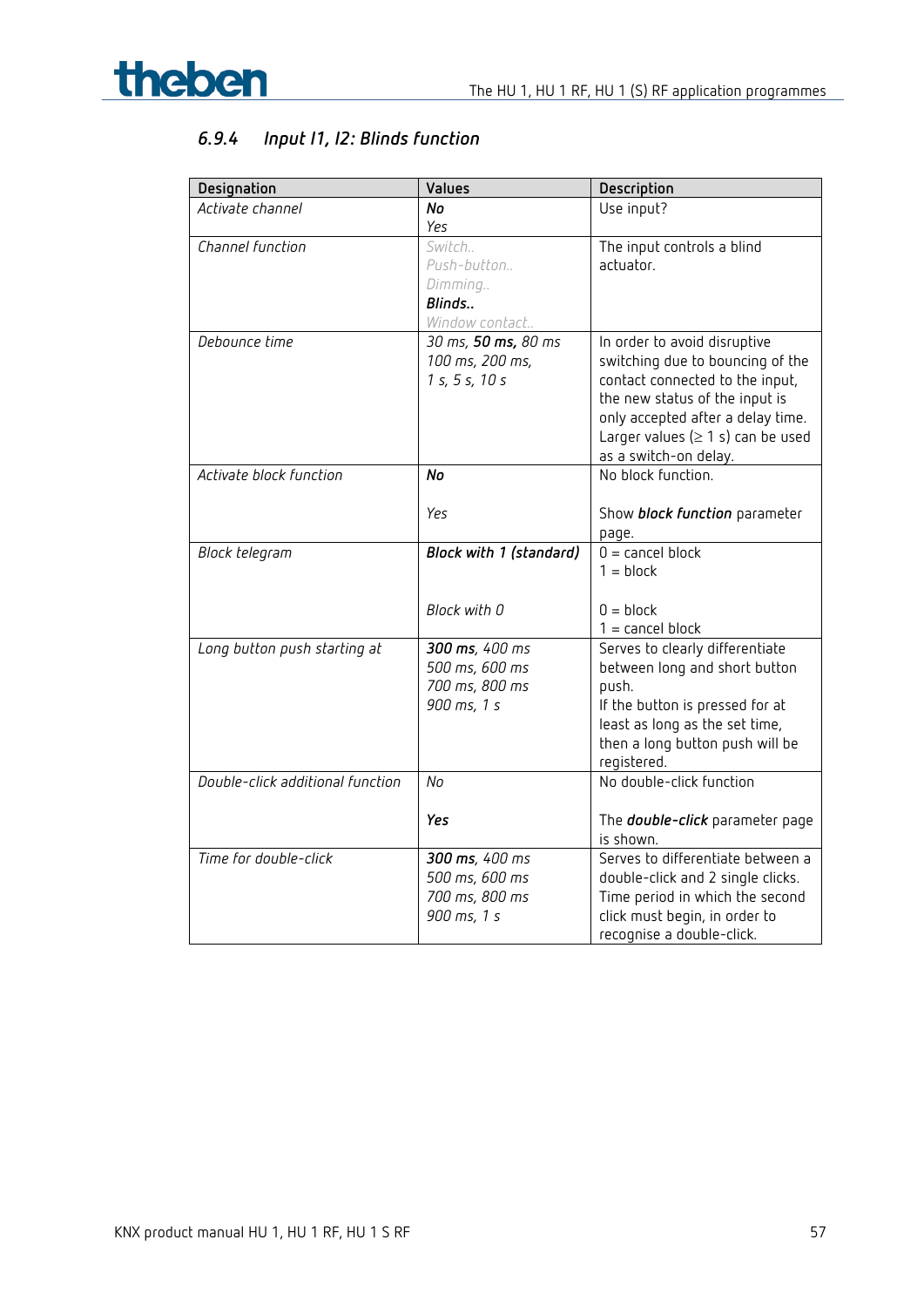

# **6.9.4.1 Double-click parameter page**

| Designation                              | Values                                        | Description                                             |               |
|------------------------------------------|-----------------------------------------------|---------------------------------------------------------|---------------|
| Object type                              | Switching (1 bit)                             | Telegram type for this object.                          |               |
|                                          | Priority (2 bit)                              |                                                         |               |
|                                          | Value 0-255                                   |                                                         |               |
|                                          | Percentage value (1 byte)                     |                                                         |               |
|                                          | Height $%$ + slat $%$                         |                                                         |               |
| Telegram                                 | With object type = switching<br>1 bit         |                                                         |               |
|                                          | ON                                            | Send switch-on command                                  |               |
|                                          | <b>OFF</b>                                    | Send switch-off command                                 |               |
|                                          | <b>INVERT</b>                                 | Invert current state (ON-OFF-ON<br>etc.)                |               |
|                                          | With object type = priority 2 bit             |                                                         |               |
|                                          |                                               | Function                                                | Value         |
|                                          | Inactive                                      | Priority inactive<br>(no control)                       | $0(00_{bin})$ |
|                                          | ON                                            | Priority ON<br>(control: enable, on)                    | $3(11_{bin})$ |
|                                          | 0FF                                           | Priority OFF<br>(control: disable, off)                 | $2(10_{bin})$ |
|                                          | With object type = value $0-255$              |                                                         |               |
|                                          | $0 - 255$                                     | Any value between 0 and 255                             |               |
|                                          |                                               | can be sent.                                            |               |
|                                          | With object type = percentage<br>value        |                                                         |               |
|                                          | 1 byte                                        |                                                         |               |
|                                          | $0 - 100\%$                                   | Any percentage value between 0<br>and 100% can be sent. |               |
|                                          | With object type = height $%$<br>$+$ slat $%$ |                                                         |               |
|                                          |                                               | Upon double-click 2 telegrams                           |               |
|                                          |                                               | are sent simultaneously:                                |               |
|                                          | Height                                        | Required blind height                                   |               |
|                                          | Slat                                          | Required slat position.                                 |               |
| Send in cycles                           | Do not send in cycles                         | How often should it be resent?                          |               |
|                                          | every min                                     |                                                         |               |
|                                          | every 2 min                                   |                                                         |               |
|                                          | every 3 min                                   |                                                         |               |
|                                          |                                               |                                                         |               |
|                                          | every 45 min                                  |                                                         |               |
|                                          | every 60 min                                  |                                                         |               |
| Response after<br>restoration of the bus | None                                          | Do not send.                                            |               |
| supply <sup>24</sup>                     | As with double-click                          | Send update telegram                                    |               |
|                                          | (immediately)                                 | immediately or with delay.                              |               |
|                                          | As with double-click (after 5 s)              | The value to be sent depends on                         |               |
|                                          | As with double-click (after 10 s)             | the value configured for double-                        |               |
|                                          | As with double-click (after 15 s)             | click.                                                  |               |

<span id="page-57-0"></span><sup>24</sup> HU 1 RF, HU 1 S RF: Mains restoration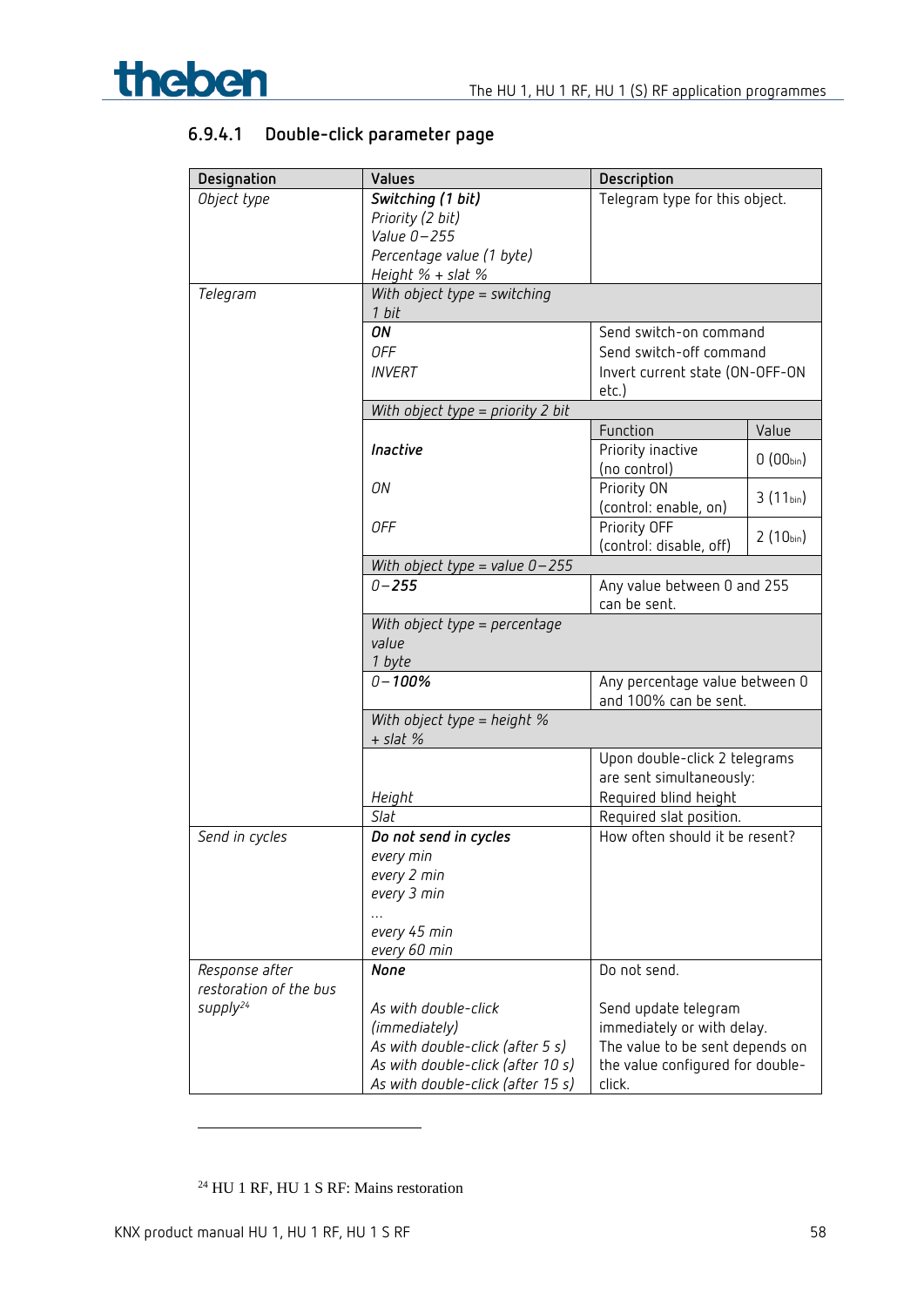

| Designation                           | <b>Values</b>        | <b>Description</b>                                       |
|---------------------------------------|----------------------|----------------------------------------------------------|
| Response when the<br>block is set     | Ignore block         | The block function is ineffective<br>with this telegram. |
|                                       | No response          | Do not respond when the block is<br>set.                 |
|                                       | As with double-click | Respond as with a double-click.                          |
| Response when<br>cancelling the block | No response          | Do not respond when the block is<br>cancelled.           |
|                                       | As with double-click | Respond as with a double-click.                          |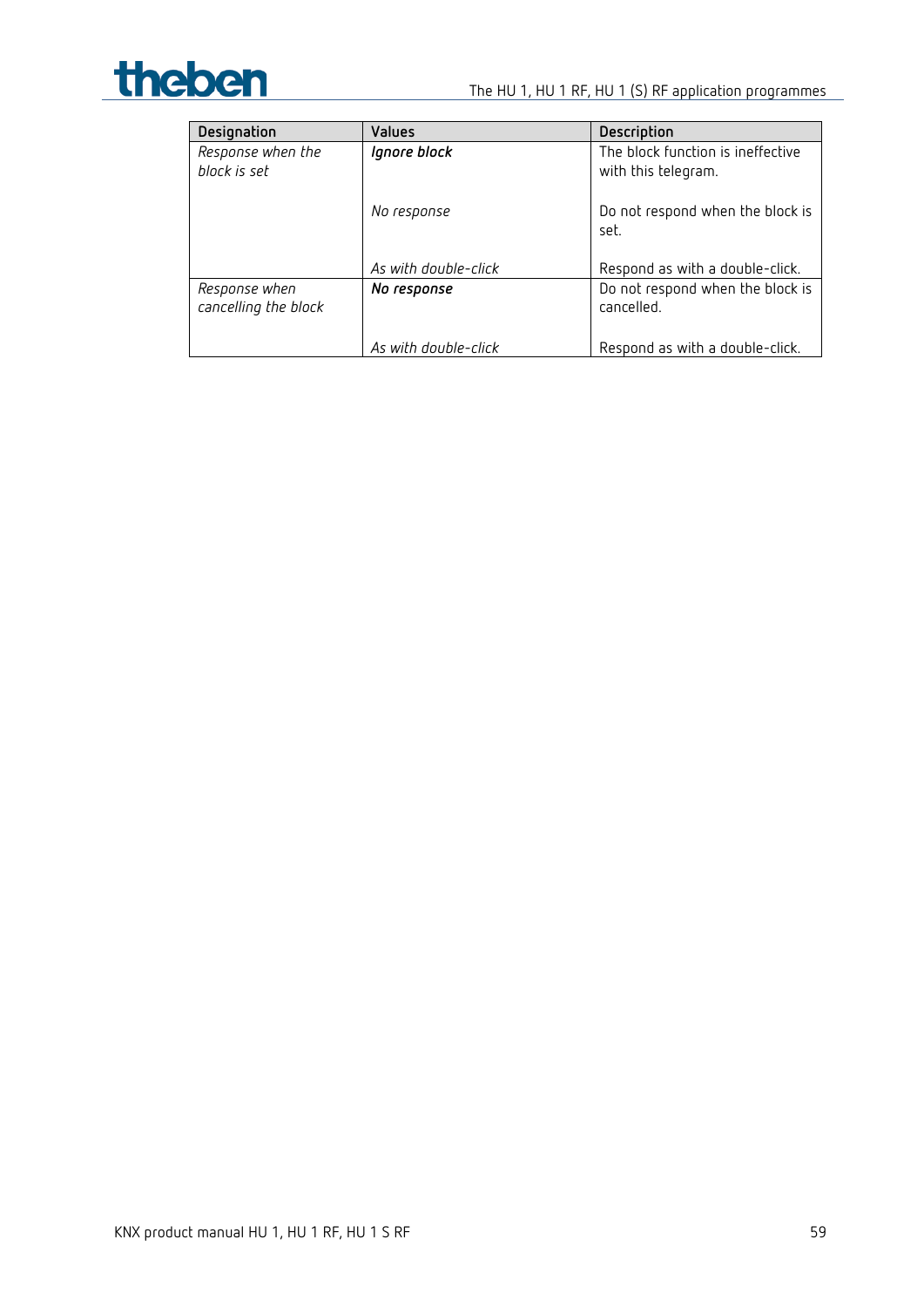



# **6.9.4.2 Blinds parameter page**

| Designation                           | Values                                               | Description                                                                                                     |
|---------------------------------------|------------------------------------------------------|-----------------------------------------------------------------------------------------------------------------|
| Operation                             |                                                      | The input distinguishes between<br>a long and a short button push,<br>and can thus carry out 2<br>functions.    |
|                                       | One button operation                                 | The blinds are operated with a<br>single button.<br>Short button $push = step$ .<br>Long button $push = move$ . |
|                                       | <b>DOWN</b>                                          | Short button $push = step$ .<br>Long button push = lower.                                                       |
|                                       | UP                                                   | Short button $push = step$ .<br>Long button $push = raise$ .                                                    |
| Movement is stopped by                | Releasing the button<br>Short operation              | How is the stop command to be<br>triggered?                                                                     |
| Response after restoration of the     | <b>None</b>                                          | Do not respond.                                                                                                 |
| mains or bus supply                   | UP                                                   | Raise blinds                                                                                                    |
|                                       | <b>DOWN</b>                                          | Lower blinds                                                                                                    |
|                                       | UP after 5 s<br>UP after 10 s<br>UP after 15 s       | Raise blinds<br>with delay                                                                                      |
|                                       | DOWN after 5 s<br>DOWN after 10 s<br>DOWN after 15 s | Lower blinds with delay                                                                                         |
| Response when the block is set        | Ignore block                                         | The block function is ineffective<br>with this telegram.                                                        |
|                                       | No response                                          | Do not respond when the block is<br>set.                                                                        |
|                                       | UP                                                   | Raise blinds                                                                                                    |
|                                       | <b>DOWN</b>                                          | Lower blinds                                                                                                    |
| Response when cancelling the<br>block | No response                                          | Do not respond when the block is<br>cancelled.                                                                  |
|                                       | ON                                                   | Raise blinds                                                                                                    |
|                                       | <b>OFF</b>                                           | Lower blinds                                                                                                    |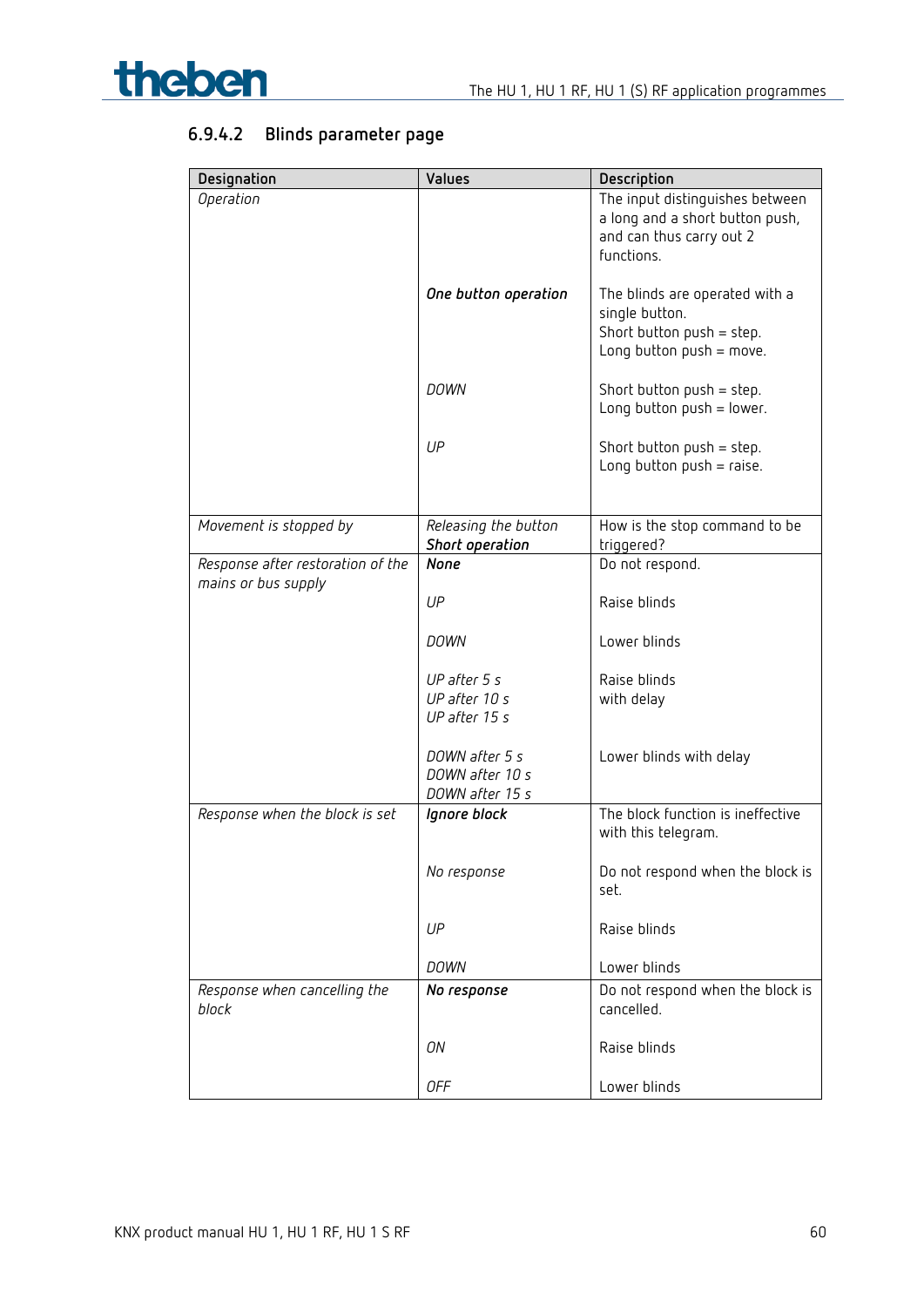

| Designation                                                        | Values                                                                                  | Description                                                                                                                                                                                                                                  |
|--------------------------------------------------------------------|-----------------------------------------------------------------------------------------|----------------------------------------------------------------------------------------------------------------------------------------------------------------------------------------------------------------------------------------------|
| Function                                                           | Switch<br>Push-button<br>Dimming<br>Blinds<br>Window contact                            | Desired use.                                                                                                                                                                                                                                 |
| Connect window contact<br>internally with controller <sup>25</sup> | Nο                                                                                      | The input sends the window<br>contact status to the bus.                                                                                                                                                                                     |
|                                                                    | Yes                                                                                     | The input sends the window<br>contact status to the bus.<br>In addition, this status is directly<br>transferred internally to the room<br>temperature controller.<br>No object linking required.                                             |
| Debounce time                                                      | 30 ms, 50 ms, 80 ms<br>100 ms, 200 ms,<br>1 s, 5 s, 10 s                                | In order to avoid disruptive<br>switching due to bouncing of the<br>contact connected to the input,<br>the new status of the input is<br>only accepted after a delay time.<br>Larger values $(\geq 1 s)$ can be used<br>as a switch-on delay |
| Send in cycles                                                     | every min<br>every 2 min<br>every 3 min<br>every 30 min<br>every 45 min<br>every 60 min | Common cycle time for all 3<br>output objects of the channel.                                                                                                                                                                                |
| Activate block function                                            | No<br>Yes                                                                               | No block function.<br>Show parameters for the block<br>function.                                                                                                                                                                             |
| Block telegram                                                     | Block with 1 (standard)                                                                 | $0 =$ cancel block<br>$1 = block$                                                                                                                                                                                                            |
|                                                                    | Block with 0                                                                            | $0 = block$<br>$1 =$ cancel block                                                                                                                                                                                                            |

# *6.9.5 Input I1, I2: window contact function*

<span id="page-60-0"></span><sup>&</sup>lt;sup>25</sup> Available for I1 only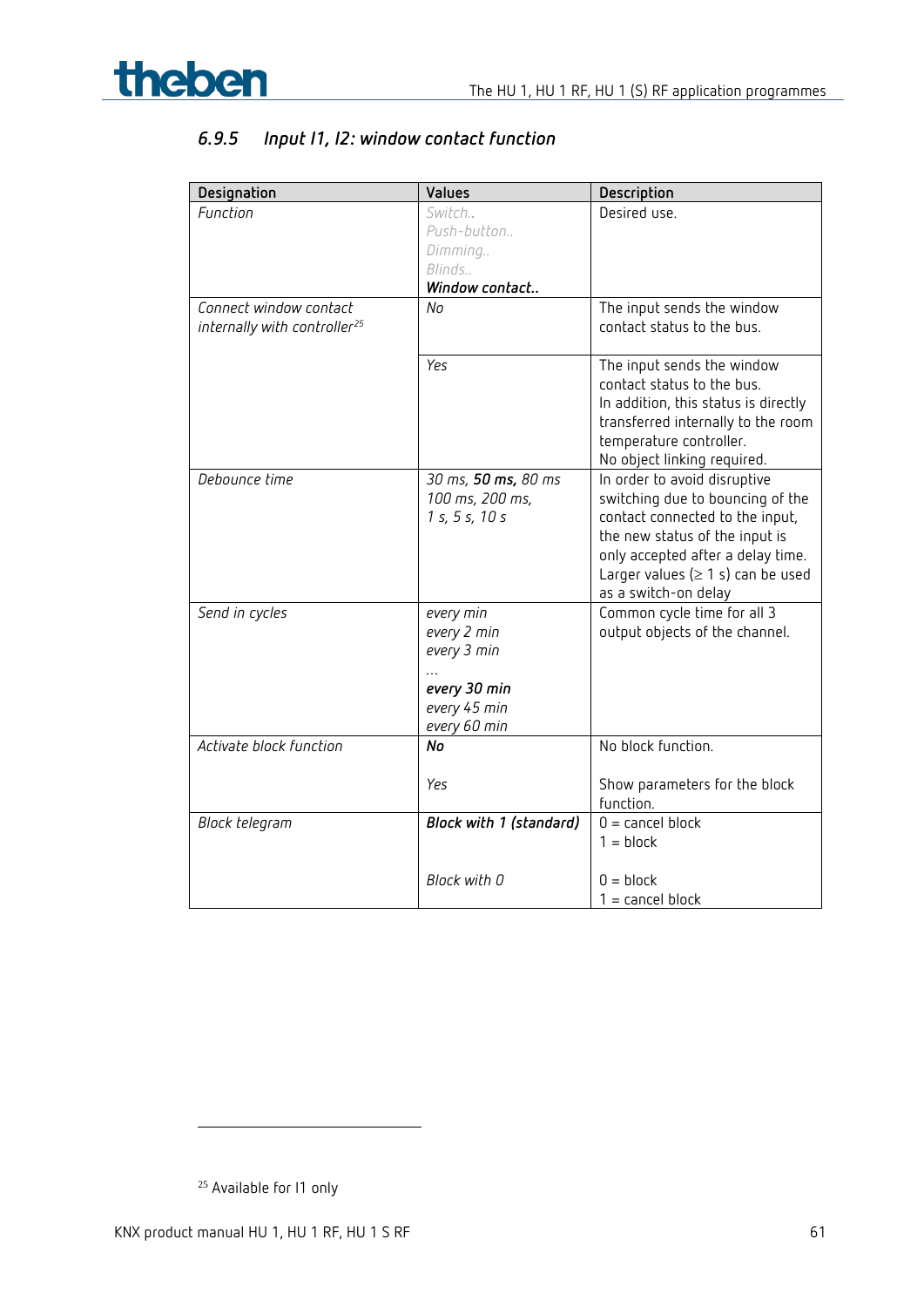

| Designation                                                   | <b>Values</b>        | Description                       |
|---------------------------------------------------------------|----------------------|-----------------------------------|
| Telegram when contact closed                                  | Оn                   | Set switching status.             |
|                                                               | Off                  |                                   |
| Telegram when contact open                                    | On                   | Is set automatically.             |
|                                                               | Off                  |                                   |
| Send in cycles                                                | No                   | When should cyclical sending      |
|                                                               | Yes, always          | take place?                       |
|                                                               | Only if input $= 1$  | The cycle time is set on the main |
|                                                               | Only if input $= 0$  | parameter page of the channel.    |
| Response after restoration of<br>the bus supply <sup>26</sup> | None                 | Do not send.                      |
|                                                               | Update (immediately) | Send update telegram              |
|                                                               | Update (after 5 s)   | immediately or with delay.        |
|                                                               | Update (after 10 s)  |                                   |
|                                                               | Update (after 15 s)  |                                   |
| Response when the block is set                                | Ignore block         | The block function is ineffective |
|                                                               |                      | with this telegram.               |
|                                                               | No response          | Do not respond when the block is  |
|                                                               |                      | set.                              |
|                                                               |                      |                                   |
|                                                               | As with input $= 1$  | Respond as with rising edge.      |
|                                                               |                      |                                   |
|                                                               | As with input = $0$  | Respond as with falling edge.     |
| Response when cancelling the                                  | No response          | Do not respond when the block is  |
| block                                                         |                      | cancelled.                        |
|                                                               | Update               | Send update telegram.             |

#### **6.9.5.1 Window contact**

<span id="page-61-0"></span><sup>26</sup> HU 1 RF, HU 1 S RF: Mains restoration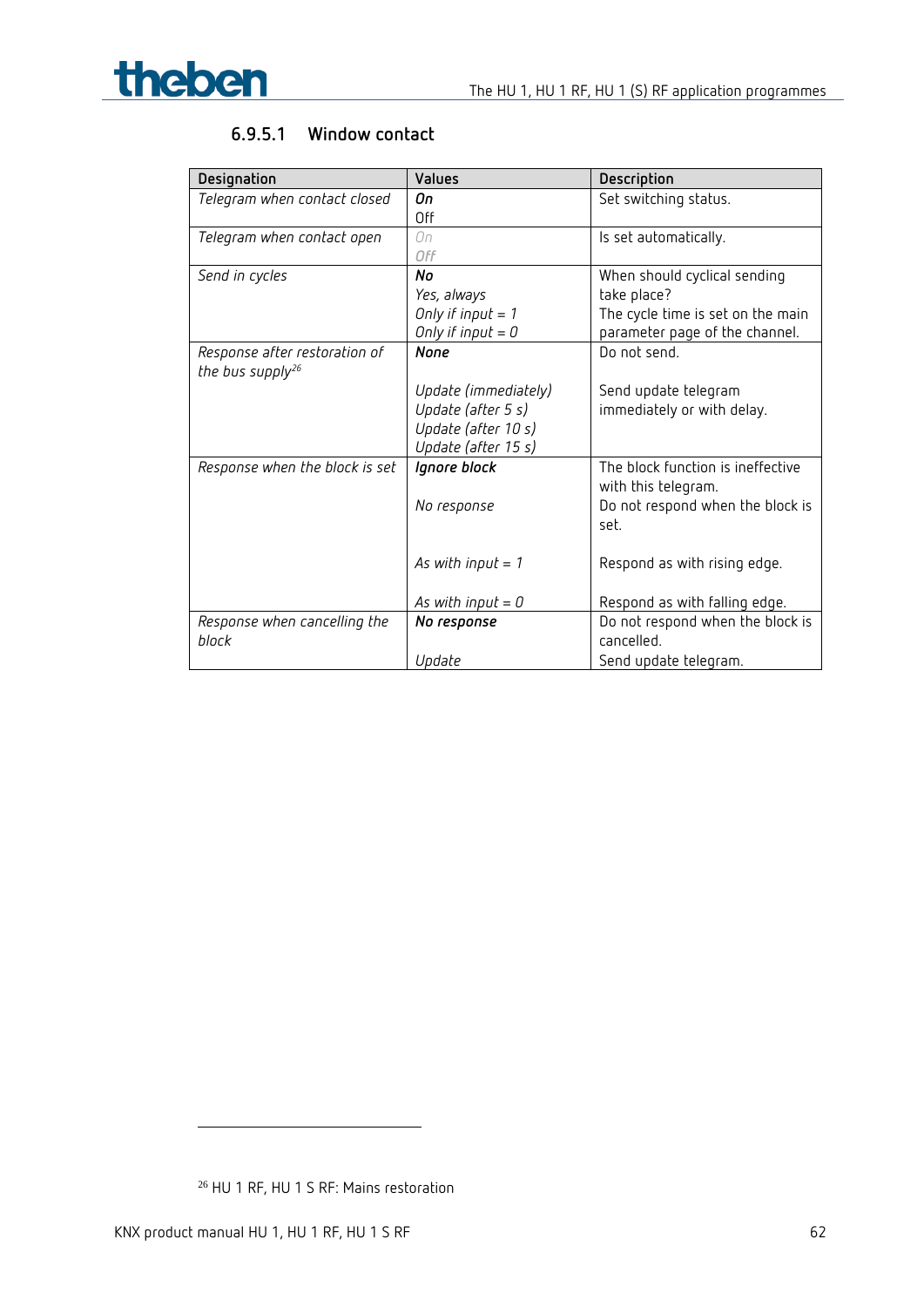| Designation                      | Values                 | Description                                           |
|----------------------------------|------------------------|-------------------------------------------------------|
| Channel function                 | Switch                 | The input is connected to a                           |
|                                  | Push-button            | temperature sensor                                    |
|                                  | Dimming                |                                                       |
|                                  | Blinds                 |                                                       |
|                                  | Temperature input      |                                                       |
| Sensor type                      | Flush-mounted          | Flush-mounted temperature                             |
|                                  | temperature sensor     | sensor                                                |
|                                  | (9070496)              | Item no. 9070496,                                     |
|                                  |                        | for surface-mounted installation.                     |
|                                  | Remote sensor IP65     | External temperature sensor                           |
|                                  | (9070459)              | RAMSES IP65                                           |
|                                  |                        | Item no. 9070459,                                     |
|                                  |                        | for surface-mounted installation.                     |
|                                  | Floor sensor (9070321) | Temperature sensor for laying in                      |
|                                  |                        | floor, IP65 protection rating.                        |
| Temperature calibration          | $-64. + 64$            | Correction value for temperature                      |
|                                  | (x 0.1 K)              | measurement if sent                                   |
|                                  |                        | temperature deviates from the                         |
|                                  |                        | actual ambient temperature.                           |
|                                  |                        | <b>Example:</b> temperature = 20 $^{\circ}$ C         |
|                                  |                        | Sent temperature = $21 °C$<br>Correction value = $10$ |
|                                  |                        | (i.e. $10 \times 0.1$ °C)                             |
| Send temperature in the event of | Not due to a change    | Only send in cycles                                   |
| change of                        |                        | (if enabled)                                          |
|                                  |                        |                                                       |
|                                  | 0.2K                   | Send if the value has changed by                      |
|                                  | 0.3K                   | the selected amount since the                         |
|                                  | 0.5K                   | last transmission.                                    |
|                                  | 0.7K                   |                                                       |
|                                  | 1K                     |                                                       |
|                                  | 1.5K<br>2 K            |                                                       |
| Send temperature in cycles       | Do not send in cycles  | How often should the current                          |
|                                  | every min,             | measured value be resent?                             |
|                                  | every 2 min            |                                                       |
|                                  | every 3 min            |                                                       |
|                                  |                        |                                                       |
|                                  | every 45 min           |                                                       |
|                                  | every 60 min           |                                                       |

# *6.9.6 Input I2: Temperature input function[27](#page-62-0)*

<span id="page-62-0"></span><sup>&</sup>lt;sup>27</sup> The temperature input function is only possible with input I2.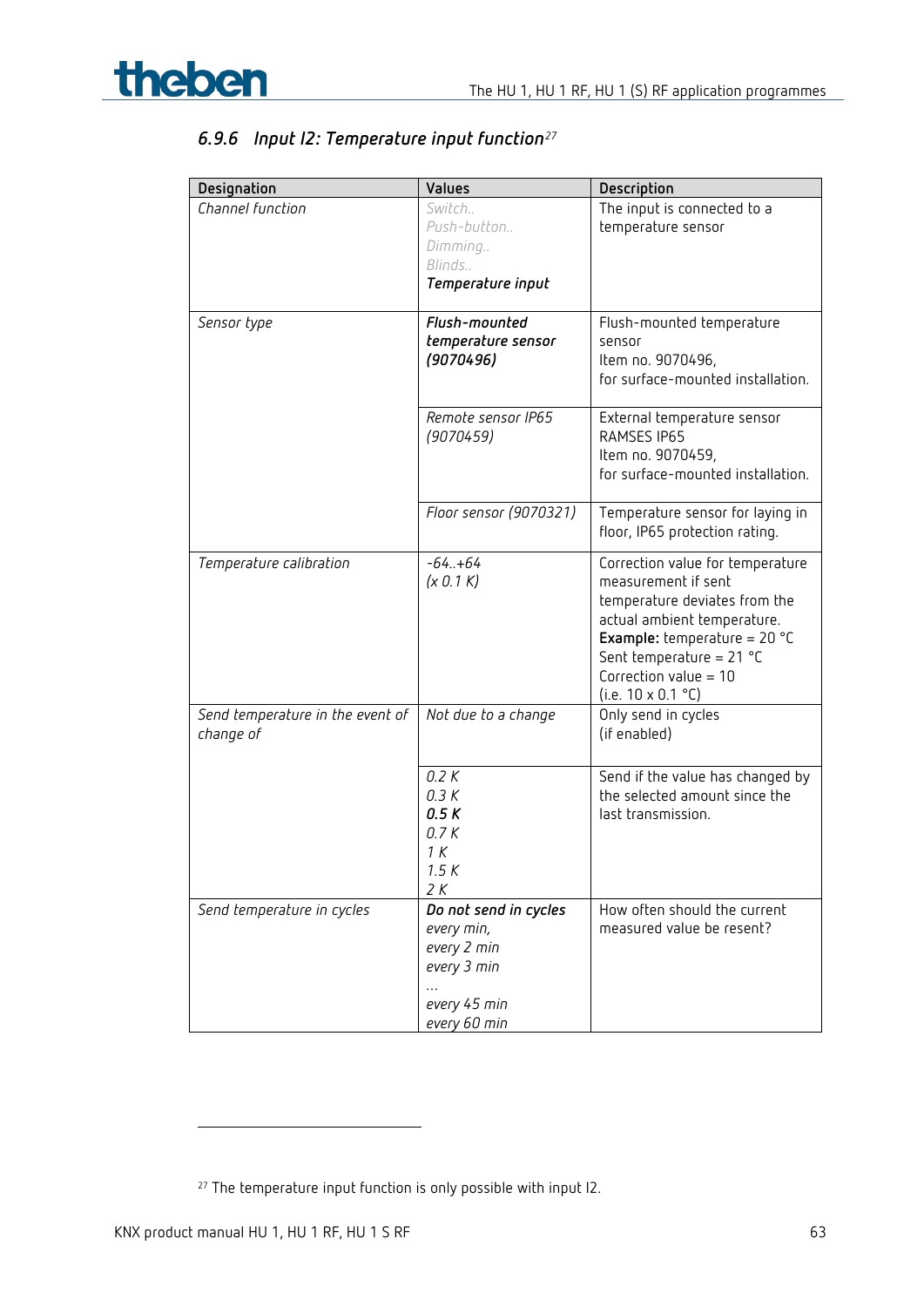# theben

# **7 Typical applications**

These application examples are designed to aid planning and are not to be considered an exhaustive list. They can be extended and updated as required.

For detailed comfort and control functions, the RAMSES 718 P KNX manual can be consulted.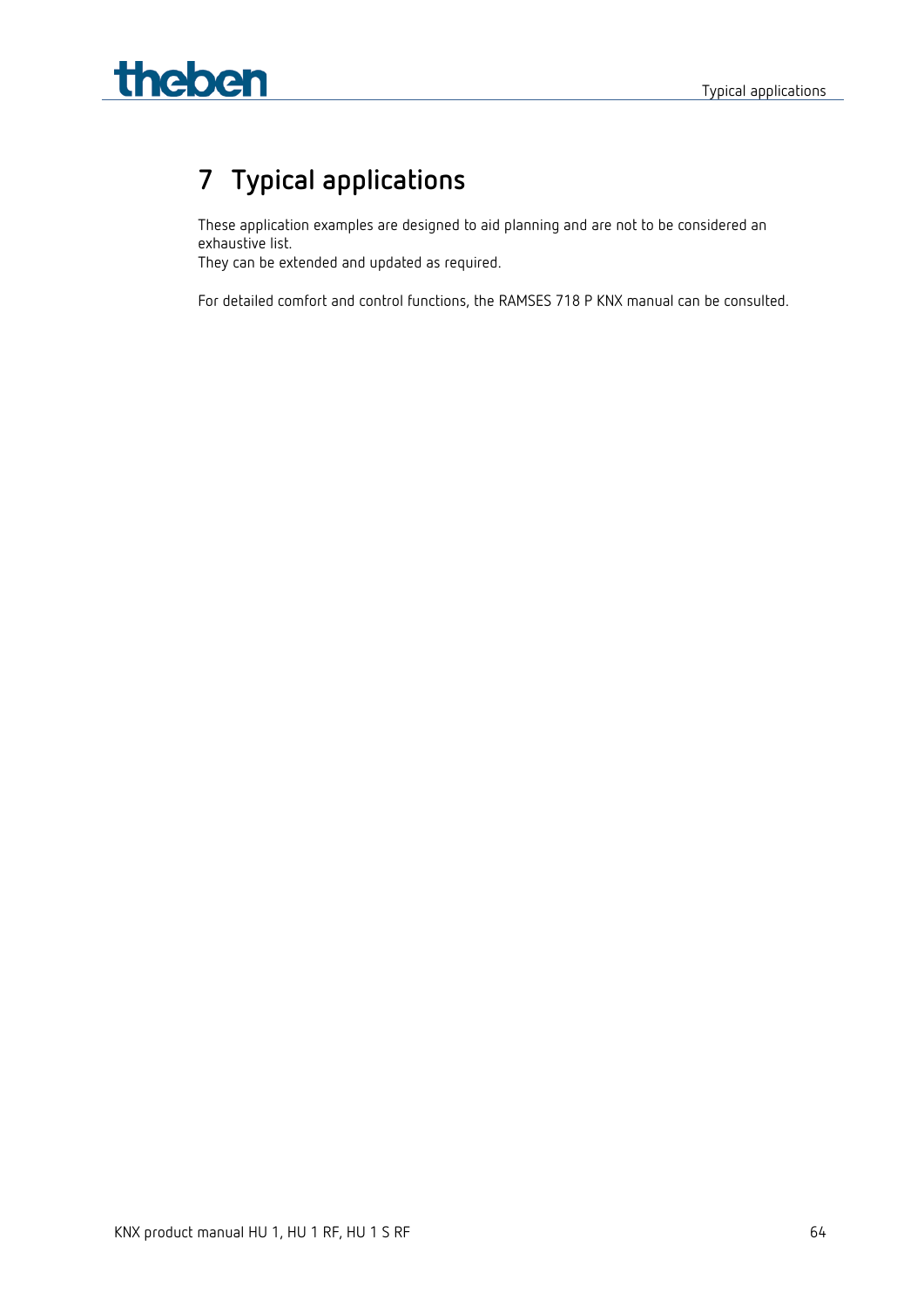theben

# **7.1 Simple control with one channel as heating actuator**

Channel H1 is configured as heating actuator.

Control is accomplished by a RAMSES 718 P room thermostat. Summer mode is triggered manually with a switch; presence and window status are sensed by a presence detector and a window contact.

For the window contact and the switch for summer/winter mode, 2 external inputs of the RAMSES 718 P are used.

The heating pump is controlled by a SU 1 switching actuator.

#### **7.1.1 Devices**

- HU 1 (Order No. 4942540)
- RAMSES 718 P (Order No. 7189210)
- SU 1 (Order No. 4942520)
- PlanoSpot 360 KNX (Order No. 2039101)

#### **7.1.2 Overview**

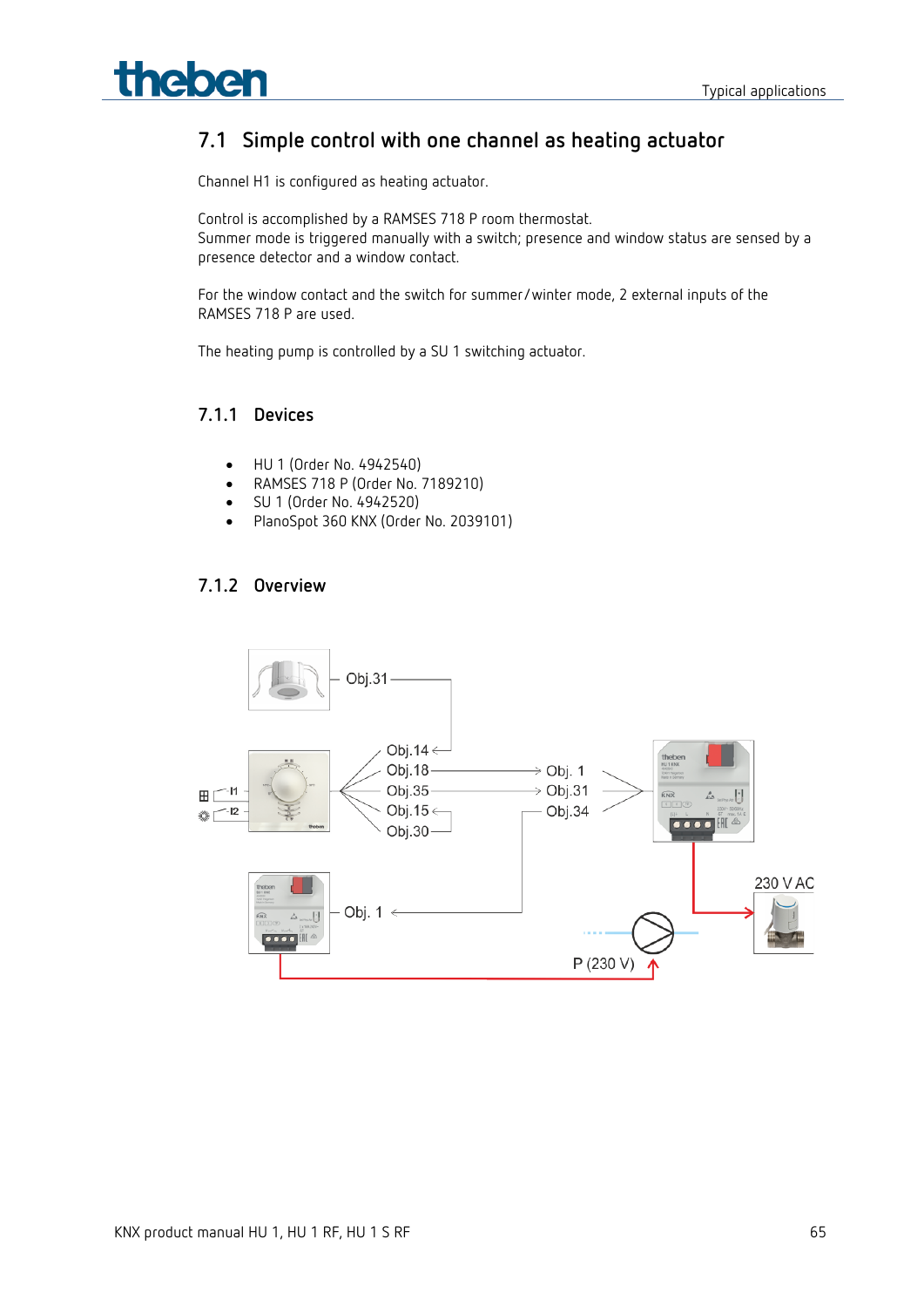

# **7.1.3 Objects and links**

|     | PlanoSpot 360                  |     | RAMSES 718 P | Comment                                  |  |
|-----|--------------------------------|-----|--------------|------------------------------------------|--|
| No. | Object name                    | No. | Object name  |                                          |  |
|     | Channel C4.1 - presence   $14$ |     | I Presence   | Presence signal.<br>Starts comfort mode. |  |

| No. | RAMSES 718 P                  |     | HMT <sub>6</sub> S            | Comment                                   |  |
|-----|-------------------------------|-----|-------------------------------|-------------------------------------------|--|
|     | Object name                   | No. | Object name                   |                                           |  |
| 18  | Heating actuating<br>value    |     | Continuous actuating<br>value | Actuating value for channel H1            |  |
| 35  | Channel $12.1 -$<br>switching | 31  | Summer mode<br>ON/OFF         | Changeover between<br>summer/winter mode. |  |

| No. | RAMSES 718 P              | No. | RAMSES 718 P  | Comment                                                                        |
|-----|---------------------------|-----|---------------|--------------------------------------------------------------------------------|
|     | Object name               |     | Object name   |                                                                                |
| 30  | Channel I1.1<br>switching | 15  | Window status | Connect status of window contact at 11 with<br>RTC window status input object. |

|     | HU <sub>1</sub> | SU <sub>1</sub><br>No. |                                                               |         |  |
|-----|-----------------|------------------------|---------------------------------------------------------------|---------|--|
| No. | Object name     |                        | Object name                                                   | Comment |  |
| 34  | Pump ON/OFF     |                        | Channel C1 $-$ switch object $\vert$ Controls the supply pump |         |  |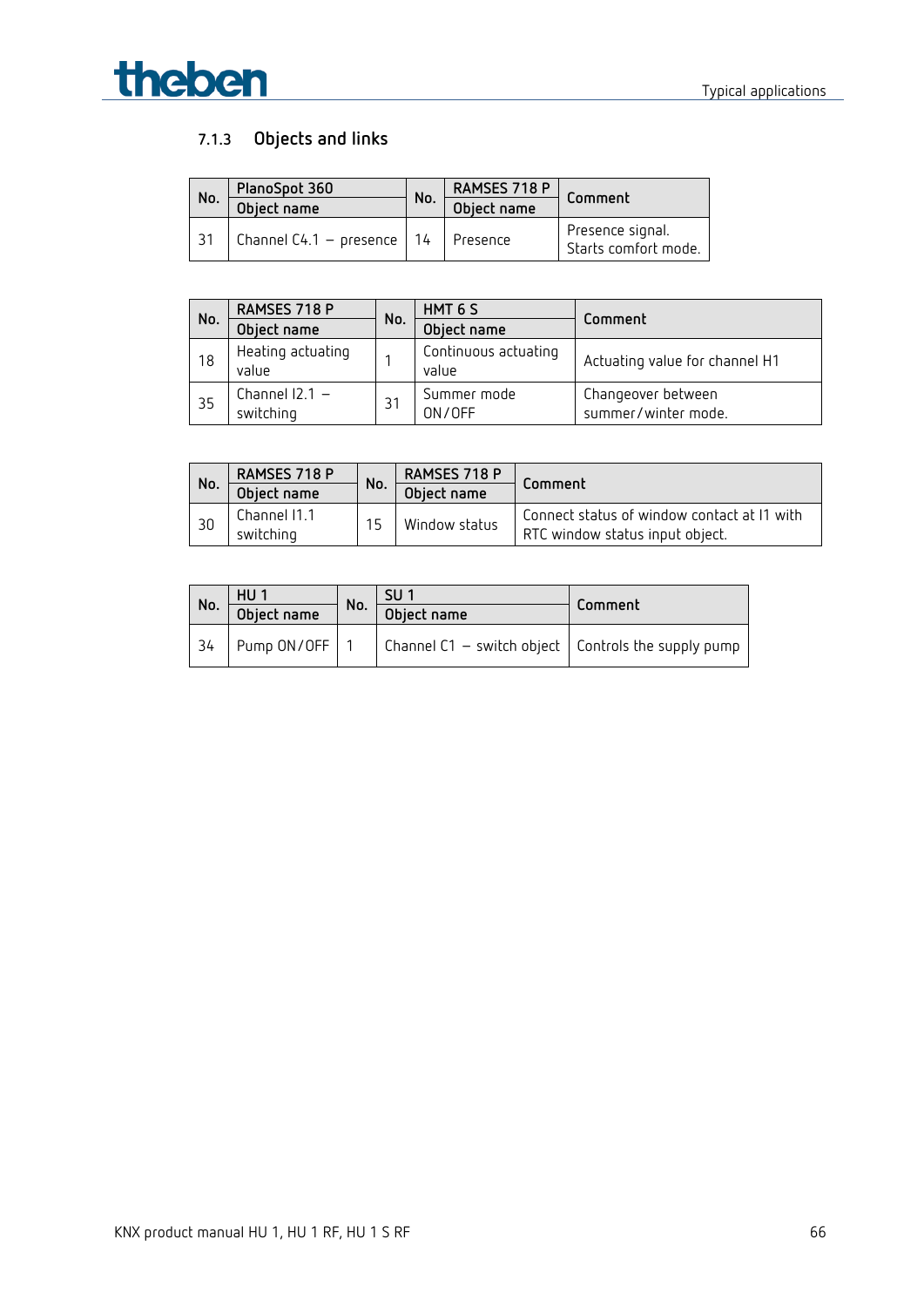

# **7.1.4 Important parameter settings**

Standard or customer-defined parameter settings apply to unlisted parameters.

| PlanoSpot 360                          |                                   |                |
|----------------------------------------|-----------------------------------|----------------|
| Parameter page                         | Parameter                         | Setting        |
| General information                    | Channel C4 function –<br>presence | Active         |
| Channel C4 $-$ presence $-$<br>objects | Telegram type C4.1                | Switch command |

#### RAMSES 718 P

| Parameter page                  | Parameter           | Setting              |
|---------------------------------|---------------------|----------------------|
| Parameter block RTC             |                     |                      |
| RTC setting                     | Control             | Only heating control |
| <b>Heating control</b>          | Type of control     | Continuous           |
| Parameter block External inputs |                     |                      |
| Channel 1                       | Activate channel    | Оn                   |
|                                 | Channel function    | Switch               |
| Switch object 1                 | Object type         | Switching (1 bit)    |
|                                 | Send if input $= 1$ | Yes                  |
|                                 | Telegram            | On                   |
|                                 | Send if input $= 0$ | Yes                  |
|                                 | Telegram            | Off                  |
| Channel 2                       | Activate channel    | On                   |
|                                 | Channel function    | Switch               |
| Switch object 1                 | Object type         | Switching (1 bit)    |
|                                 | Send if input $= 1$ | Yes                  |
|                                 | Telegram            | On                   |
|                                 | Send if input $= 0$ | Yes                  |
|                                 | Telegram            | Off                  |

#### HU 1, channel H1

| Parameter page               | Parameter                            | Setting    |
|------------------------------|--------------------------------------|------------|
| <b>Configuration options</b> | Channel function<br>Heating actuator |            |
|                              | Type of actuating value              | Continuous |
| Channel characteristics      | Actuator direction of                | Standard   |
|                              | operation                            |            |

#### SU 1, channel C1

| Parameter page               | Parameter              | Setting          |
|------------------------------|------------------------|------------------|
| <b>Configuration options</b> | Channel function       | Switching On/Off |
|                              | Activation of function | Switch object    |
|                              | via                    |                  |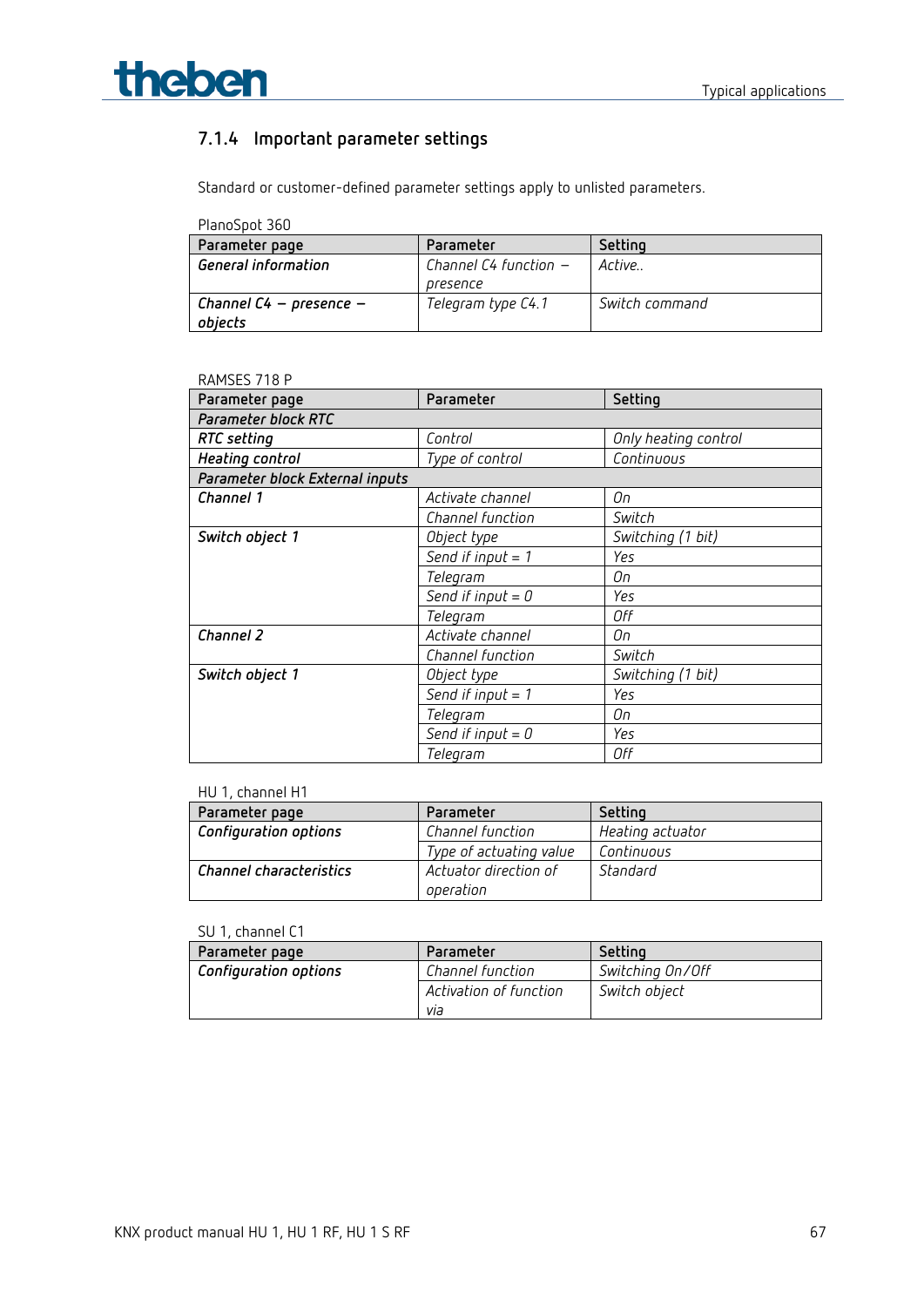theben

# **7.2 Simple control with one channel as heating controller**

Channel H1 is configured as heating controller.

The channel is used as a heating actuator with integrated room thermostat.

The external inputs of HU 1 are directly connected internally to the controller<sup>[28](#page-67-0)</sup>:

 $E1 \rightarrow$  window contact.

E2  $\rightarrow$  actual temperature value, e.g. with the flush-mounted temperature sensor UP (Order No. 9070496).

Presence is sensed by a presence detector.

The setpoint is sent from a TR 648 top2 time switch.

The heating pump is controlled by a SU 1 switching actuator. A switch for summer/winter mode is connected to the external input E1 of the switch actuator.

#### **7.2.1 Devices**

- HU 1 (Order No. 4942540)
- PlanoSpot 360 KNX (Order No. 2039101)
- TR 648 top2 RC-DCF (Order No. 6489210)
- SU 1 (Order No. 4942520)
- Temperature sensor, e.g. Order No. 9070496

#### **7.2.2 Overview**



<span id="page-67-0"></span><sup>28</sup> No object linking required. See below: *Important parameter settings*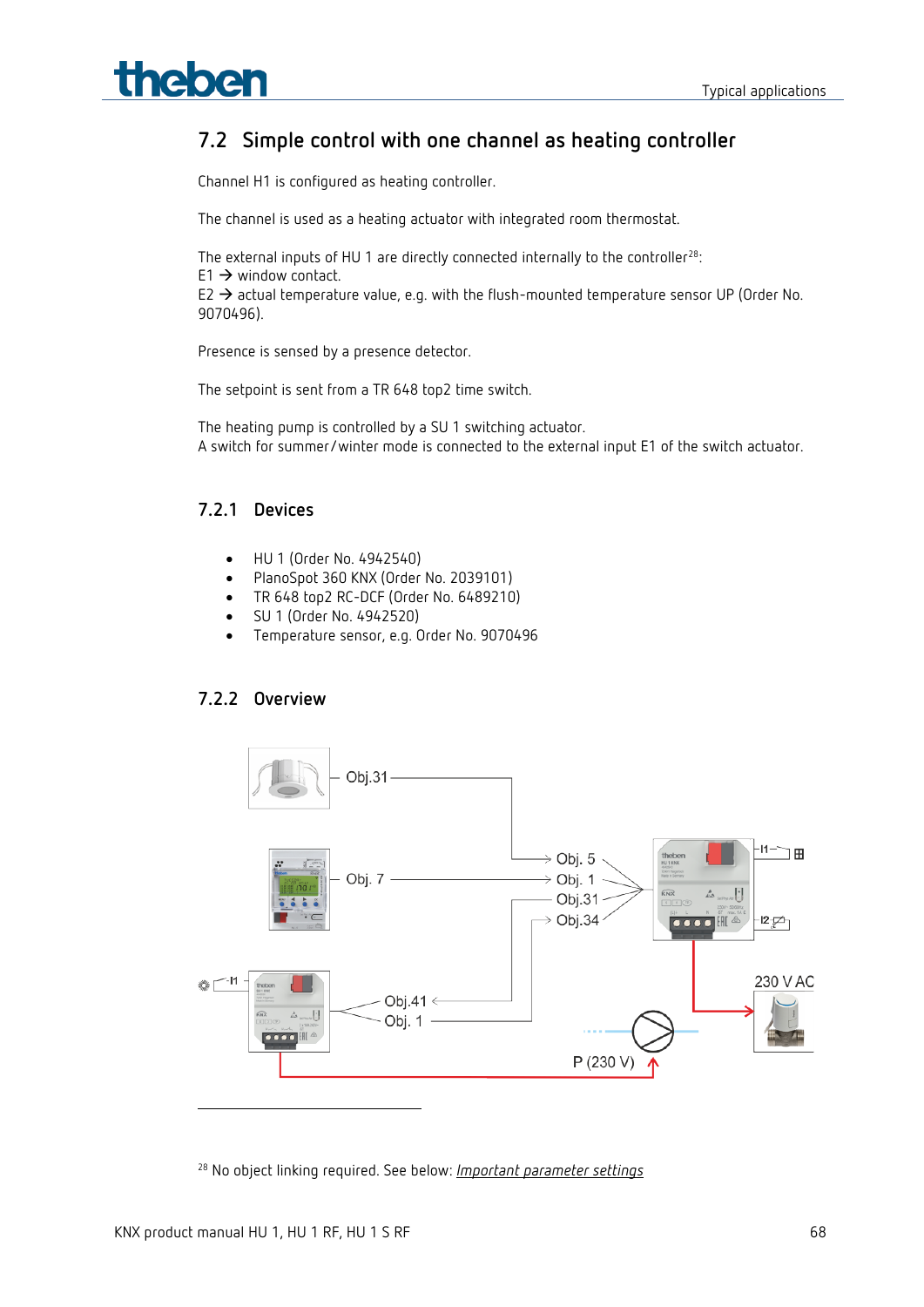

# **7.2.3 Objects and links**

| No. | PlanoSpot 360             | No. | HU <sub>1</sub> | Comment                                  |  |
|-----|---------------------------|-----|-----------------|------------------------------------------|--|
|     | Object name               |     | Object name     |                                          |  |
|     | Channel C4.1 $-$ presence | ҕ   | Presence        | Presence signal.<br>Starts comfort mode. |  |

| No. | TR 648 top2                                     | No. | HU <sub>1</sub><br>Comment    |  |  |
|-----|-------------------------------------------------|-----|-------------------------------|--|--|
|     | Object name                                     |     | Object name                   |  |  |
|     | C1.1 switching channel $-$<br>temperature in °C |     | Base setpoint   Base setpoint |  |  |

| No. | SU <sub>1</sub>                 | No. | HU <sub>1</sub>       | Comment                                   |  |
|-----|---------------------------------|-----|-----------------------|-------------------------------------------|--|
|     | Object name                     |     | Object name           |                                           |  |
| 41  | Channel $11.1 -$<br>switching   | 31  | Summer mode<br>ON/OFF | Changeover between<br>summer/winter mode. |  |
|     | Channel $C1 - switch$<br>object | 34  | Pump ON/OFF           | Controls the supply pump                  |  |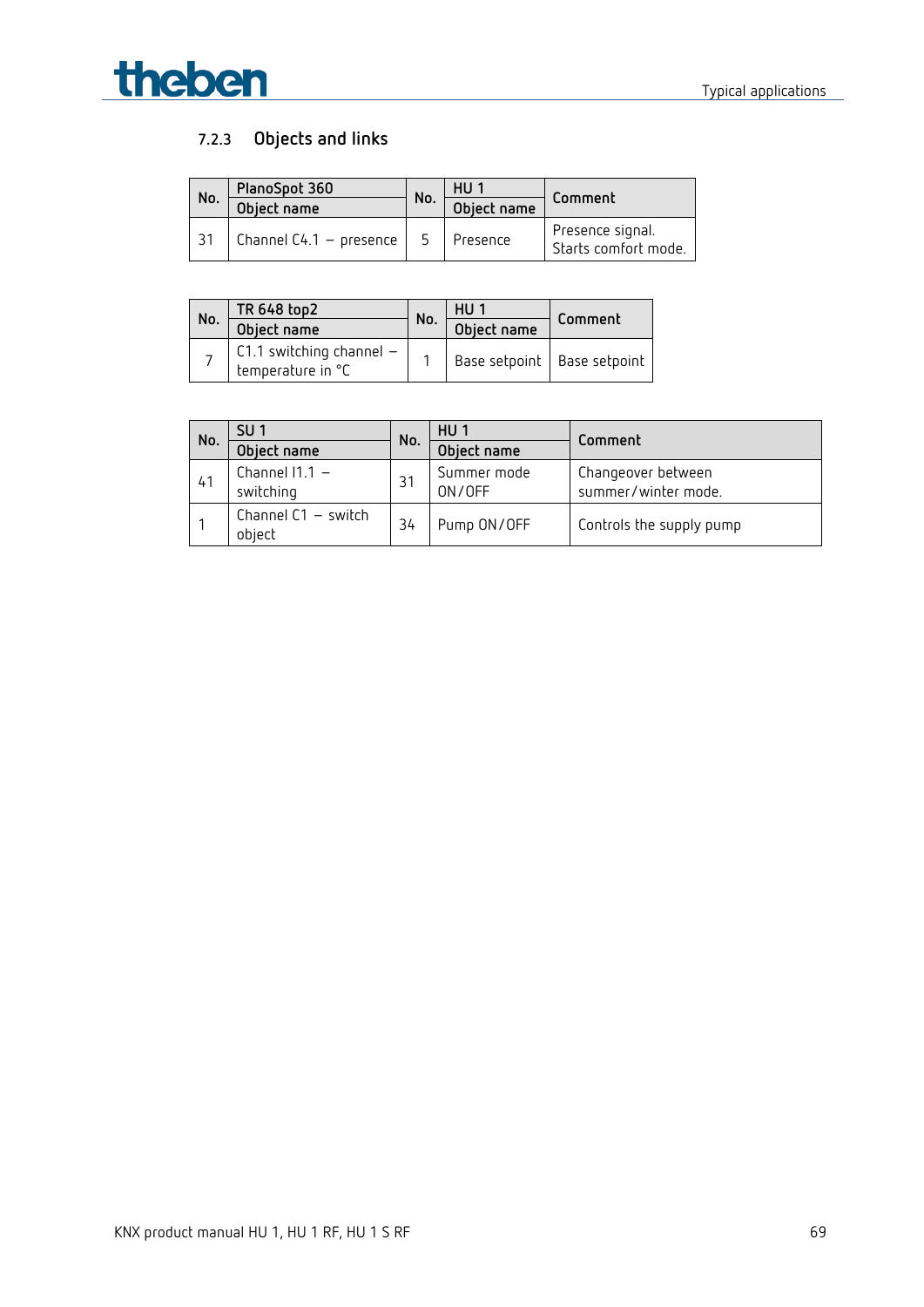

### **7.2.4 Important parameter settings**

Standard or customer-defined parameter settings apply to unlisted parameters.

| Parameter               | Setting        |
|-------------------------|----------------|
| Channel C4 function $-$ | Active         |
| presence                |                |
| Telegram type C4.1      | Switch command |
|                         |                |

|  | ٧ |  |
|--|---|--|

|                            | Setting            |  |  |  |
|----------------------------|--------------------|--|--|--|
| Channel H1                 |                    |  |  |  |
| Channel function           | Heating controller |  |  |  |
| Include in summer          | Yes                |  |  |  |
| mode                       |                    |  |  |  |
| Actuator direction of      | Standard           |  |  |  |
| operation                  |                    |  |  |  |
| Input I1                   |                    |  |  |  |
| Function                   | Window contact     |  |  |  |
|                            |                    |  |  |  |
| Connect window contact     | Yes <sup>29</sup>  |  |  |  |
| internally with controller |                    |  |  |  |
|                            |                    |  |  |  |
| Function                   | Temperature input  |  |  |  |
|                            |                    |  |  |  |
| Connect temperature        | Yes <sup>30</sup>  |  |  |  |
| input internally with      |                    |  |  |  |
| controller                 |                    |  |  |  |
|                            | Parameter          |  |  |  |

#### TR 648 top2

| Parameter page       | Parameter          | Setting                   |
|----------------------|--------------------|---------------------------|
| Switching channel C1 | Telegram type C1.1 | Temperature $[^{\circ}C]$ |
|                      | With clock -> ON   | 20 °C                     |
|                      | With clock -> OFF  | 16 °C                     |

<span id="page-69-1"></span><span id="page-69-0"></span><sup>29</sup> No object linking required. <sup>30</sup> No object linking required.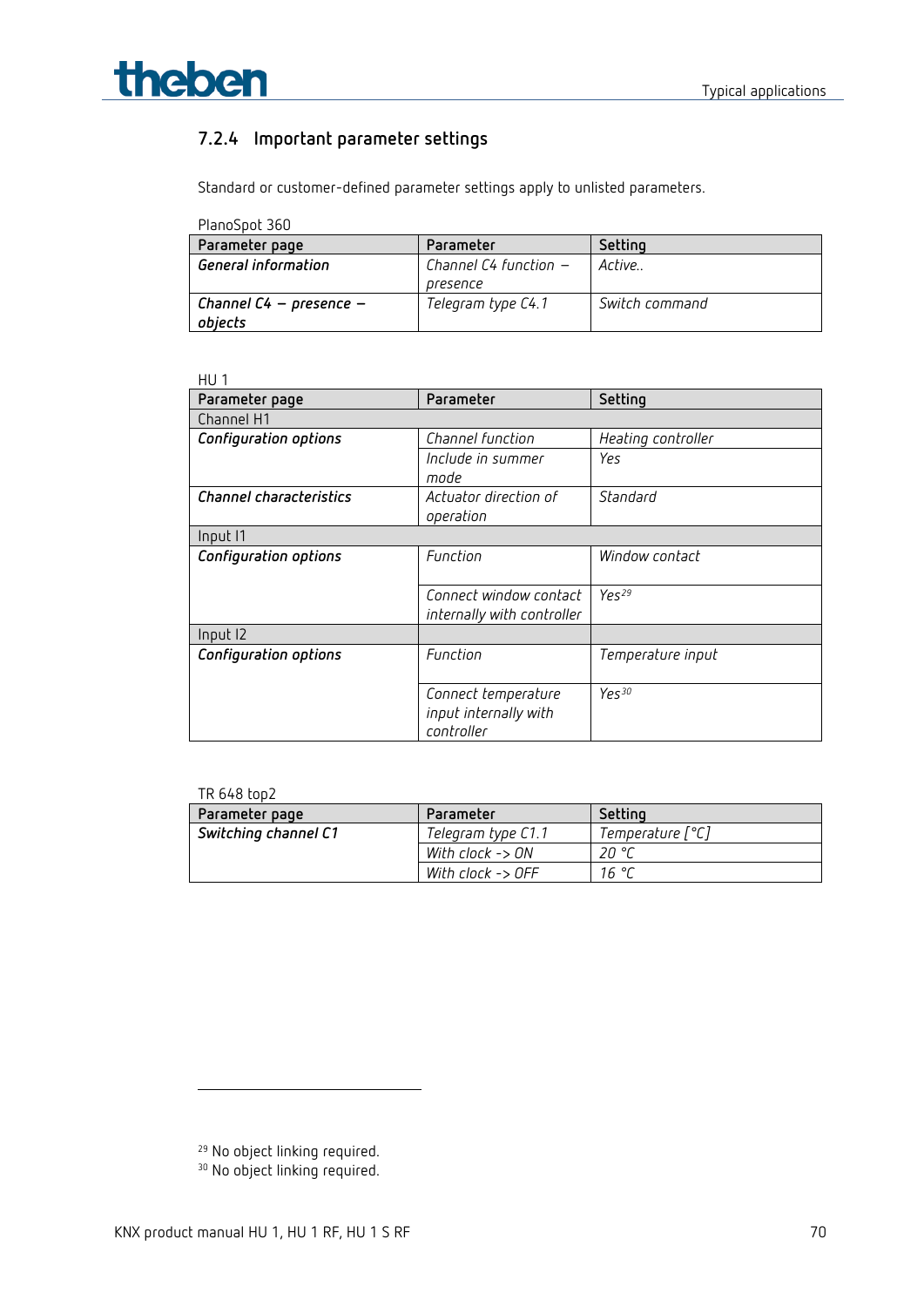

| SU <sub>1</sub>              |                         |                  |  |  |
|------------------------------|-------------------------|------------------|--|--|
| Parameter page               | Parameter               | Setting          |  |  |
| Channel C1                   |                         |                  |  |  |
| <b>Configuration options</b> | Channel function        | Switching On/Off |  |  |
|                              | Activation of function  | Switch object    |  |  |
|                              | via                     |                  |  |  |
| Input I1                     |                         |                  |  |  |
| <b>Configuration options</b> | Function                | Switch           |  |  |
|                              |                         |                  |  |  |
|                              | Control switch actuator | No               |  |  |
|                              | directly                |                  |  |  |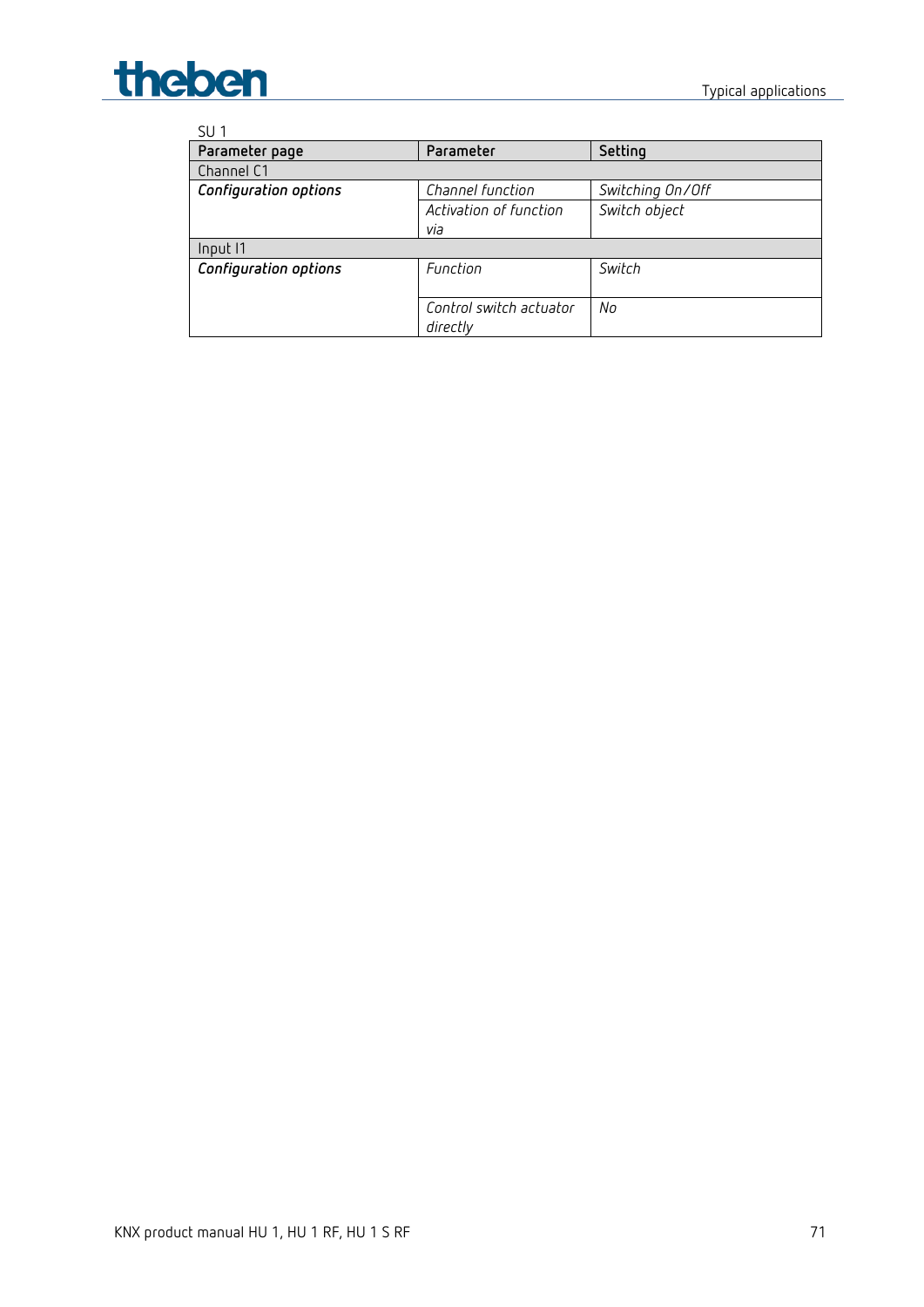# theben

# **8 Appendix**

# **8.1 Determining the current operation mode**

The current setpoint can be adjusted to the relevant requirements by selecting the operating mode.

The operating mode can be specified via the objects *operating mode preset, presence,* and *window setting*.

The current operating mode can be specified as follows:

| Object<br>Operating mode preset |              | Object Presence   Object Window setting   Current operating mode |
|---------------------------------|--------------|------------------------------------------------------------------|
| User-defined                    | User-defined | Frost/heat protection                                            |
| User-defined                    |              | Comfort                                                          |
| Comfort                         |              | Comfort                                                          |
| Standby                         |              | Standby                                                          |
| Night                           |              | Night                                                            |
| Frost/heat protection           |              | Frost/heat protection                                            |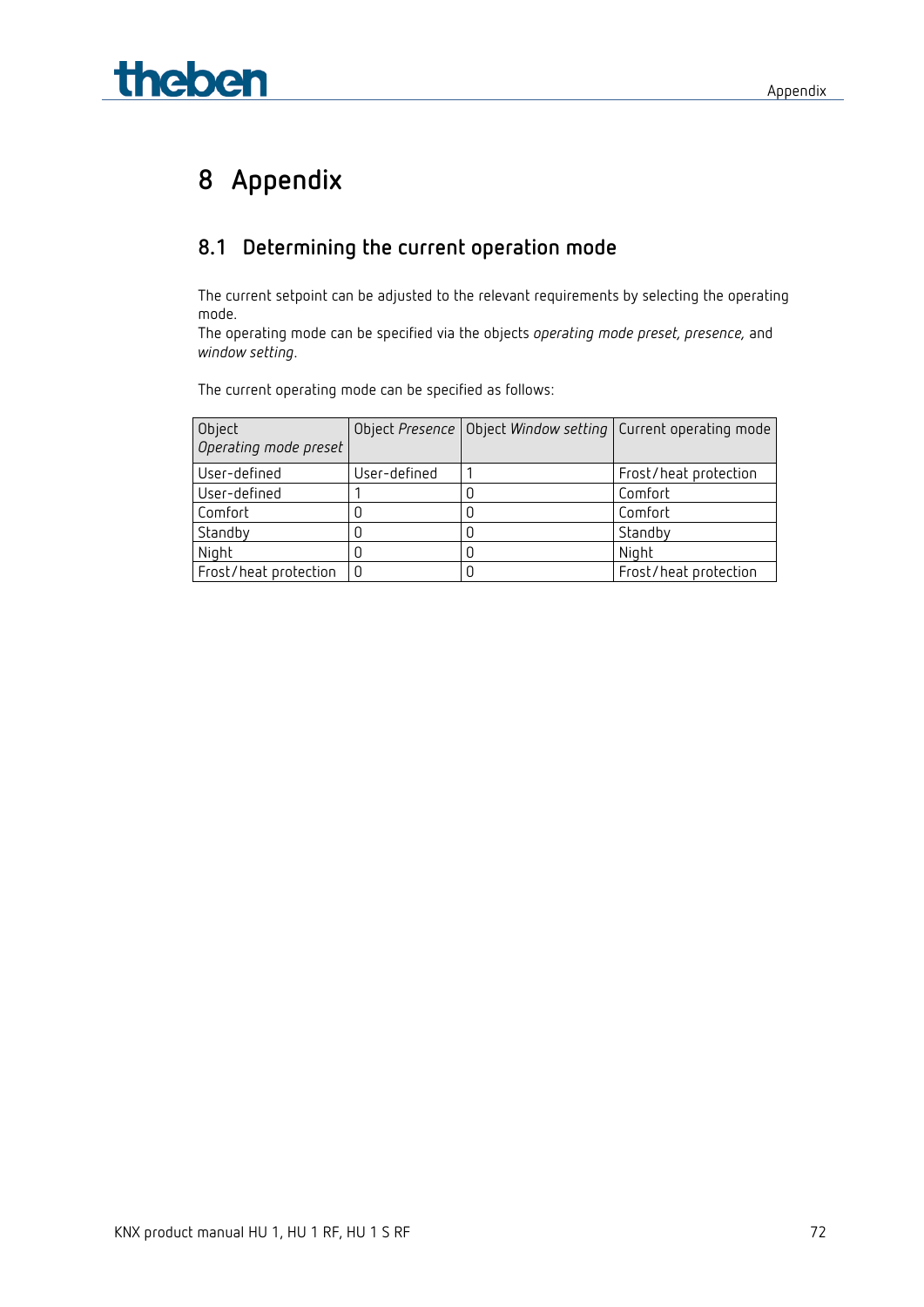**theber** 

# **8.2 Priorities for operating mode selection**

In principle the following applies: The last instruction overwrites the previous one.

**Exception:** Frost mode via window contact has priority over all other operating modes.

Upon selection of the *presence button* parameter, the following also applies: If a new operating mode is received on the object with the presence object set (*operating mode preset)*, it will be accepted and the presence object will be reset (only with presence button).

Reception of the same operating mode as prior to the presence status (e.g. via cycl. sending) is ignored.

If the *presence object* is set during night/frost mode, it will be reset after the configured comfort extension finishes.

If the *presence object* is set during standby mode, the comfort operating mode is accepted without time restriction.



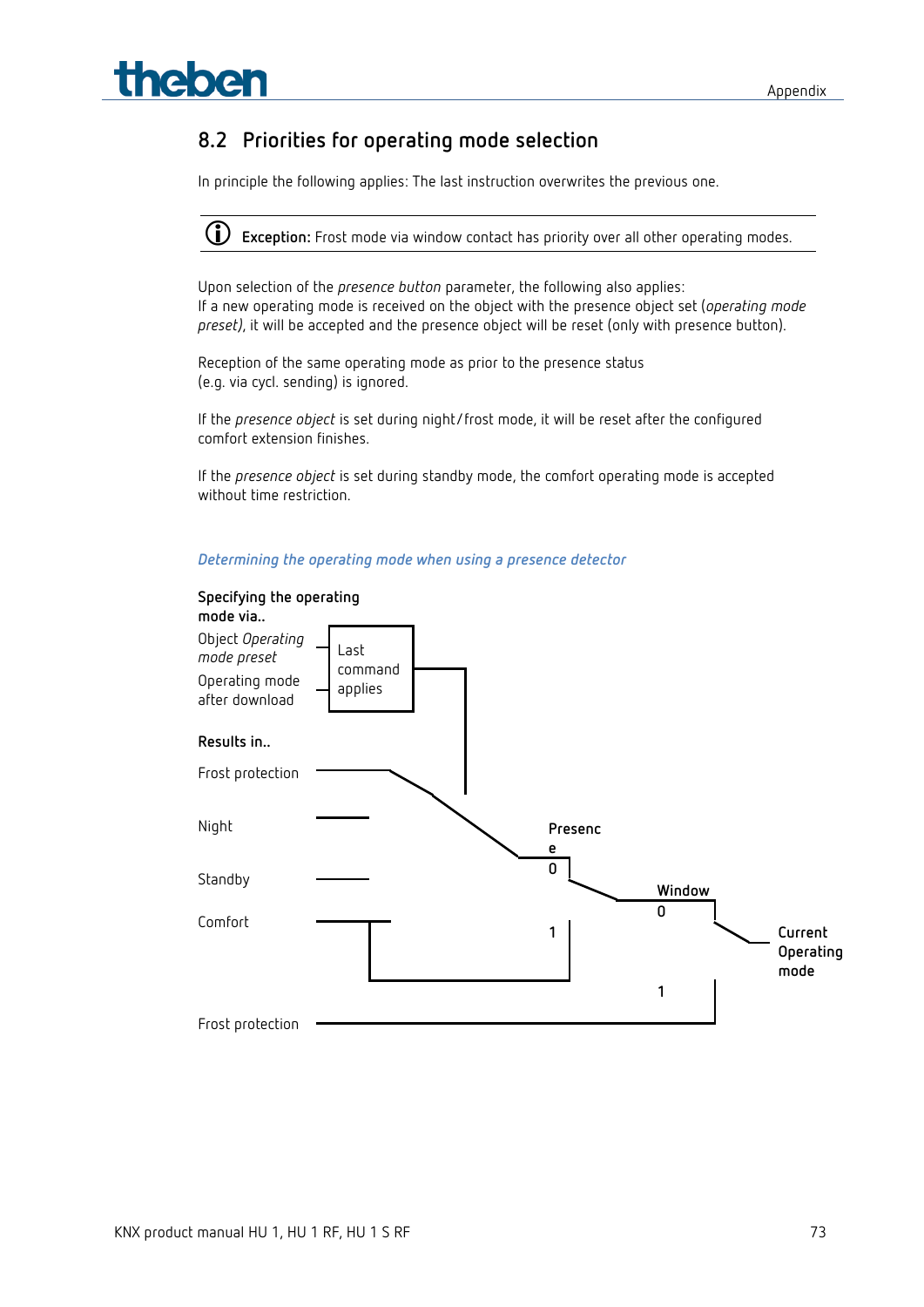

# **8.3 Base setpoint and current setpoint**

The **base setpoint** is the standard temperature for comfort mode and the reference temperature for reduction in standby and night modes.

The programmed base setpoint (see *base setpoint after downloading the application*) is stored in object *base setpoint* and can be changed via the bus at any time.

The **current setpoint** is the setpoint that is actually used for control. It is the result of all the reductions or increases associated with the operating mode and control function.

#### **Example:**

At a base setpoint of 22 °C and a reduction in night mode of 4 K, the current setpoint (in night mode) is: 22 °C – 4 K = 18 °C. During the day (in comfort mode), the current setpoint is 22 °C (provided that cooling mode is not active).

The current setpoint depends on the operating mode and on the selected control function.

If the setpoint, because of a setpoint offset, is outside the programmed values for frost and heat protection, it is restricted to these values by the safety limits.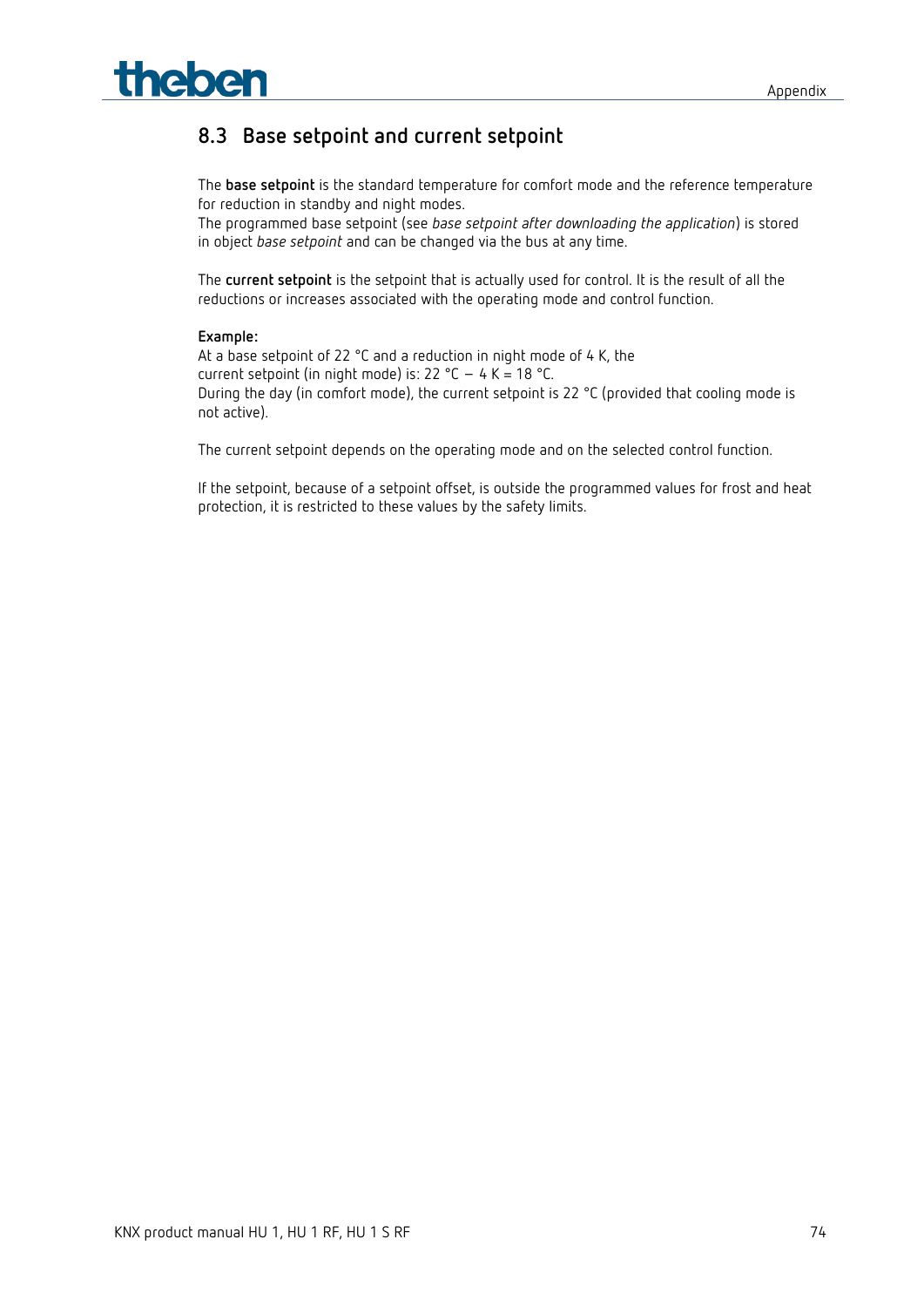

# **8.4 Determination of the setpoint**

## **8.4.1 Setpoint calculation in heating mode**

### **Current setpoint during heating**

| Operating mode | Current setpoint                                                      |
|----------------|-----------------------------------------------------------------------|
| Comfort        | Base setpoint +/- setpoint offset                                     |
| Standby        | Base setpoint $+/-$ setpoint offset $-$ reduction in standby mode     |
| Night          | Base setpoint $+/-$ setpoint offset $-$ reduction in night mode       |
|                | Frost/heat protection   Configured setpoint for frost protection mode |

#### **Example:**

Heating in comfort mode.

| Parameter page | Parameter                                   | Setting  |
|----------------|---------------------------------------------|----------|
| Setpoints      | Base setpoint after loading the application | 21 °C    |
|                | Reduction in standby mode                   | 2 K      |
|                | (during heating)                            |          |
|                | Maximum valid setpoint offset               | $+/- 2K$ |

The setpoint was previously increased by 1 K via object *setpoint offset*.

### **Calculation:**

Current setpoint = base setpoint +/- setpoint offset  $= 21 °C + 1 K$  $= 22 °C$ 

If operation is switched to standby mode, the current setpoint is calculated as follows:

Current setpoint = base setpoint +/- setpoint offset – reduction in standby mode  $= 21 °C + 1 K - 2 K$  $= 20 °C$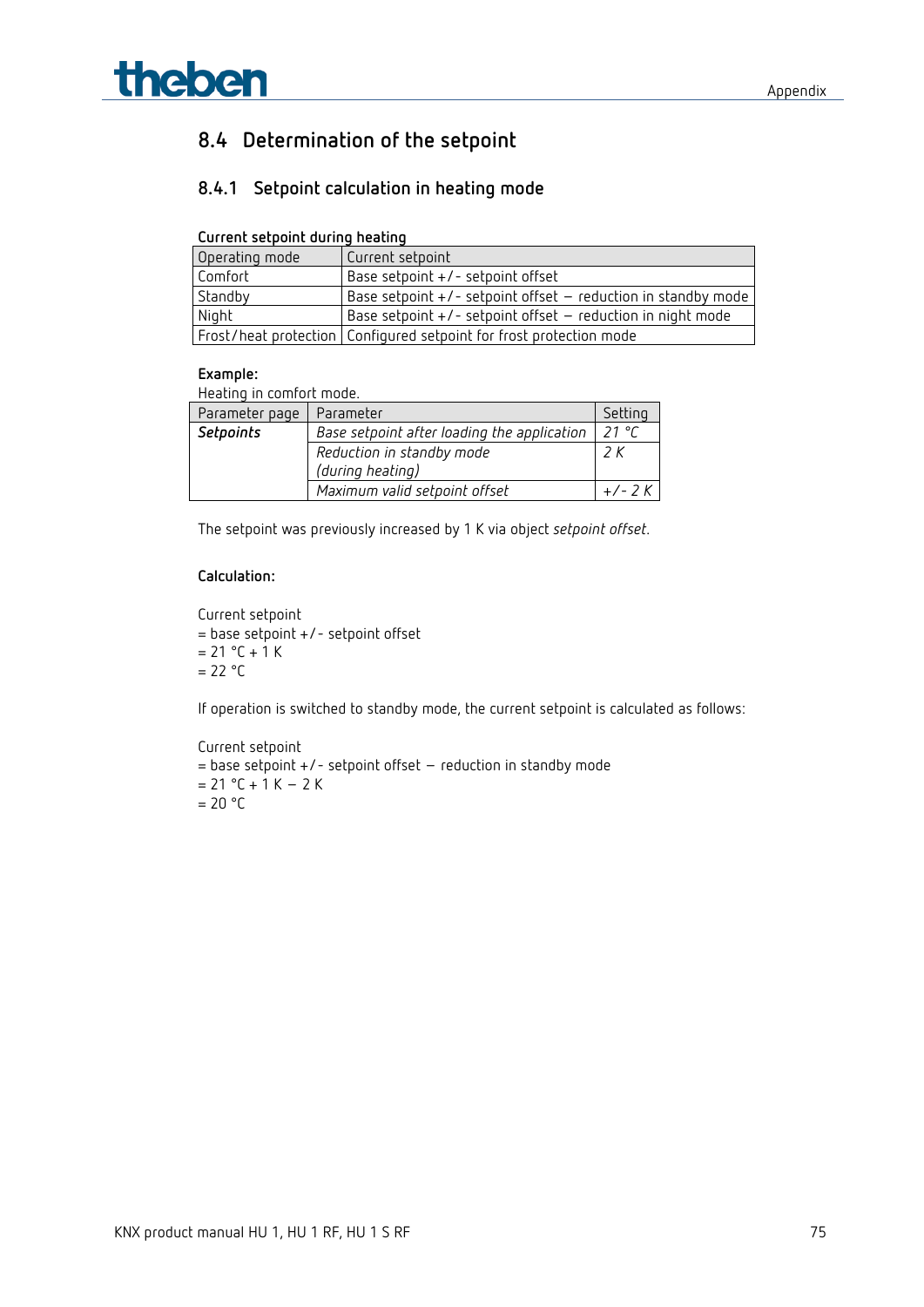

## **8.4.2 Setpoint calculation in cooling mode**

#### **Current setpoint during cooling**

| Operating mode | Current setpoint                                                     |
|----------------|----------------------------------------------------------------------|
| Comfort        | Base setpoint + setpoint offset + dead zone                          |
| Standby        | Base setpoint + setpoint offset + dead zone                          |
|                | + increase in standby mode                                           |
| Night          | Base setpoint + setpoint offset + dead zone                          |
|                | + increase in night mode                                             |
|                | Frost/heat protection   Configured setpoint for heat protection mode |

#### **Example:**

Cooling in comfort mode.

The room temperature is too high, the controller has switched to cooling mode

| Parameter page    | Parameter                                   | Setting  |
|-------------------|---------------------------------------------|----------|
| Setpoints         | Base setpoint after loading the application | 21°C     |
|                   | Maximum valid setpoint offset               | $+/- 2K$ |
|                   | Dead zone between heating and cooling       | 2 K      |
| Cooling setpoints | Increase in standby mode                    | 2 K      |
|                   | (during cooling)                            |          |

The setpoint was previously lowered via object *setpoint offset* by 1 K.

#### **Calculation:**

Current setpoint = base setpoint + setpoint offset + dead zone  $= 21 °C - 1 K + 2 K$  $= 22 °C$ 

Changing to standby mode causes a further increase of the setpoint (energy saving), which results in the following setpoint:

Setpoint = base setpoint + setpoint offset + dead zone + increase in standby mode  $= 21 °C - 1 K + 2 K + 2 K$  $= 24 °C$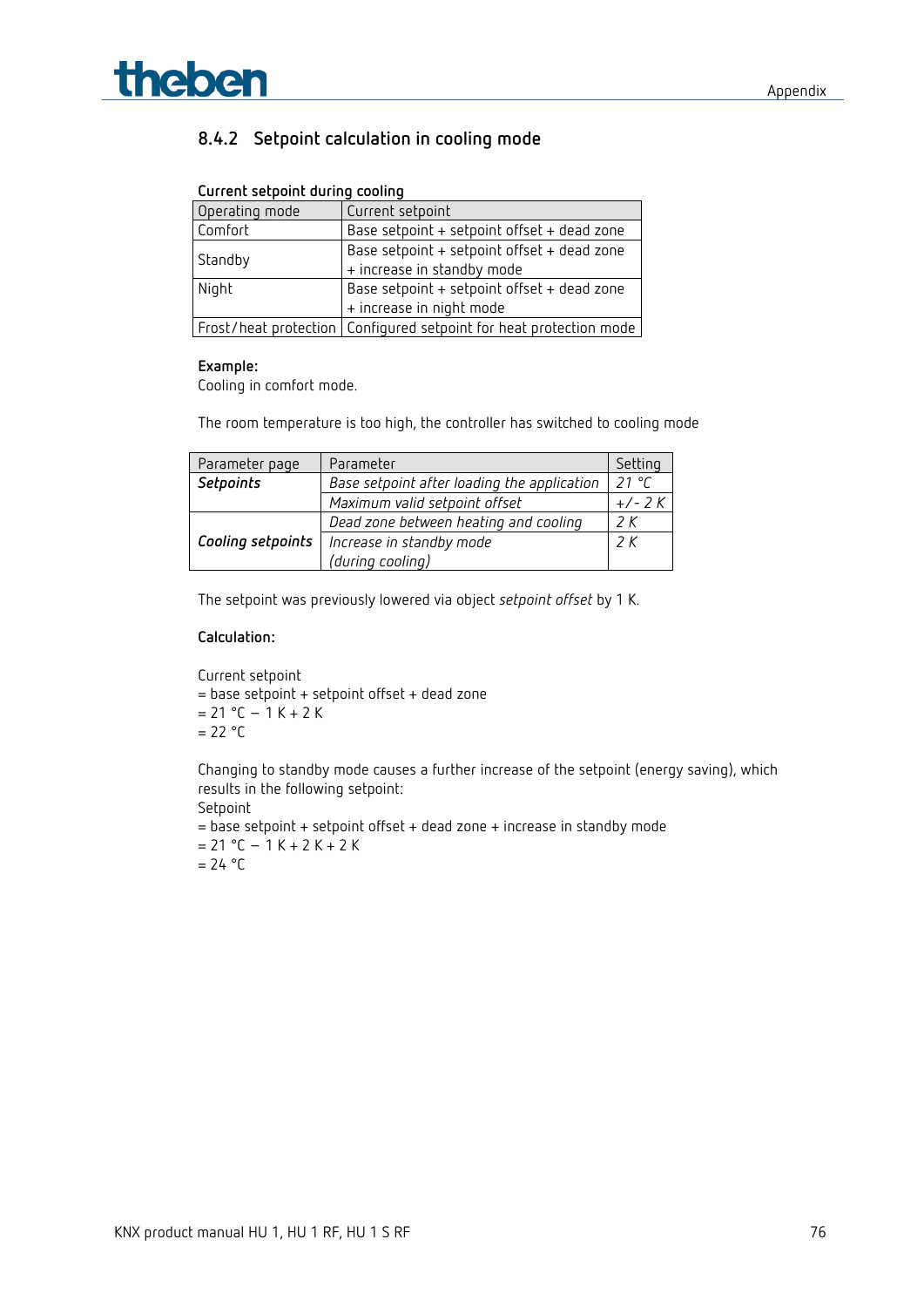

# **8.5 Setpoint offset**

The current setpoint can be adjusted via object *manual setpoint offset*. In this case, the setpoint is changed by sending the desired offset to the object. For this, the difference (may be preceded by a minus sign) is sent as DPT 9.002 to the object *manual setpoint offset*.

The offset limits are defined on the *setpoints* parameter page via the *Maximum valid setpoint offset* parameter.

The offset is always in relation to the Base setpoint and not to the current setpoint.

**Example** Base setpoint of 21 °C:

If a value of 2 is received by object *manual setpoint offset*, the new setpoint is calculated as follows:

 $21 °C + 2 K = 23 °C$ .

In order to afterwards bring the setpoint to 22 °C, the difference to the programmed base setpoint (here 21 °C) is resent, in this case 1 K (21 °C + 1 K = 22 °C)

## **8.6 Dead zone**

The dead zone is a buffer area between heating and cooling mode. Within this dead zone, neither heating nor cooling occurs.

Without this buffer area, the system would permanently switch between heating and cooling. As soon as the setpoint was fallen below, the heating would be activated. After hardly reaching the setpoint, the cooling would immediately start, the temperature would fall below the setpoint and switch on the heating again.

*Heating and cooling with continuous control*



In a 2-pipe system, the dead zone can be set to 0 K.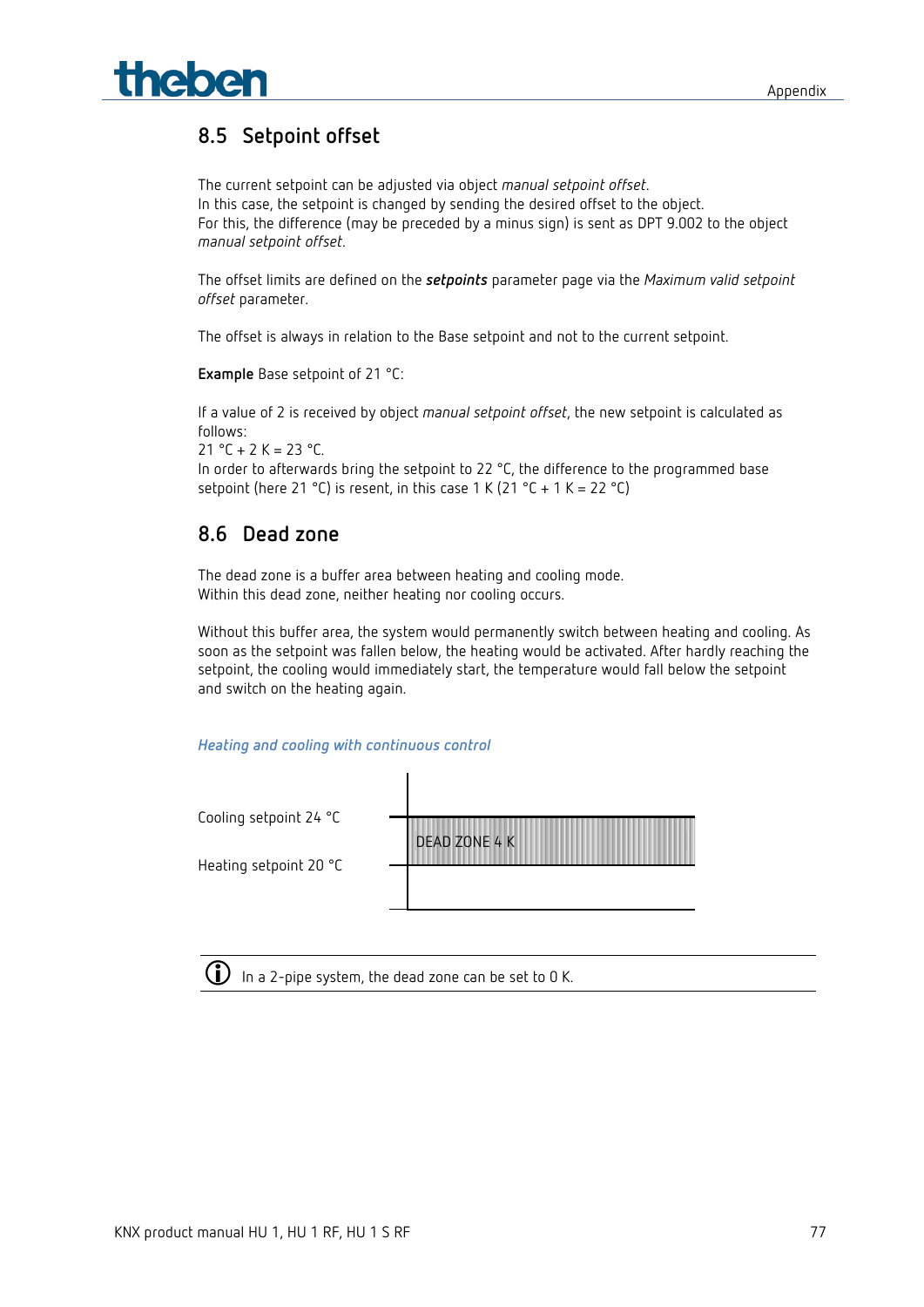

# **8.7 Valve protection**

If configured, the valve protection becomes active if there was no change at the output for 7 days.

The switching status will be inverted for 6 minutes. If there is a switching operation in this time, valve protection will be ended.

# **8.8 Short-circuit and overcurrent shutdown**

Overcurrent monitoring is only active if the channel is configured as a switch output.

As soon as an overcurrent is detected at an output, the affected channel is switched off. If the channel continues to be controlled, a new attempt is made to switch it on after 5 s. If an overcurrent is detected again, the channel switches off permanently. If there is no more overcurrent, the channel returns to normal after 5 s.

If the channel is no longer controlled after it has been switched off by overcurrent (e.g. because of the PWM off phase), it waits until the next switch-on. If an overcurrent occurs there as well, the system is switched off permanently.

Shutdown due to overcurrent is indicated by a flashing channel LED.

#### **Confirmation:**

Resetting is done in case of mains failure and download.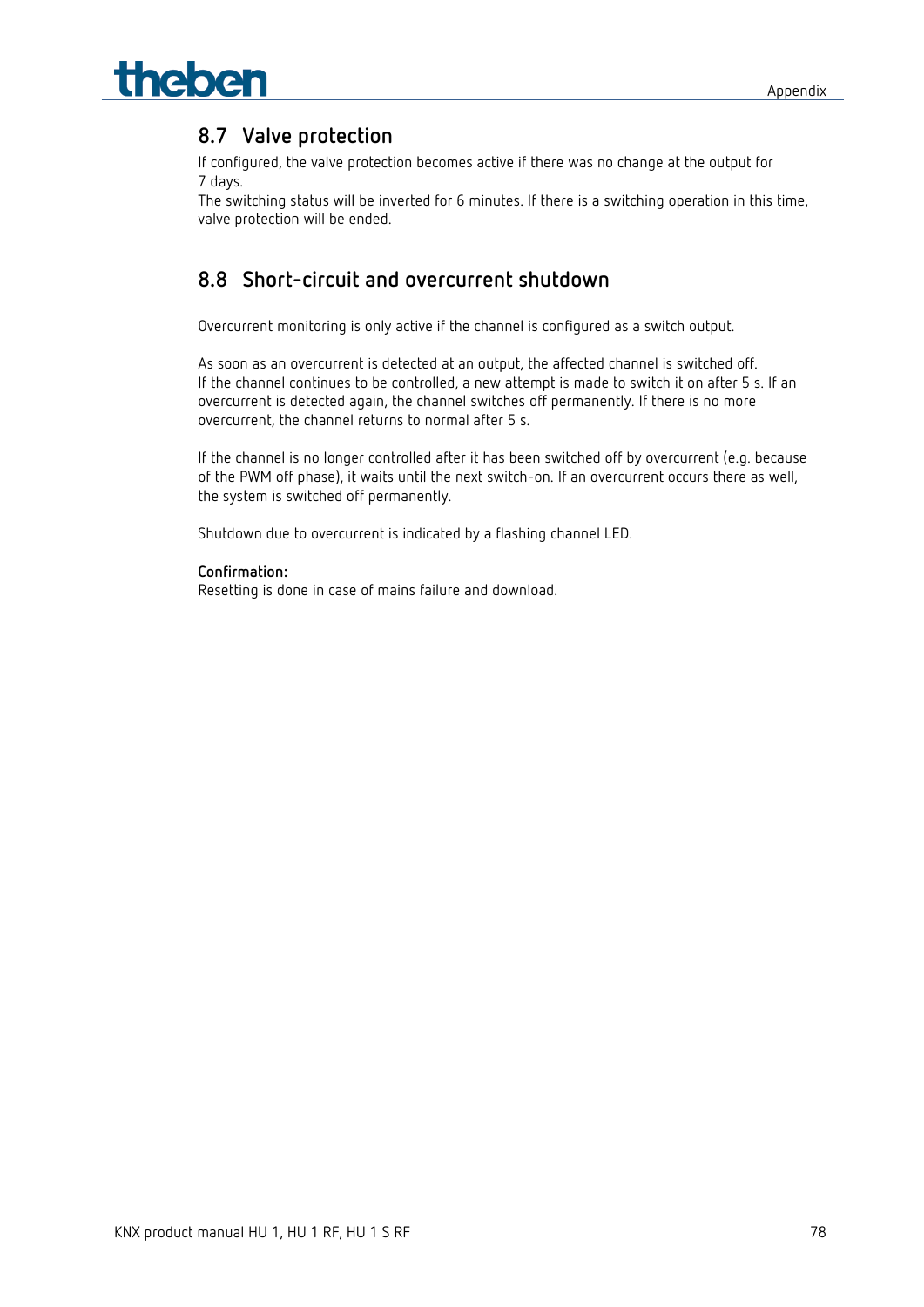

# **8.9 Determining the maximum actuating value**

## **8.9.1 Application**

If in a system all actuators are opened only slightly, e.g. one at 5%, one at 12%, another at 7% etc., the boiler could decrease its output, because not much heating energy is needed. In order to do so, the boiler has to be informed about the actual energy demand of the system. This task is performed by the "Detect maximum actuating value" function.

## **8.9.2 Principle**

The heating actuators (HU 1, HMT 6 S/HMT 12 S devices) are constantly compared with each other. Those participants with a higher actuating value than the other heating actuators may send it; those with a smaller one do not send.

In order to accelerate this process: The greater the difference between its own and the received actuating value, the greater the speed at which the heating actuator sends.

Thus, the actuator with the highest actuating value sends first and outperforms all others.

## **8.9.3 In practice**

The actuating value comparison takes place via the object *maximum actuating value*. For this purpose, all heating actuators are connected via this object with a common group address.

In order to start the actuating value comparison among the participants, one of the participants must send a value to this group address in cycles.

This task can be performed either by the boiler, or by one of the heating actuators. If it is the boiler, it must send the minimum possible value, i.e. 0%.

If it is one of the heating actuators, on the parameter page *General*, the parameter *Send maximum actuating value* must be set to *send in cycles*.

This actuator then regularly sends its own maximum actuating value and the others can respond accordingly.

Irrespective of which participant acts as a trigger, for **all other** actuators, the *Send maximum actuating value* parameter must be set to the default value of *Only if own actuating value is greater*.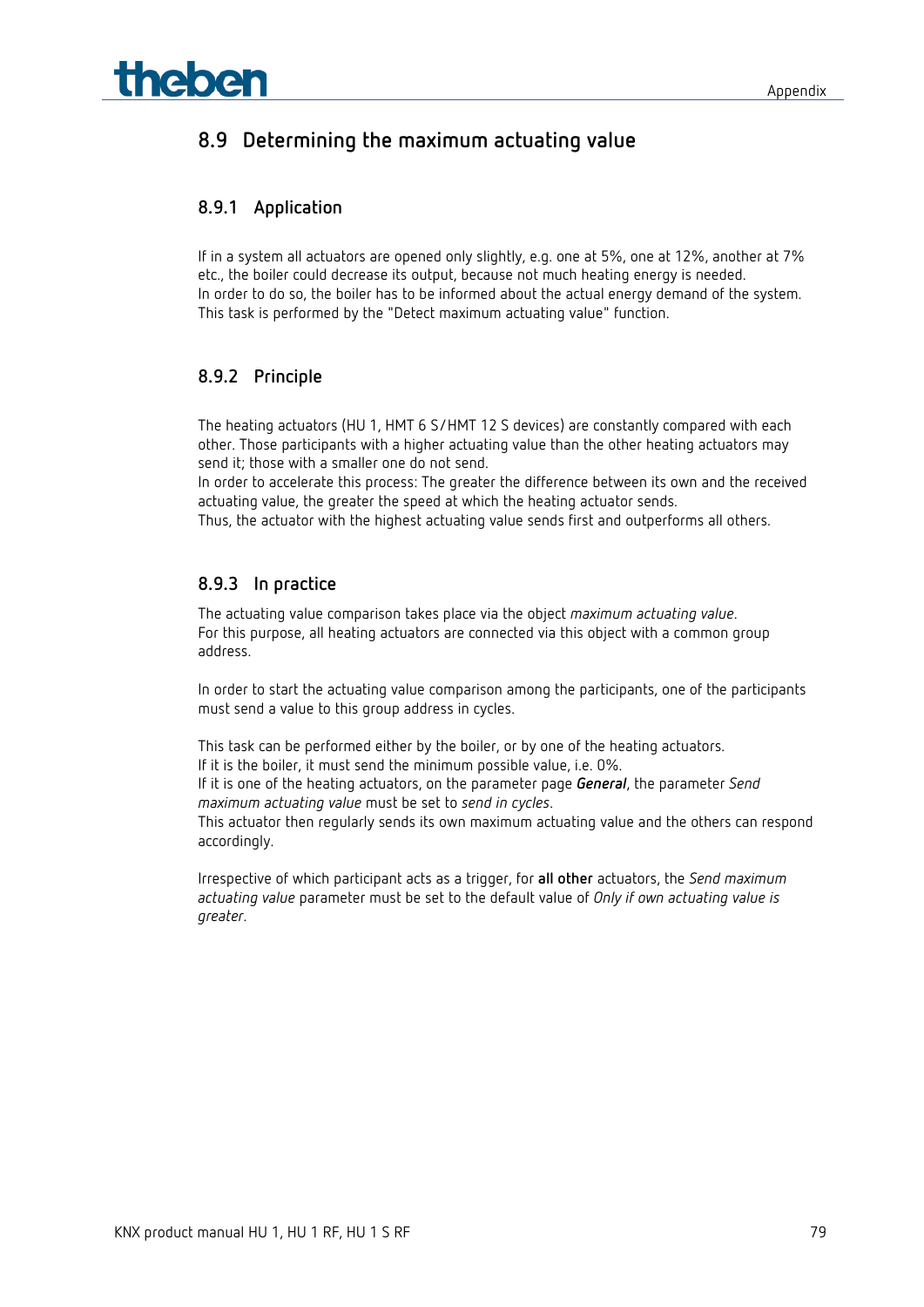## **8.10 PWM cycle**

## **8.10.1 Basic principle**

In order to achieve e.g. a heating output of 50%, the 50% actuating value is converted into switch-on/switch-off cycles.

The actuator is switched on for 50% of the time and switched off for 50% of the time over a fixed period (10 minutes in our example).

**Example:** 2 different turn-on times of 2 and 7 minutes indicate the implementation of 2 different actuating values, that is once 20% and once 70% during a PWM period of 10 minutes.



## **8.10.2 Response to changes in the actuating value**

Every change in the actuating value is immediately transferred to the PWM cycle, in order to respond to changes in the quickest possible time.

#### **Example 1:**

The last actuating value was 20% (A). A new actuating value of 50% is received during the cycle (B). The output is immediately switched on and the missing 30% turn-on time is added. The next cycle is executed with 50% (C).

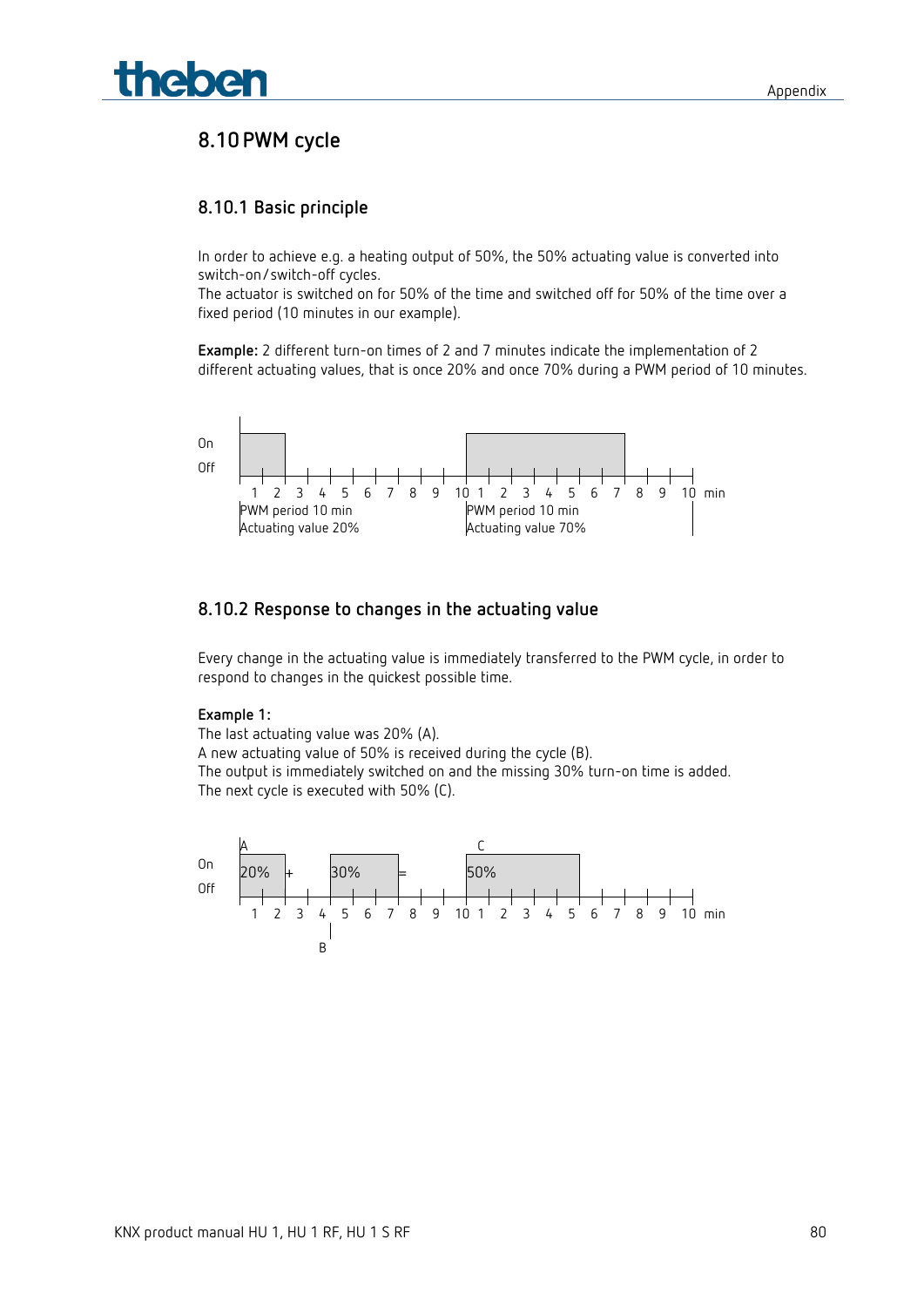# theben

If the rated turn-on time for the current cycle has already been exceeded while receiving the new actuating value, the output is immediately switched off and the new actuating value is executed during the next cycle.

### Example 2:

The last actuating value was 50% (A)

A new actuating value of 30% is received during the cycle (B).

The output is switched off after completing 30% of the PWM cycle and thus the new actuating value is already executed.